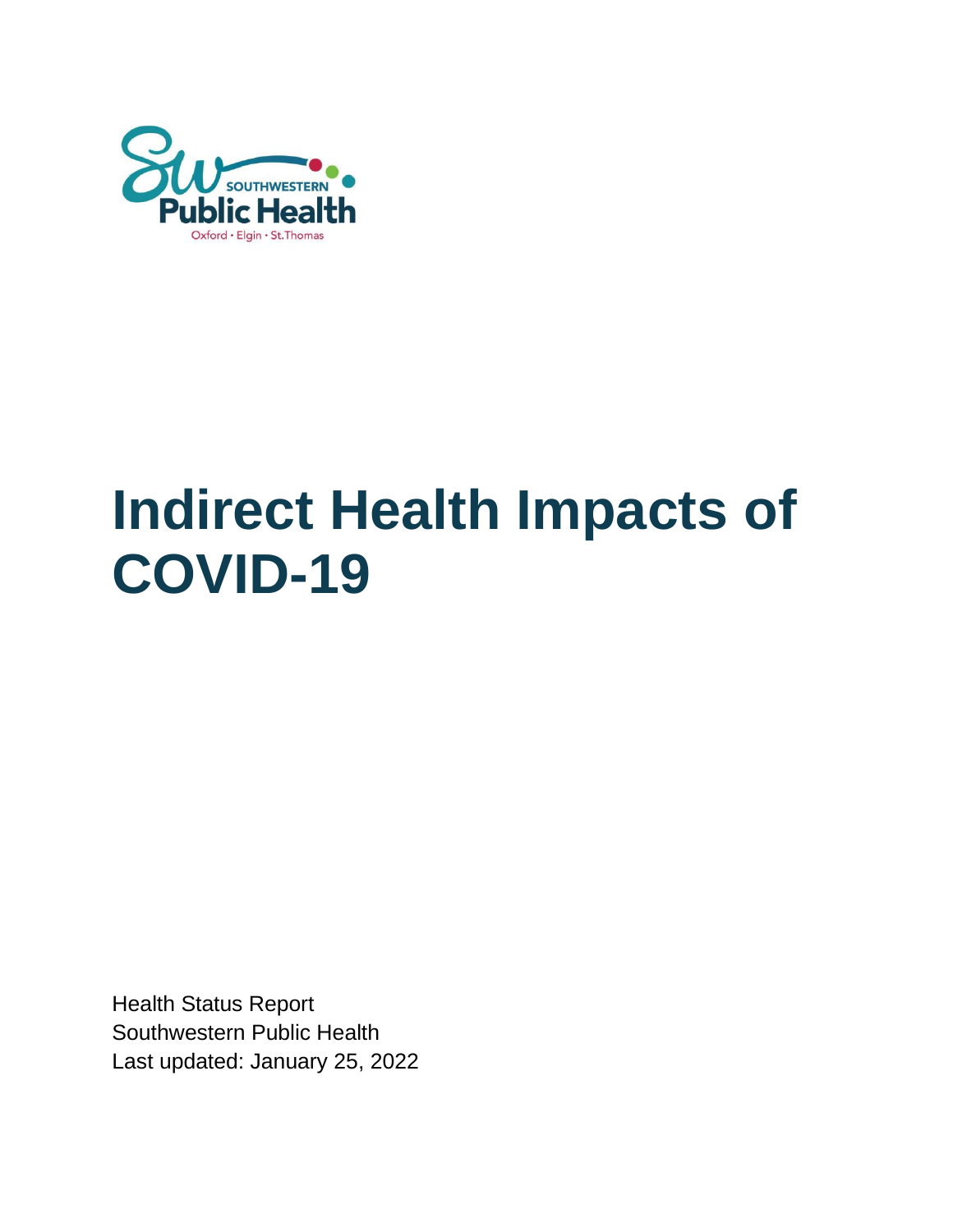# **Author**

**Melissa MacLeod** Epidemiologist Foundational Standards Southwestern Public Health

# **Acknowledgements**

#### **Contributors**

**Sarah Croteau** Data Analyst Foundational Standards Southwestern Public Health

**Gemma Urbani** Public Health Planner Foundational Standards Southwestern Public Health

**Fatima Olowo-Okere** Health Promoter Chronic Disease Prevention & Well-Being, Substance Use & Injury Prevention Southwestern Public Health

**Erica Arnett** Program Manager School Health Southwestern Public Health

#### **Reviewers**

**Rob Haile** Public Health Planner Foundational Standards Southwestern Public Health

**Ashlyn Brown** Public Health Planner Foundational Standards Southwestern Public Health

**Carolyn Richards** Program Manager Foundational Standards Southwestern Public Health

**David Smith** Program Director Foundational Standards Southwestern Public Health

**Cynthia St. John** CEO Southwestern Public Health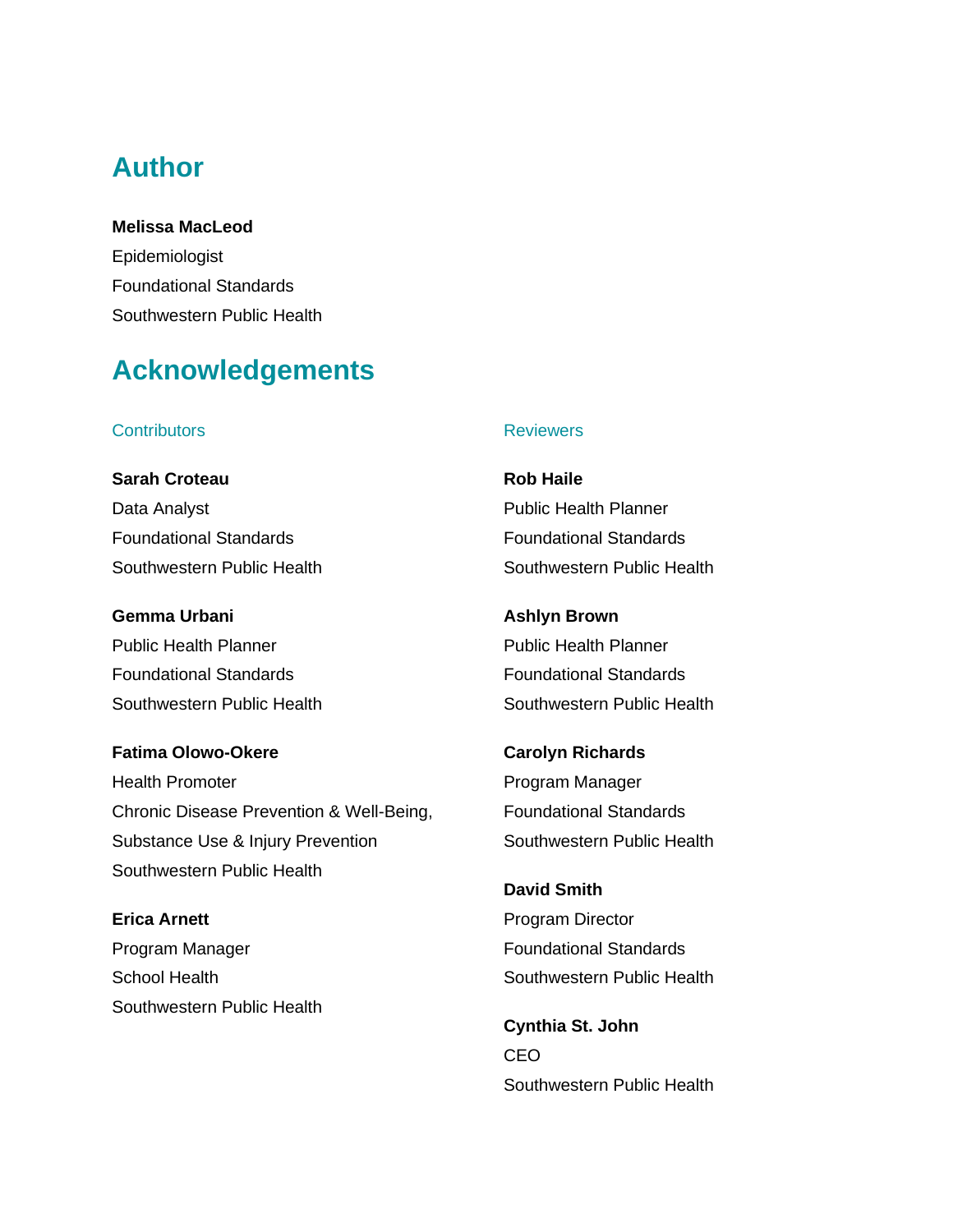# **Contents**

#### How to cite this document:

MacLeod, M. Indirect health impacts of COVID-19. Southwestern Public Health; 2022.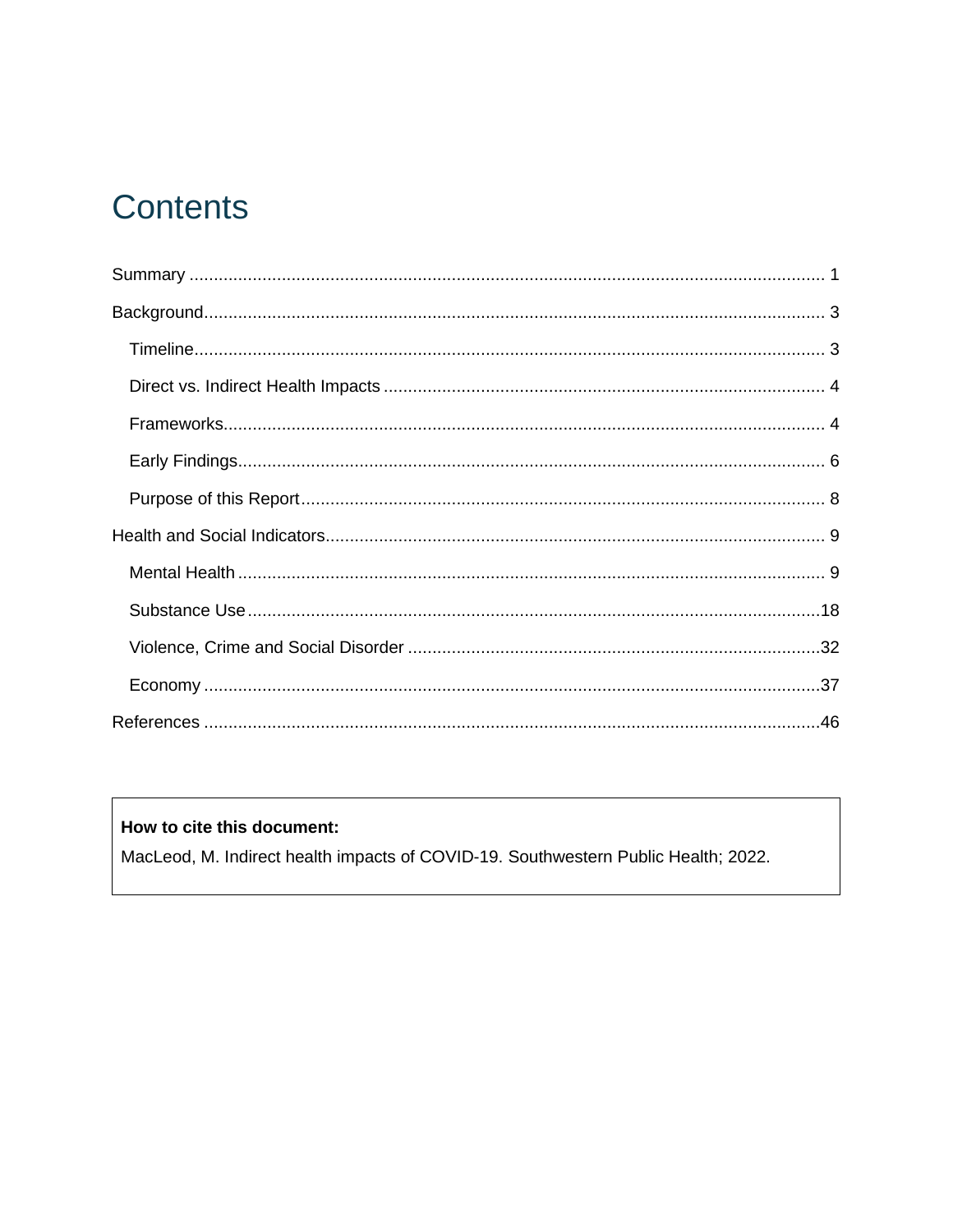# <span id="page-3-0"></span>**Summary**

The Public Health Agency of Canada released a report in October 2020 that highlighted the direct and indirect impacts of COVID-19 on Canadians.<sup>1</sup> The report focused on the importance of a health equity approach moving forward to protect the population's overall health. Our local data, although not always comparable to the national data presented in the PHAC report, can also tell a story of how COVID-19 has indirectly affected people's health.

# **Key Findings from Local Data (So Far…)**

- This report currently contains baseline data (pre-pandemic) and some limited data for the first year of the pandemic (2020). It will be important to continue to monitor these indicators to see if there were short-term and long-term indirect effects of COVID-19 mitigation measures during and after the pandemic.
- The data clearly shows that the pandemic affected people's employment and livelihood. Prior to COVID-19, the local unemployment rate was around 6% each year, but in 2020 when COVID-19 was prevalent in the community and we were experiencing several provincial lockdowns, the unemployment rate increased to 9%. We also saw an increase in the number of people qualifying for employment insurance and the Canada Emergency Response Benefit (CERB). Businesses were largely affected with an increase in business bankruptcies reported in the first year of the pandemic; however, at the same time, consumer bankruptcies decreased.
- Prior to COVID-19, local indicators showed an increase in opioid poisoning emergency department visits, unplanned emergency department visits for mental health concerns and needle syringe program use in the community. During the beginning of the pandemic (around March-June), there were fewer emergency department visits for all reasons because people were afraid of catching COVID-19 and there were concerns about overloading the hospital system. It was anticipated that this shift in the data will make it appear as though there was a decrease in health concerns, which is likely untrue. This decreasing trend was seen in oral health emergency department visits and Ministry-funded substance use treatment services but was not consistent across all health system indicators. For example, the rates of emergency department visits for mental health and self-harm were similar to pre-pandemic rates. It is unknown whether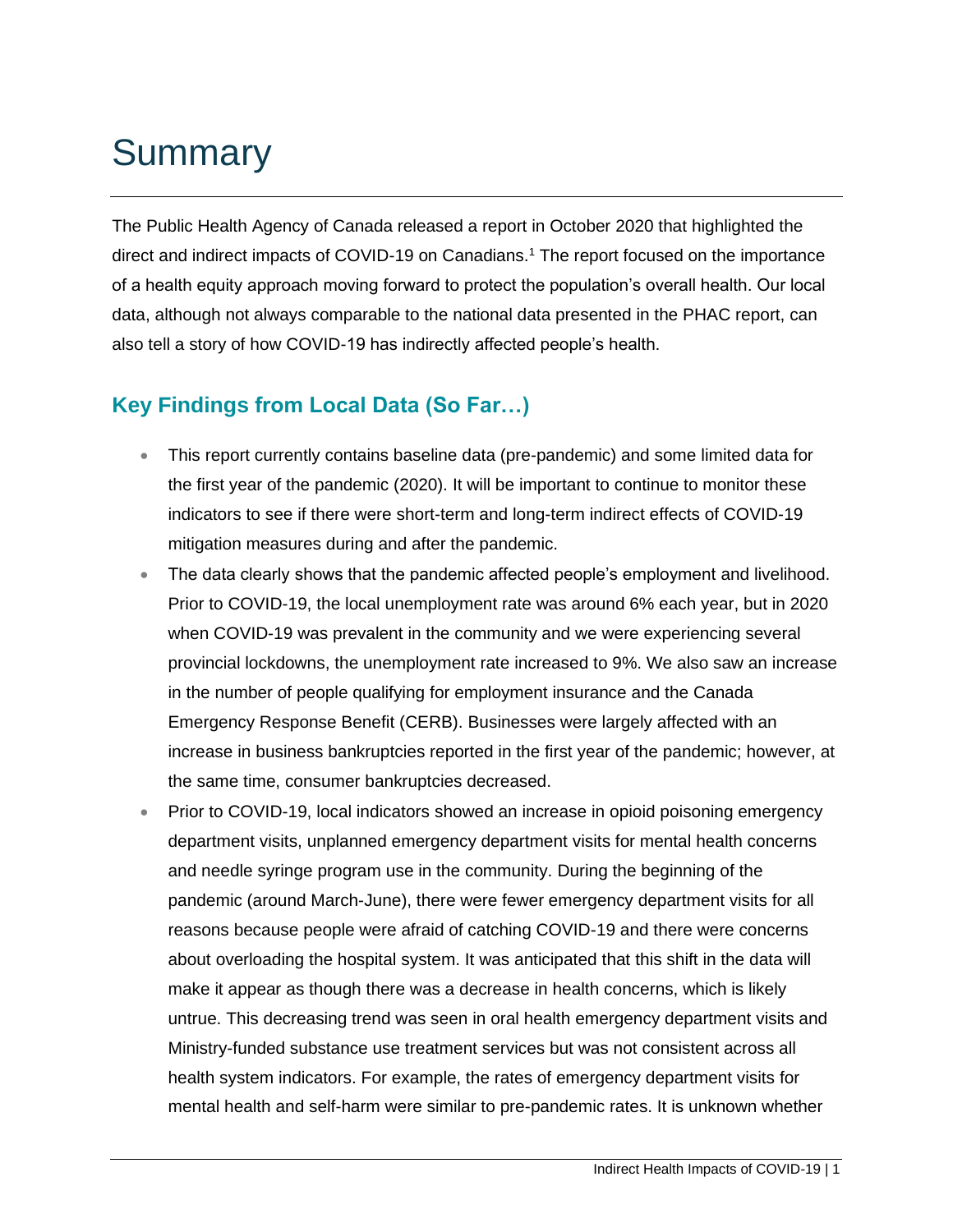there were more mental health concerns in the community than pre-pandemic which muted the decreasing trend as seen in other indicators (i.e., some people were still reluctant to seek help, but more people needing help averaged out the data), or if the pandemic was less likely to stop people from visiting the hospital for mental health concerns compared to other concerns like oral health.

- Outside of the hospital system, some indicators showed that there were more mental health and substance use concerns within the community during the pandemic. Within St. Thomas, the number of police calls for mental health reasons doubled in the first year of the pandemic (from around 1,000 calls per year to 2,000 calls). We also noted an increase in the number of sharps returned to Southwestern Public Health through the needle syringe program in Oxford County. Unlike many of the other hospital-based indicators, there was an increase in emergency department visits for opioid poisoning during the pandemic, particularly among 25–64-year-olds.
- We will continue to monitor these indicators after the pandemic is declared over to obtain a more complete picture of how the health of our residents may have been indirectly impacted by COVID-19 mitigation measures.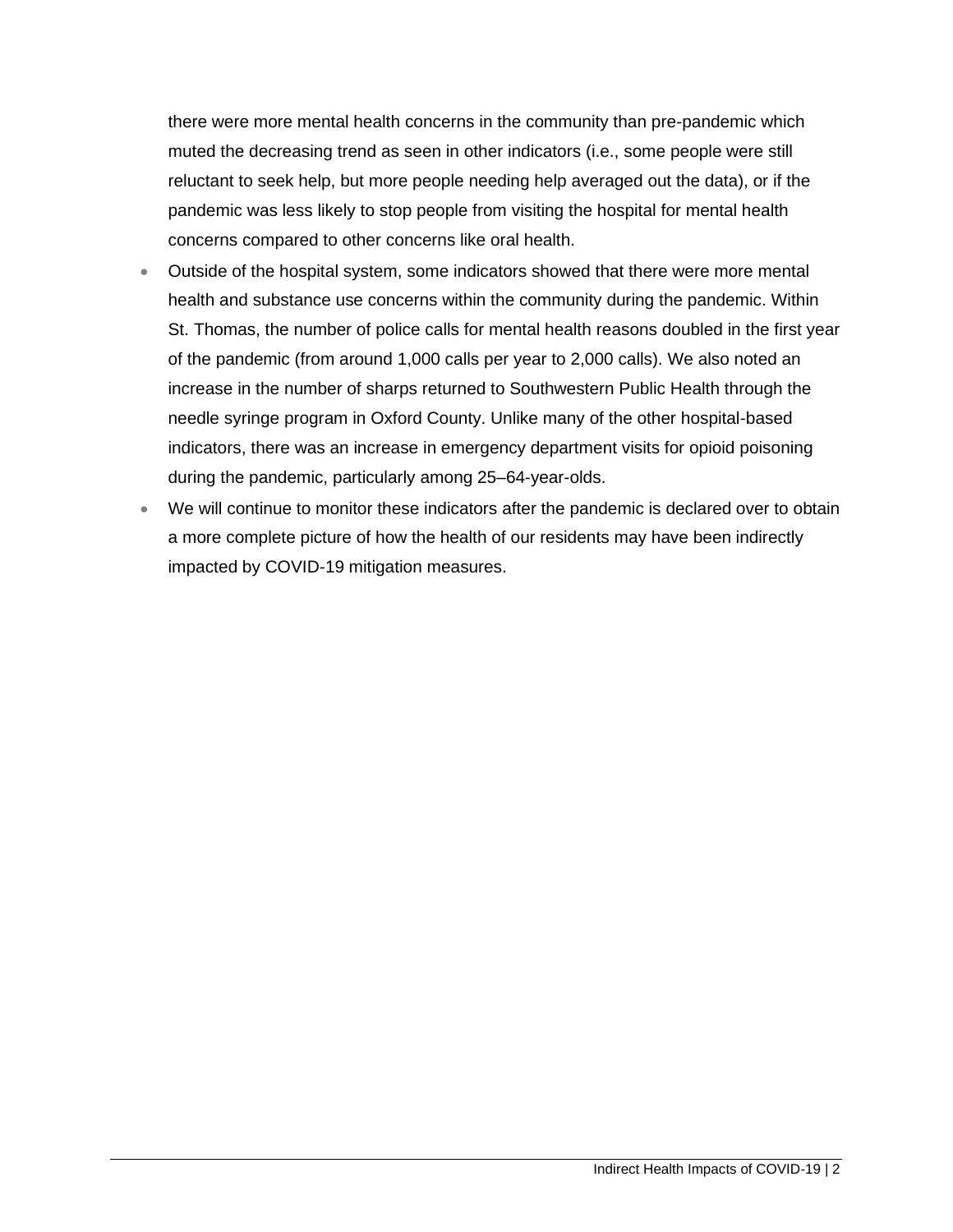# <span id="page-5-0"></span>**Background**

# <span id="page-5-1"></span>**Timeline**

The first case of COVID-19 in Canada was confirmed in Toronto on January 25, 2020, but the first case of COVID-19 in the Southwestern Public Health (SWPH) region was not reported until March 20, 2020. Since then, there have been several waves of COVID-19 with cases increasing then decreasing as new variants of concern (VOCs) became dominant and public health mitigation measures such as masking, non-essential business closures, school closures, and reduced capacity limits in social settings were implemented as a response to control spread.<sup>2</sup>



New confirmed cases in the Southwestern Public Health region

Note: the date is based on the episode date, which is an approximation of symptom onset and is not the same as the date the case was reported to Southwestern Public Health.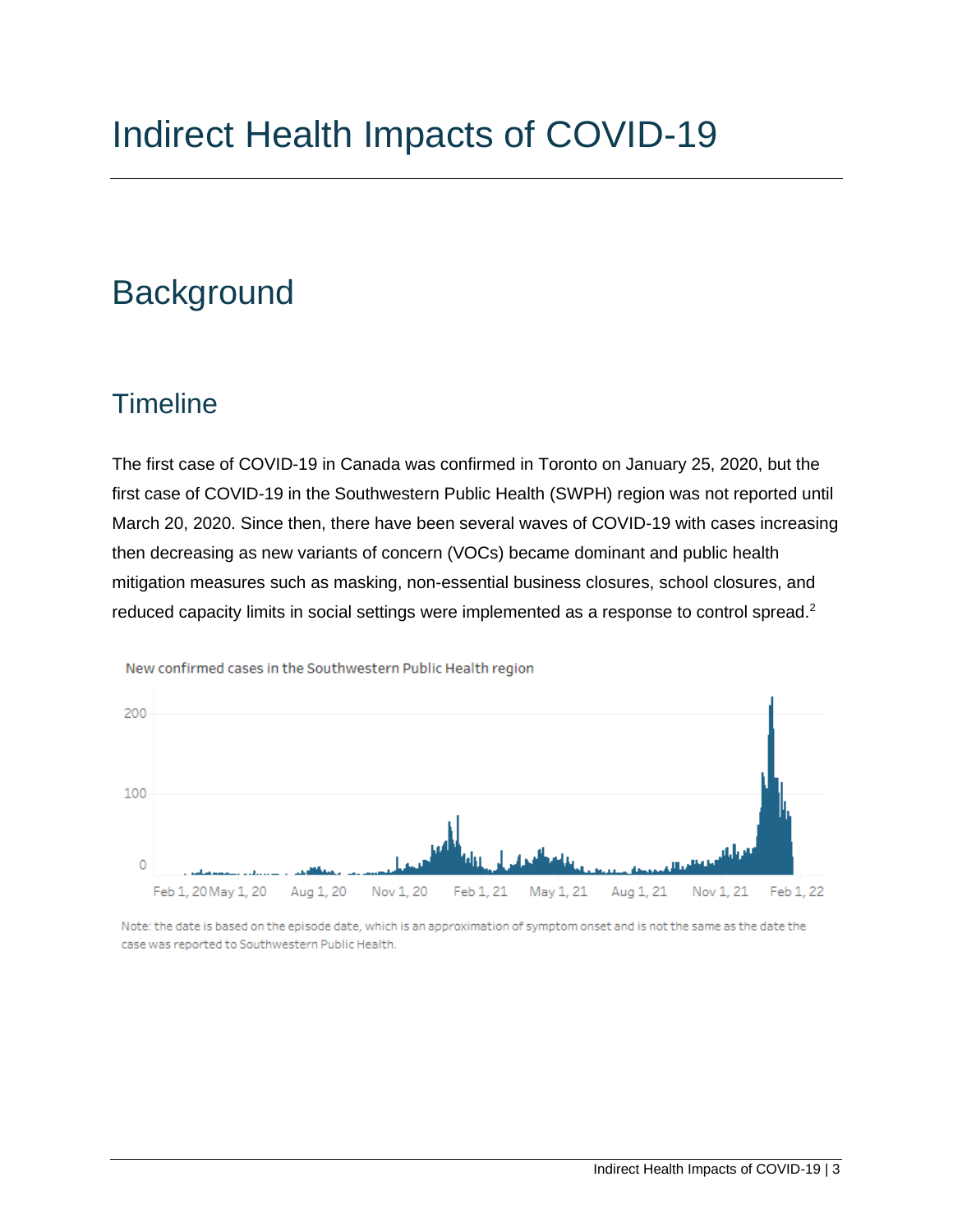# <span id="page-6-0"></span>Direct vs. Indirect Health Impacts

The direct health impacts of COVID-19 are measured by how many people got sick and their outcomes (i.e., hospitalizations, deaths). This information was routinely reported by many sources including the Southwestern Public Health COVID-19 cases dashboard.<sup>3</sup> Indirect health impacts are the unintended consequences of the pandemic and the mitigation measures implemented to slow down the spread of COVID-19. For example, the closure of businesses and stay-at-home mandates created a loss of income for many people and since income is a social determinant of health, this was predicted to worsen health. The indirect health impacts are complicated by the fact that not everyone had the same level of access to resources or health before the pandemic, and the mitigation measures may have increased the disparity between some groups of people (e.g., working poor and the wealthy). There are many possible indirect health impacts resulting from the pandemic and the pathways describing how these health impacts can occur are complex. There are multiple frameworks that can be used to frame the discussion – these frameworks are described in more detail in the next section.

# <span id="page-6-1"></span>Frameworks

The Public Health Agency of Canada shared a framework in their report *From Risk to Resilience: An Equity Approach to COVID-19* (Figure 1). <sup>1</sup> This framework highlights that not everyone had equal health before the pandemic and shows how the social determinants of health are interwoven with public health mitigation measures and intermediary determinants of health (i.e., material conditions, psychosocial factors, biological factors, health behaviours, and health care) to influence health and well-being outcomes.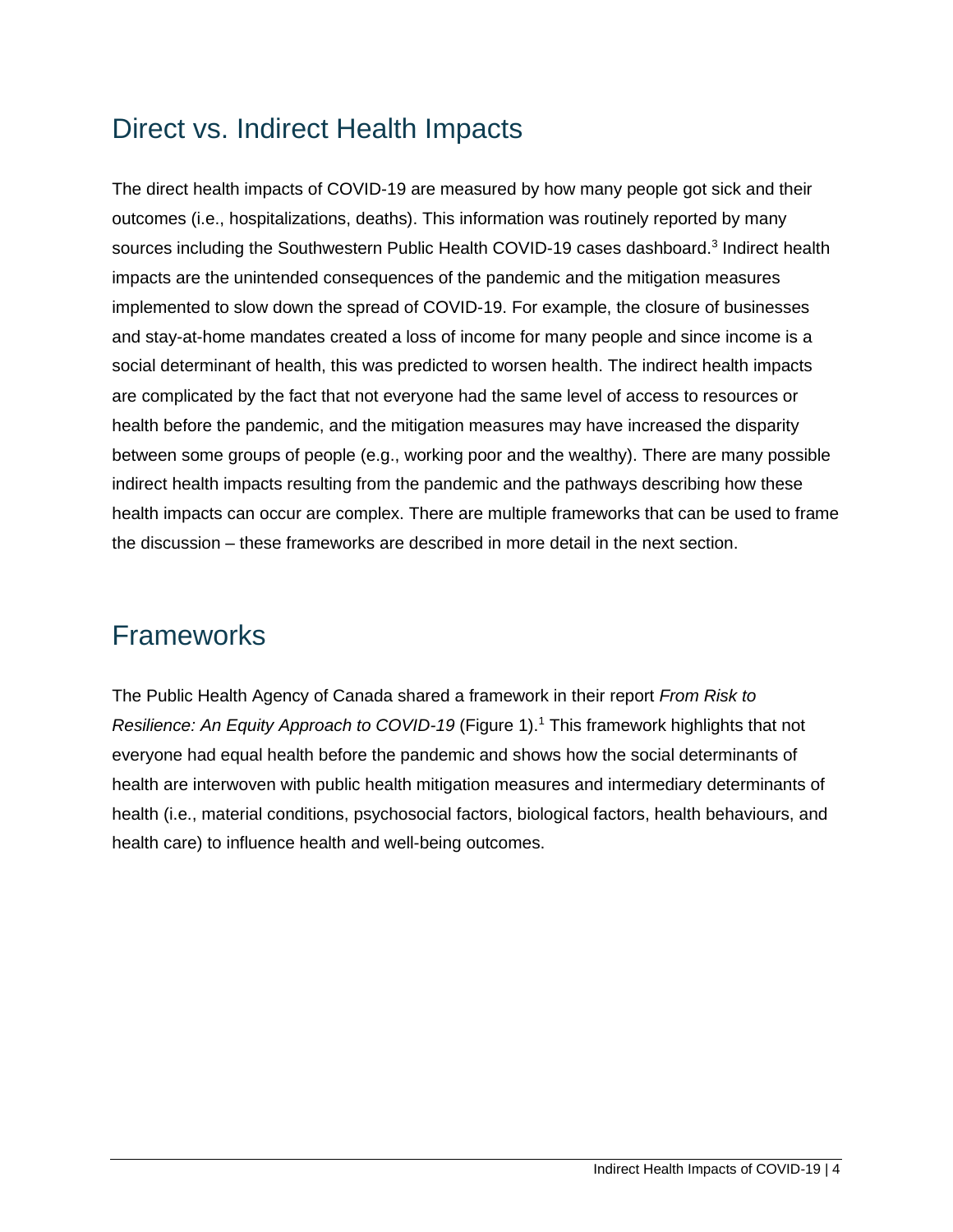



The Center for Global Development created the framework shown in Figure 2 to highlight the complexity of indirect health impacts stemming from COVID-19 with a focus on economic impacts, environmental impacts, health system impacts and social/behavioural impacts.<sup>4</sup> They differentiate between potential short-term impacts and medium to long-term impacts to describe the overall impact. The net health impact is the result of prevented COVID-19 deaths and non-COVID-19 deaths (either an increase or decrease) due to public health mitigation measures.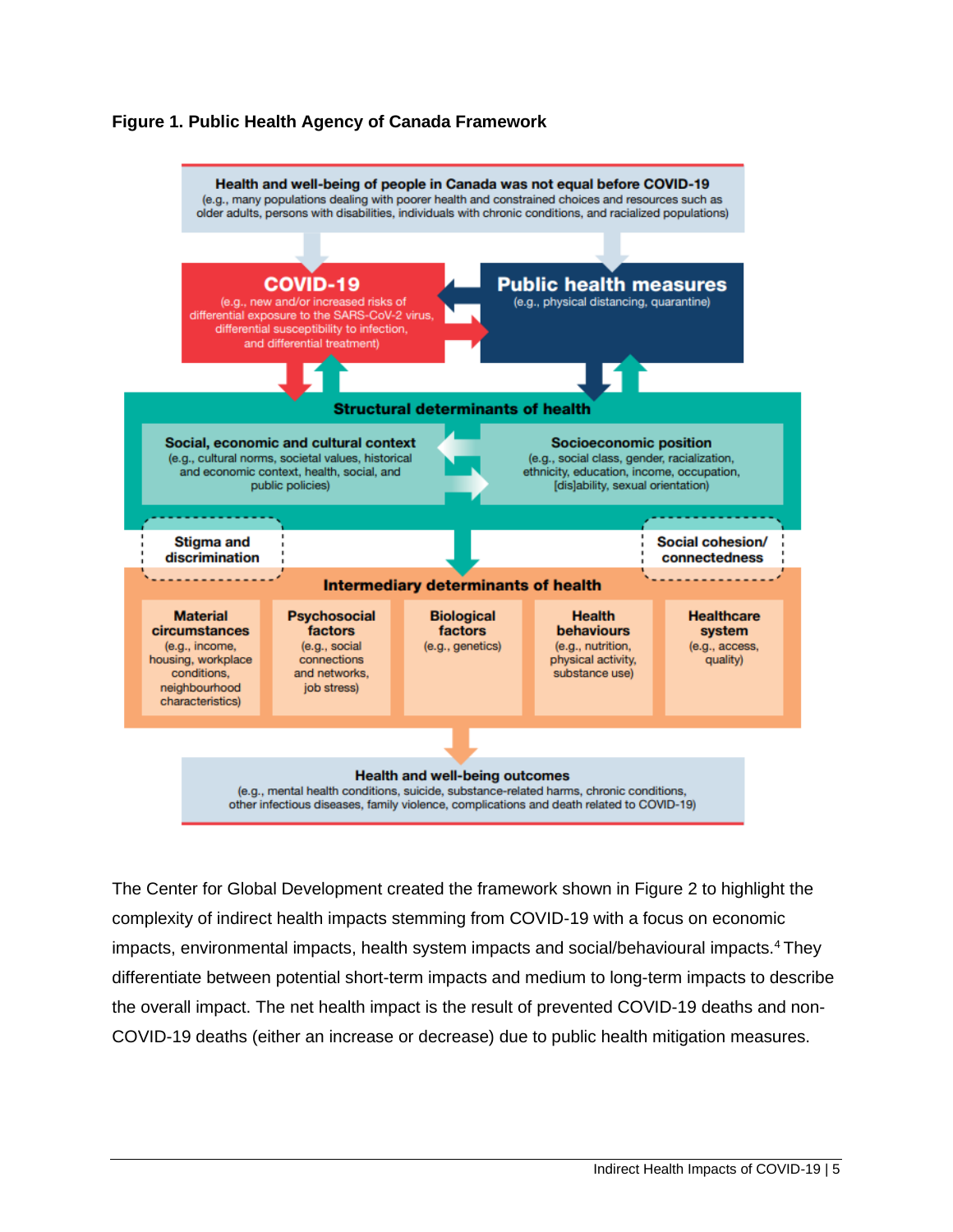



# <span id="page-8-0"></span>Early Findings

Across the country, the health care system rapidly changed by switching to virtual care where possible and delaying non-urgent procedures such as some planned surgeries. At the same time, people also sought health care differently or may not have sought care at all, even when they needed to. The Canadian Institute for Health Information (CIHI) found that by April 2020, there were about half as many emergency department visits as usual and that fewer people were seeking help for serious concerns like cardiac events and trauma.<sup>5</sup> This change in behaviour and accessibility of services may have caused some health indicators (particularly service use indicators) to appear like they improved during the pandemic; however, this is likely not the case.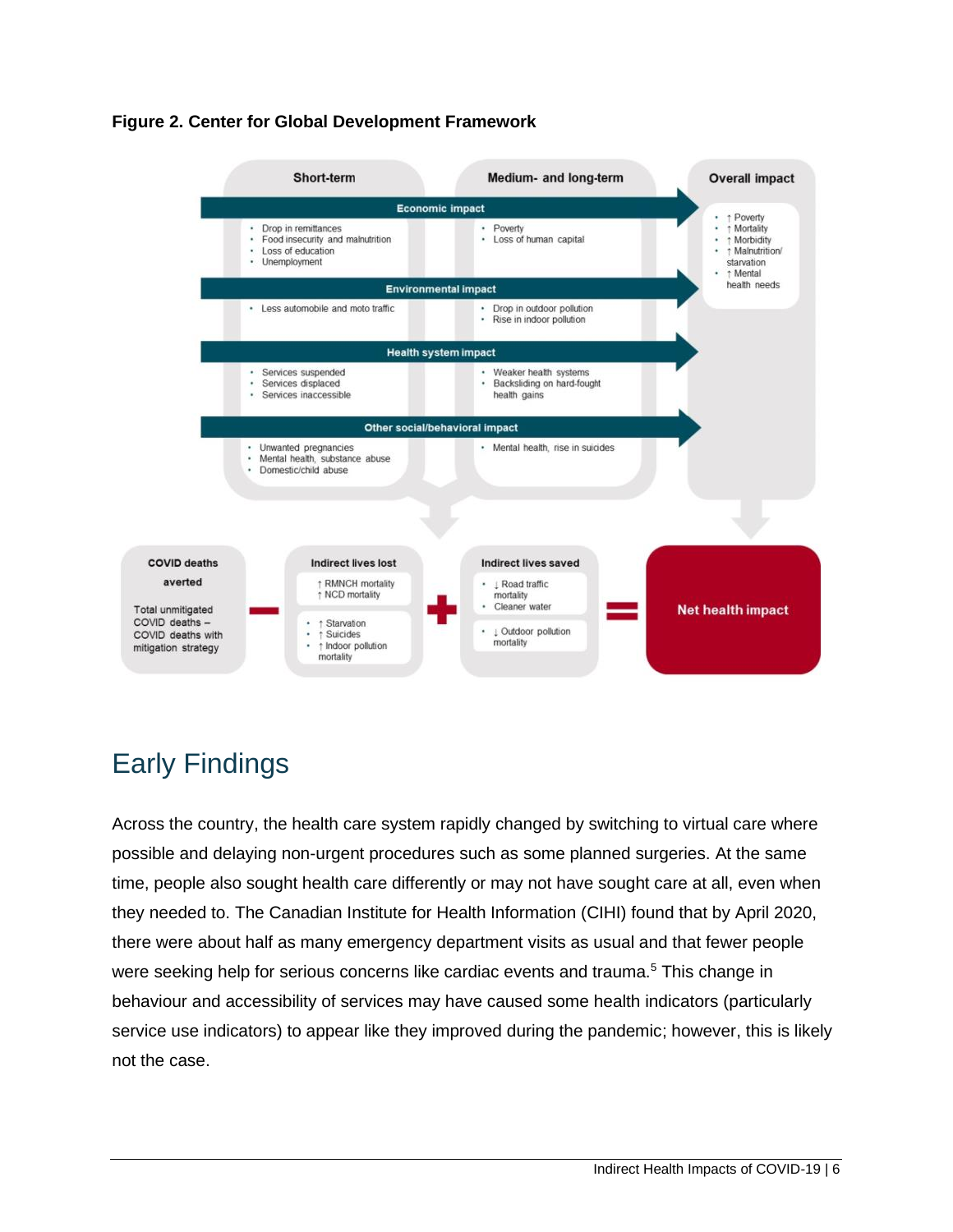Findings from a Statistics Canada survey conducted during the first wave of the pandemic (March 29-April 3, 2020) verified that many people changed their behaviours early on, including their health care service use. They found that 84% of people were anxious about overloading the health care system.<sup>6</sup> Health care system capacity was a major narrative of the COVID-19 pandemic with public health mitigation measures implemented to preserve hospital capacity to treat emergencies. As the number of cases decreased into the summer of 2020 and restrictions eased, the number of emergency department visits increased to 88% of normal volumes.<sup>7</sup> Into the summer of 2021, emergency department visits were still lower than pre-pandemic levels.<sup>7</sup>

Not only were people worried about the health care system – over half (54%) of people were worried about the health of a household member, 36% were worried about their own health, and 32% were worried about family stress from confinement.<sup>6</sup> Physical distancing, business and school closures, and isolation requirements created loneliness and a loss of social support for many and was especially concerning for children, young adults, and older adults.<sup>1,8,9</sup> The Canadian Perspectives Survey Series (CPSS) conducted between March 29-April 3, 2020 found that only 54% of people reported excellent or very good mental health; this was lower than pre-pandemic levels based on the Canadian Community Health Survey (68%).<sup>10,a</sup> The CPSS also found that women and youth (15-24 years) were less likely to report excellent or very good mental health.<sup>10</sup> Many essential workers, such as front-line health care workers, also experienced more stress in their jobs with increased demands resulting in burnout. A survey from November 24-December 13, 2020 found that only 33% of health care workers reported very good or excellent mental health.<sup>11</sup>

Mental health is often referenced as a major consequence resulting from the pandemic but is not the only aspect of health affected. A rapid review conducted by Public Health Ontario found that mitigation measures had early unintended consequences like decreased immunization coverage, physical inactivity and unhealthy eating, increased screen time and sedentary behaviour, and changes to children's healthy growth and development and mental health.<sup>12</sup> Similarly, Statistics Canada found that behaviours changed early on in the pandemic – people reported spending more time on the Internet, watching TV, playing video games, and consuming alcohol.<sup>6</sup> Of particular concern is the worsening opioid crisis as many provinces

a Differences in findings between these two surveys may be partly due to differences in methodology. The CPSS is a new, experimental project undertaken by Statistics Canada using volunteers who agreed to participate over a period of one year. The CCHS is a well-established survey conducted since 2001 using complex sampling frames to reach households.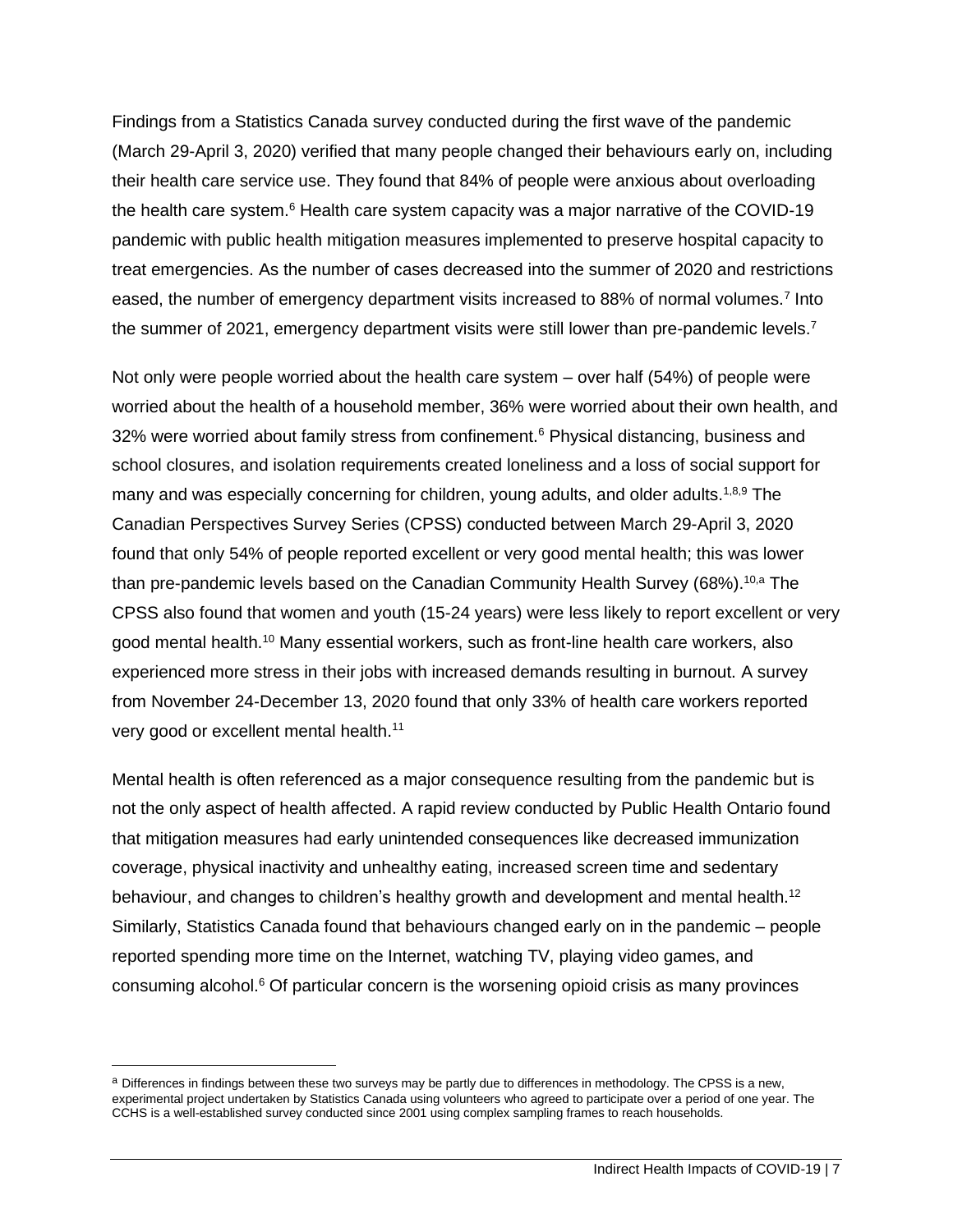reported more overdoses and deaths related to increasingly toxic drug supplies, lack of social support, using alone, and reduced health care accessibility.<sup>1</sup>

# <span id="page-10-0"></span>Purpose of this Report

We analyzed several indicators focusing on mental health, substance use, violence, and the economy to determine if and how COVID-19 mitigation measures influenced the health and well-being of people living in the SWPH region. We plan to continue monitoring these indicators for the next several years to see if there are sustained (long-term) indirect health impacts after the implementation of COVID-19 mitigation measures. The Public Health Agency of Canada highlighted that there may be long-term impacts in the following areas:<sup>1</sup>

- Economic stability from business closures
	- $\circ$  As of March 2021, one year into the pandemic, economic activity remained below pre-pandemic levels and the number of active business declined across most industrial sectors (e.g., construction, manufacturing, retail, food services).<sup>13</sup>
- Educational gaps from school closures and virtual learning
	- $\circ$  For example, Statistics Canada reported that there is a sustained decrease in new registrations and certifications for skilled trades that may increase pressure on an aging skilled labour workforce.<sup>13</sup>
- Health system impacts from delayed non-essential services
	- $\circ$  For example, Statistics Canada reported that cancer simulation models show an increase in projected cancer cases when screening is re-implemented. A sixmonth delay in screening is predicted to lead to 250 additional breast cancer deaths and 960 additional colorectal cancer deaths across Canada.<sup>13</sup>

• Physical activity levels and sedentary behaviour from gym closures, cancelled sports/recreation, and physical distancing requirements including stay at home orders. However, long-term impacts are not limited to these areas, as was demonstrated in the different frameworks.

This report does not summarize all possible health concerns or social determinants of health that could have been affected by the pandemic, instead we focused on mental health, substance use, violence, and the economy. We examined trends over time (yearly) for different age groups, where possible. Although we cannot directly attribute changes over time to COVID-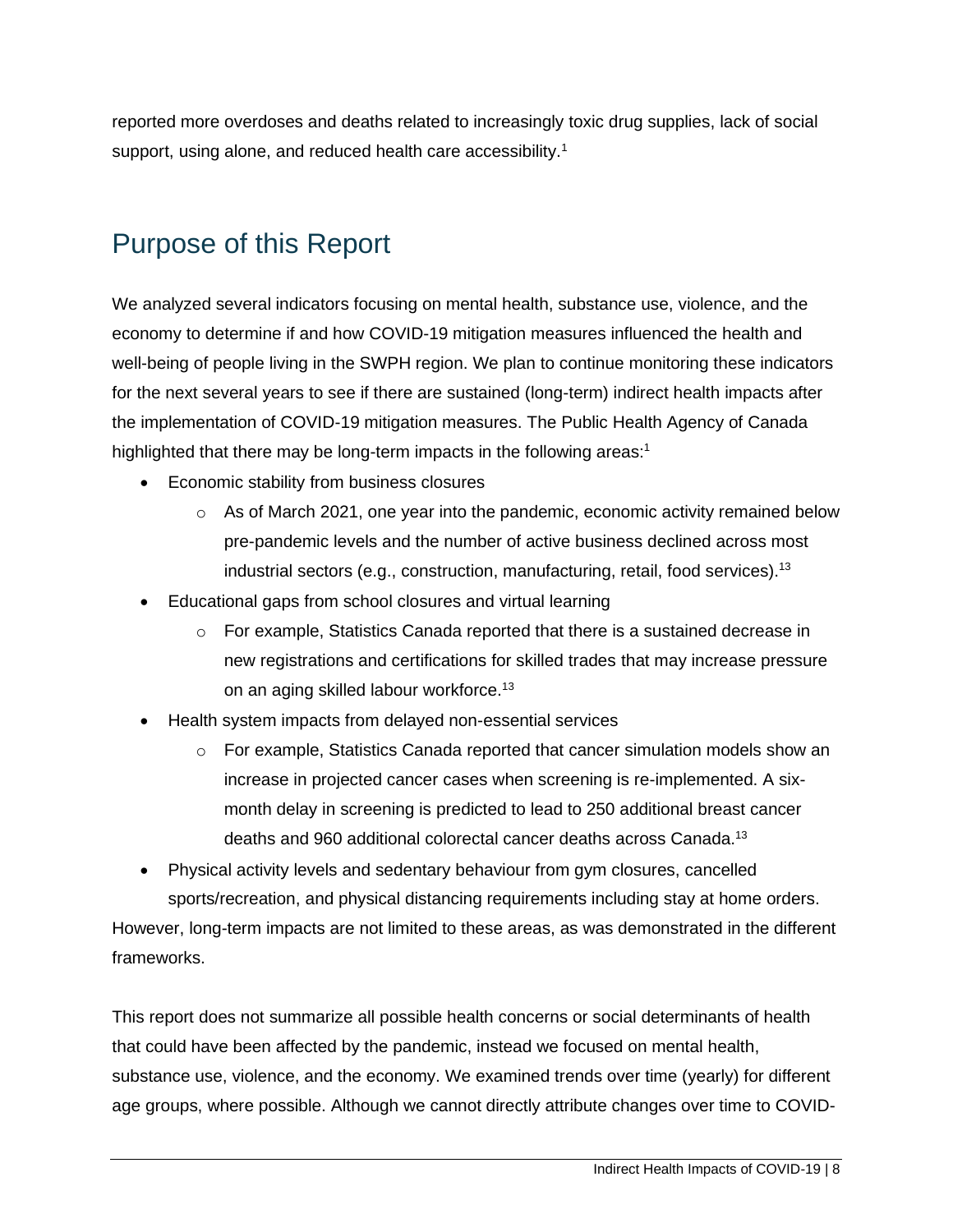19 mitigation measures, the information can provide insight into future considerations when responding to similar pandemics (e.g., those without a vaccine or treatment for a long period of time that require physical distancing to reduce spread). The data in this report can also be used to guide and evaluate the success of recovery strategies.

# <span id="page-11-0"></span>Health and Social Indicators

# <span id="page-11-1"></span>Mental Health

### Mental health emergency department visits

- Emergency departments are often the first point of care for people, especially if other services are not available or accessible.
- Before the COVID-19 pandemic, local rates of emergency department visits for mental health concerns such as mood disorders, anxiety disorders and substance use were around 1,800 per 100,000 population each year. Within subgroups of the population, the rates were highest among people aged 13 to 24 years.
- It was anticipated that this extra stress would lead to more mental health services being used in the community. However, during the COVID-19 pandemic, we saw a general decrease in emergency department visits for all health concerns because many people avoided visiting the hospital due to fears of getting sick with COVID-19 or overloading the hospital system.
- A study conducted in Kitchener-Waterloo found that there were decreased emergency department visits for substance use and mental health (including mood, situational crisis, and self-harm) during lockdown (March-September 2020) compared to the same time the year before.<sup>14</sup>
- In 2020, the local rates of emergency department visits for mental health decreased very slightly from pre-pandemic rates. However, rates in the 13–24-year age group continued to substantially decrease in the first year of the pandemic.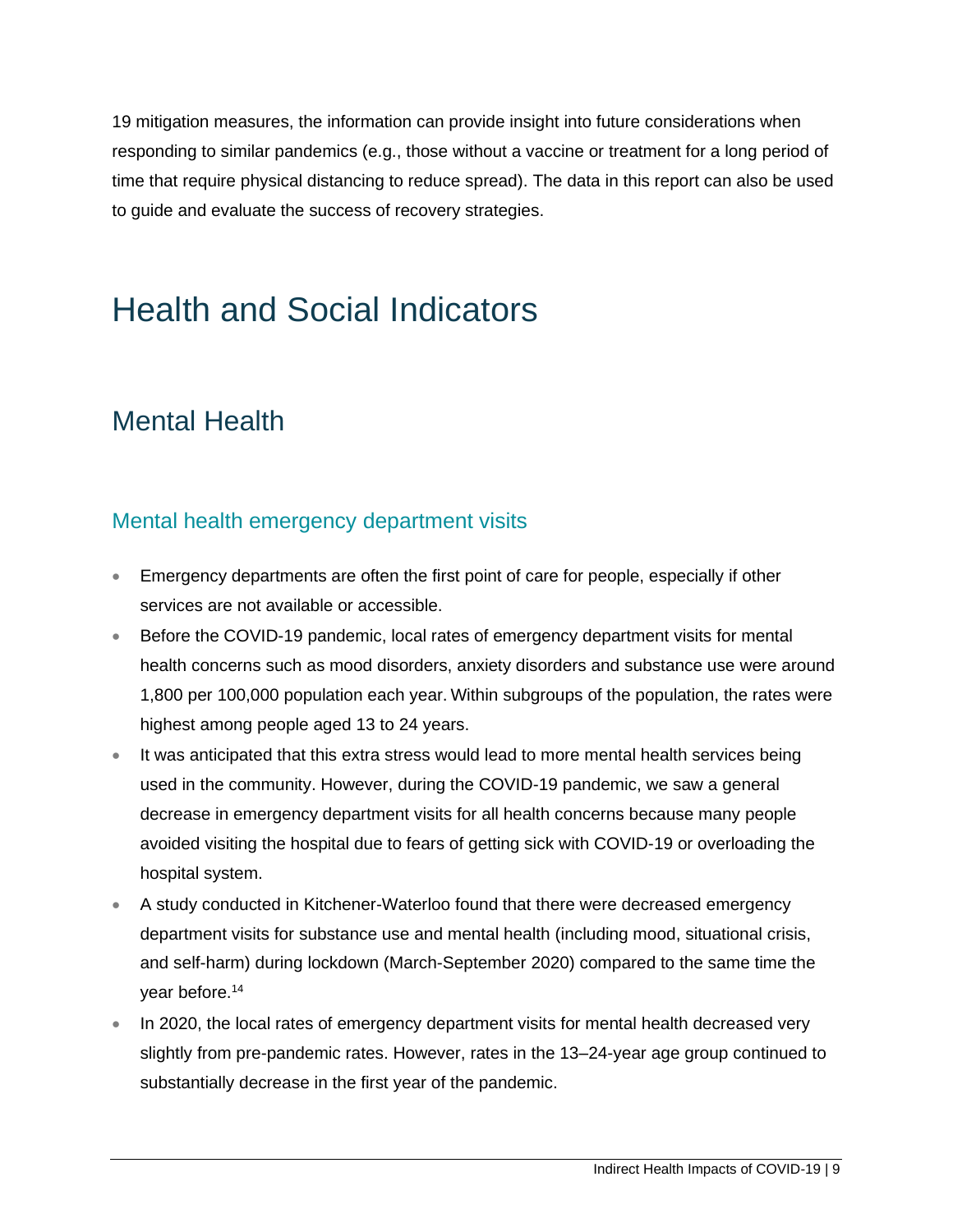#### **Emergency department visits for mental health continued to decrease in the 13–24-year age group**

#### Rates per 100,000 population

Source: Ambulatory Emergency External Cause & Population Estimates & Population Projections, Ontario Ministry of Health, IntelliHEALTH

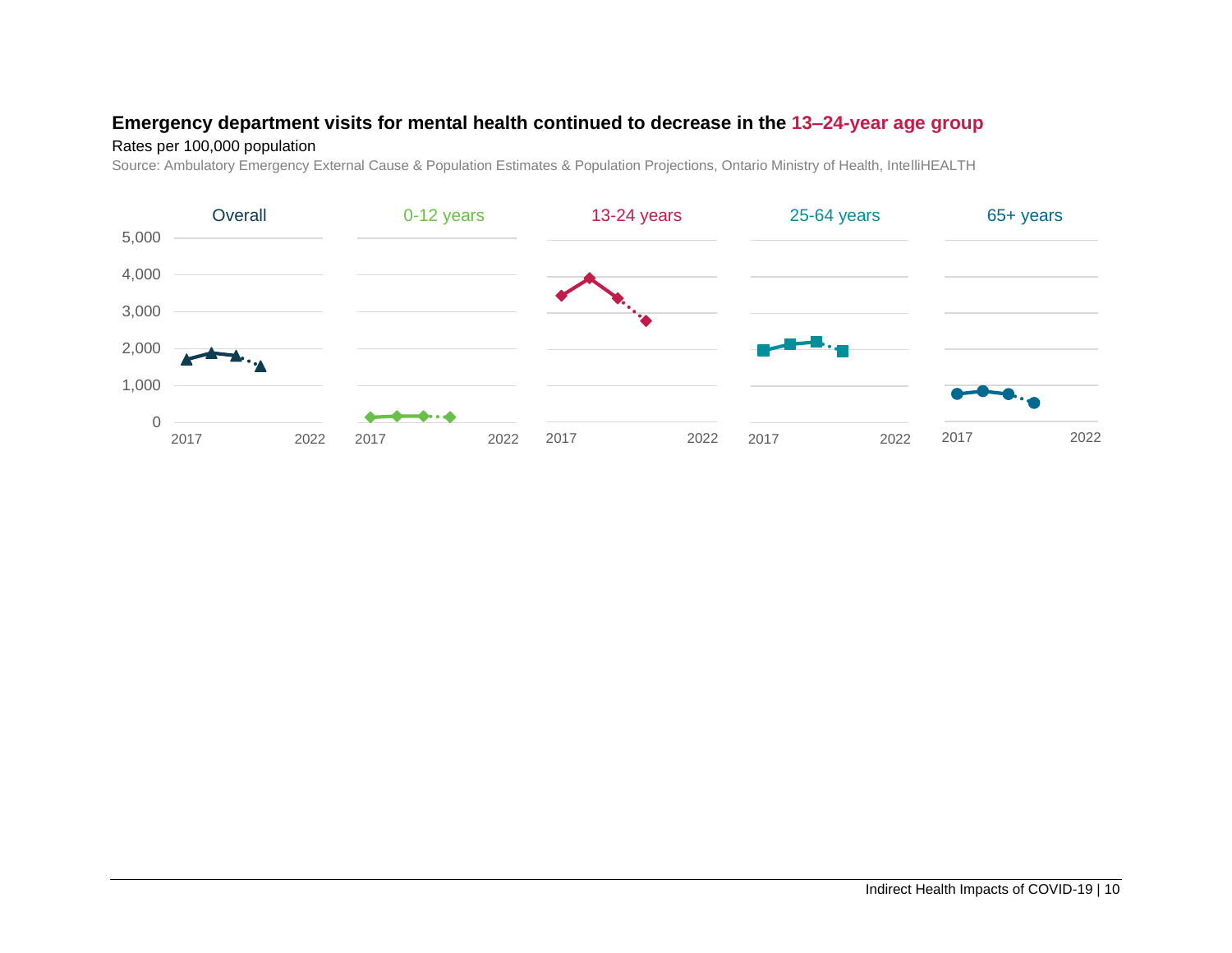### Self-harm emergency department visits

- Before the pandemic, the rates of emergency department visits for self-harm (deliberate selfinflicted injury with or without the intent to die) were around 200 per 100,000 population each year and were consistently higher among people aged 13 to 24 years compared to people of all other ages.
- The Canadian Institute for Health Information found that across the country, there was a 14% decrease in emergency department visits for self-harm between March-September 2020 compared to the same time the year before.<sup>15</sup> The decrease in self-harm visits was smaller than the decrease noted for other types of visits.
- Although emergency department visits for most reasons decreased at the start of the pandemic, there was no decrease in local visits for self-harm specifically. It is unknown whether there were more mental health concerns in the community than pre-pandemic which muted the decreasing trend as seen in other indicators (i.e., some people were still reluctant to seek help, but more people needing help averaged out the data), or if the rates of self-harm remained stable and the pandemic was less likely to stop people from visiting the hospital due to self-harm compared to other reasons.
- Notably, this indicator only includes self-harm occurrences where hospital care was sought and does not represent suicide deaths. Suicide can lag after major events like pandemics and will be important to monitor in the future.<sup>15</sup>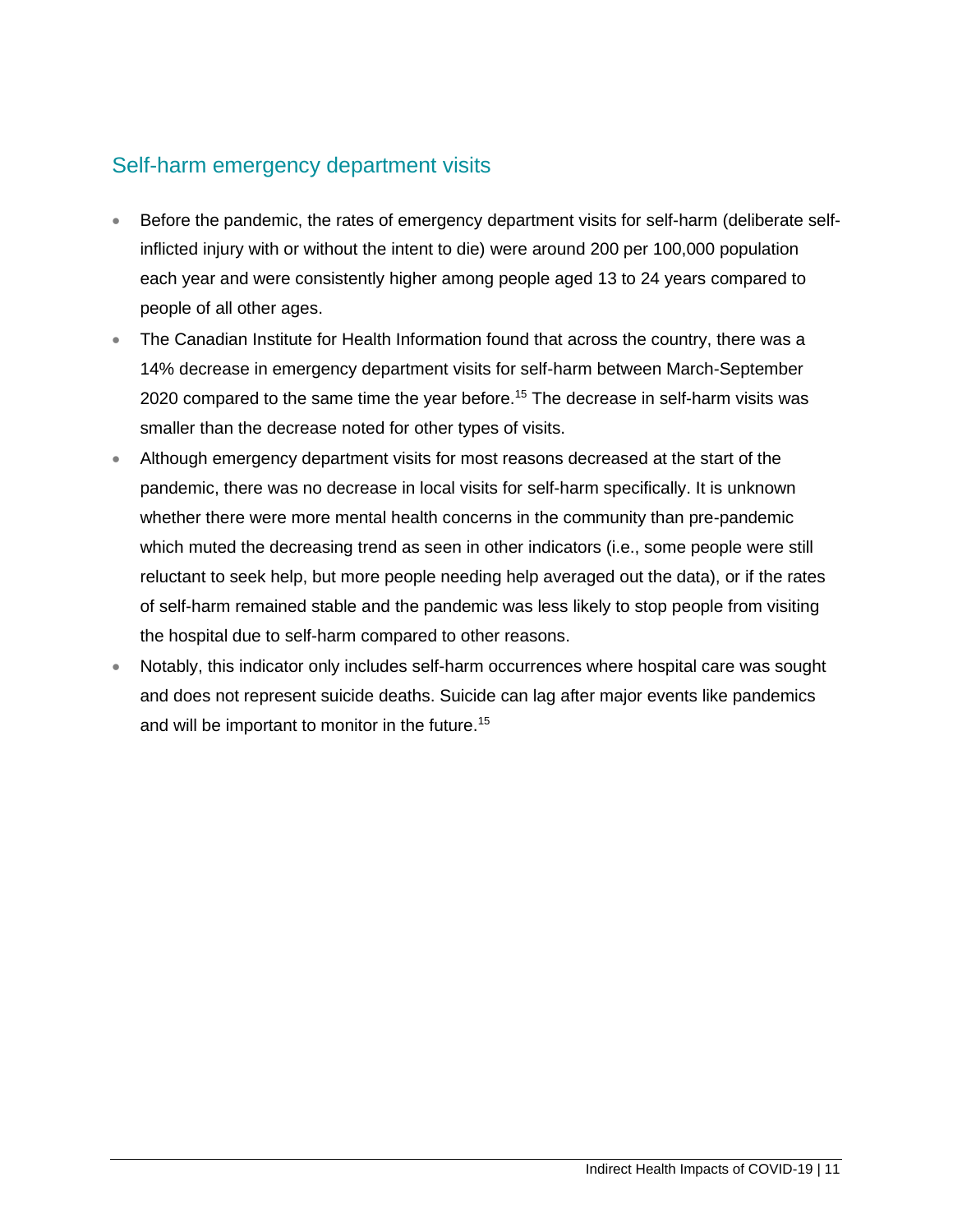#### **Emergency department visits for self-harm remained similar during the COVID-19 pandemic**

#### Rates per 100,000 population

Source: Ambulatory Emergency External Cause & Population Estimates & Population Projections, Ontario Ministry of Health, IntelliHEALTH

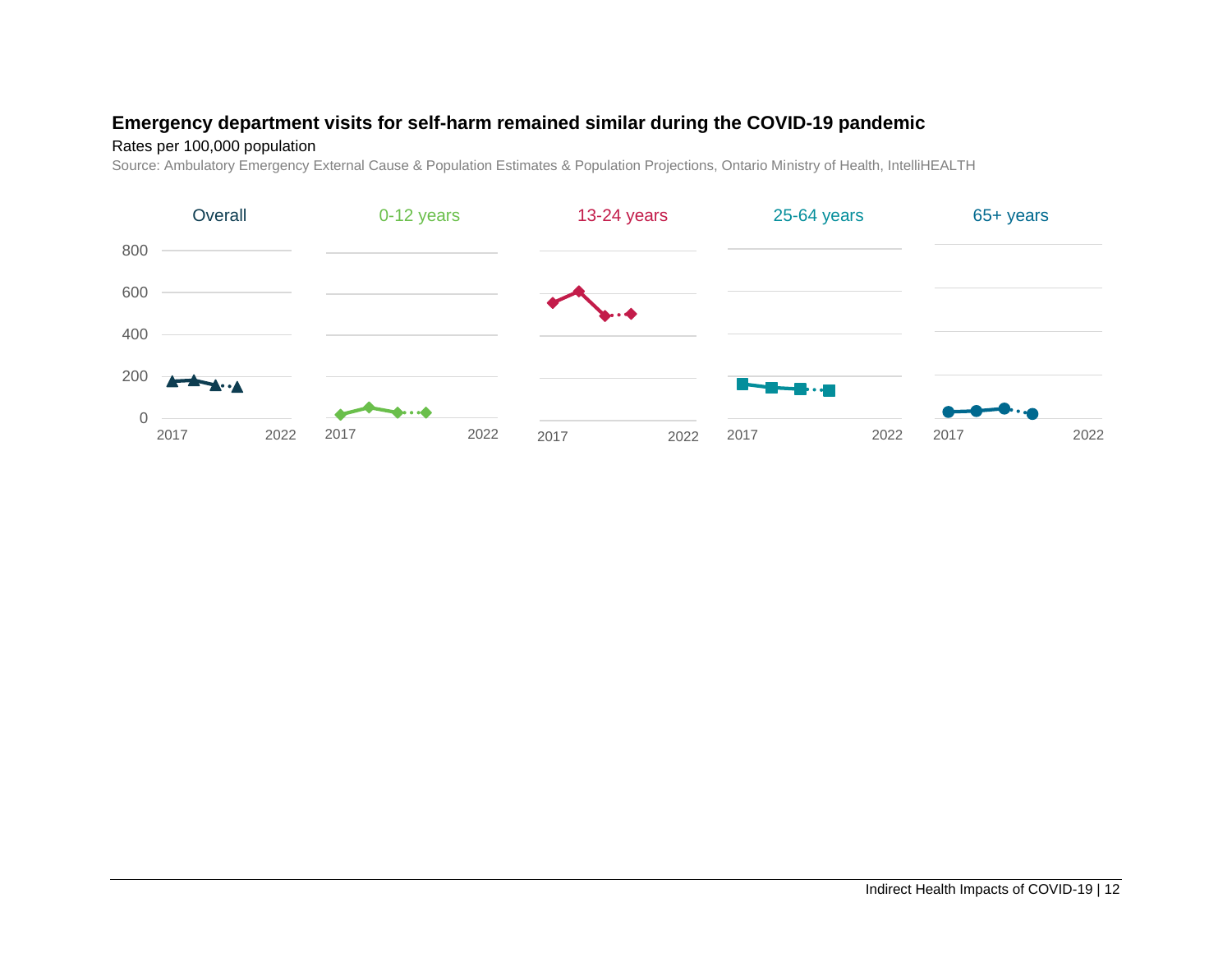# Repeat unplanned emergency department visits for mental health concerns within 30 days within Southwestern Public Health hospitals

- Emergency departments are typically used at times of crisis when no other options are available and may be the first point of health care contact for many people. Repeat emergency department visits may indicate that people are not being provided follow-up care in the community or that there are long wait times to receive such care.
- In the Southwestern Public Health region, there are four hospitals (three in Oxford County and one in Elgin St. Thomas). Before the pandemic, around 20% of people visiting local emergency departments for mental health concerns re-visited an emergency department within 30 days for either mental health or substance use concerns.
- There was no notable change in repeat unplanned emergency department visits for mental health concerns in the first year of the pandemic.

#### **Repeat unplanned emergency department visits for mental health concerns remained similar during the COVID-19 pandemic**

The fiscal year in this figure is one month earlier than other Ministry fiscal reporting to account for re-visits within 30 days; it is from March 1 to February 28/29

Source: National Ambulatory Care Reporting System (NACRS), Ministry of Health, IntelliHEALTH ONTARIO



Indirect Health Impacts of COVID-19 | 13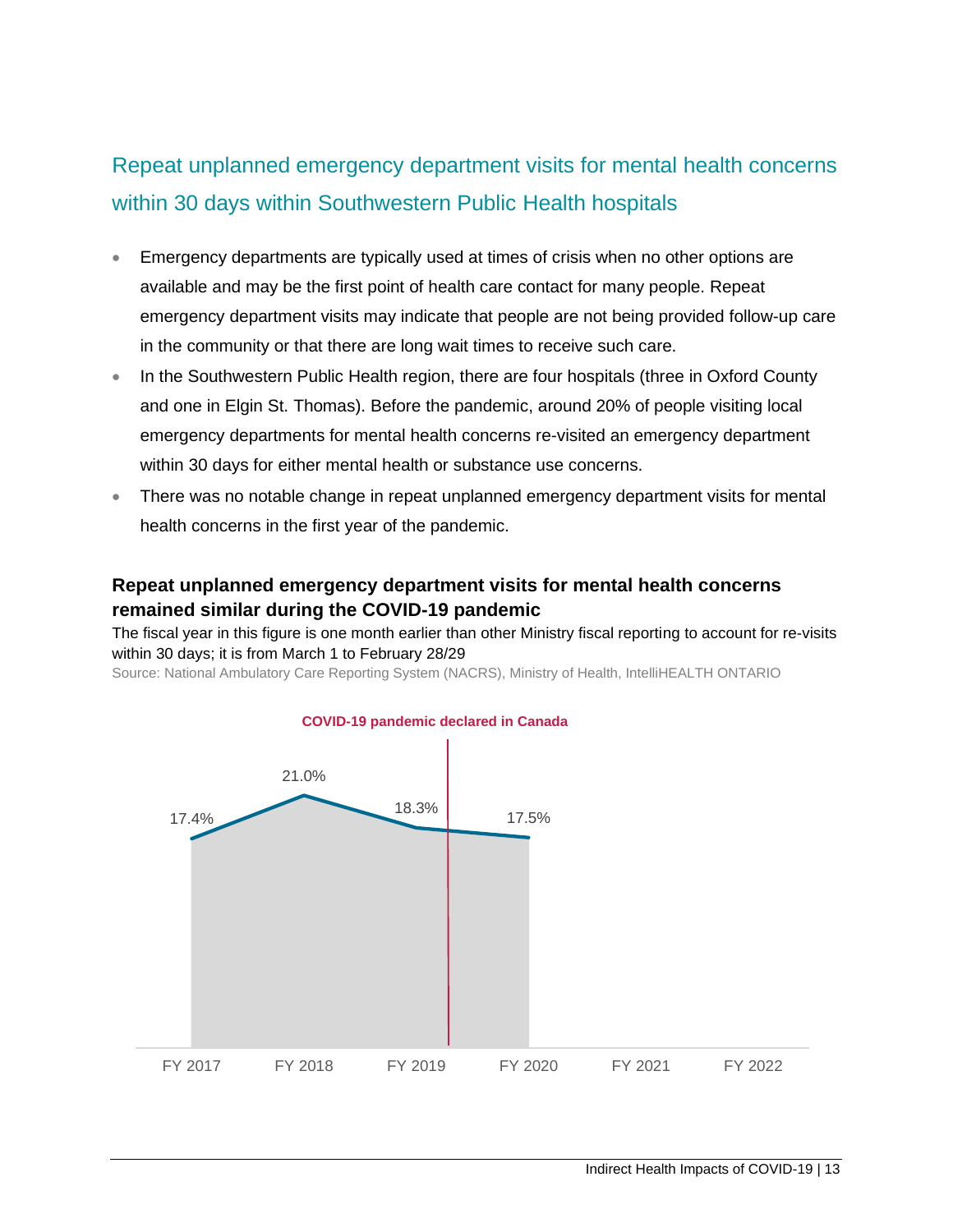### Self-perceived mental health

- The Canadian Perspectives Survey Series found that early in the pandemic (March-April 2020), fewer Canadians reported excellent or very good mental health (54% compared to 68% in 2018 based on the Canadian Community Health Survey).<sup>10</sup>
- During the second wave of the pandemic (September-December 2020), it appeared that excellent or very good self-perceived mental health increased slightly (to 60%) but was still lower than in 2019 (67% based on the Canadian Community Health Survey).<sup>16</sup> The Survey on COVID-19 and Mental Health conducted by the Public Health Agency of Canada found that females, people under 65 years, people living in urban areas, and people absent from work due to COVID-19 were less likely to report positive mental health.<sup>16</sup>
- Locally, before the pandemic, the per cent of people reporting excellent or very good selfperceived mental health was over 60% in 2017-2018, which was a decrease compared to 2015-2016 (over 70%).

#### **Self-perceived mental health was worsening before the pandemic**

Excellent or very good self-perceived mental health Source: Statistics Canada. Table 13-10-0113-01 Health characteristics, two-year period estimates. Available from: <https://www150.statcan.gc.ca/t1/tbl1/en/cv.action?pid=1310011301>

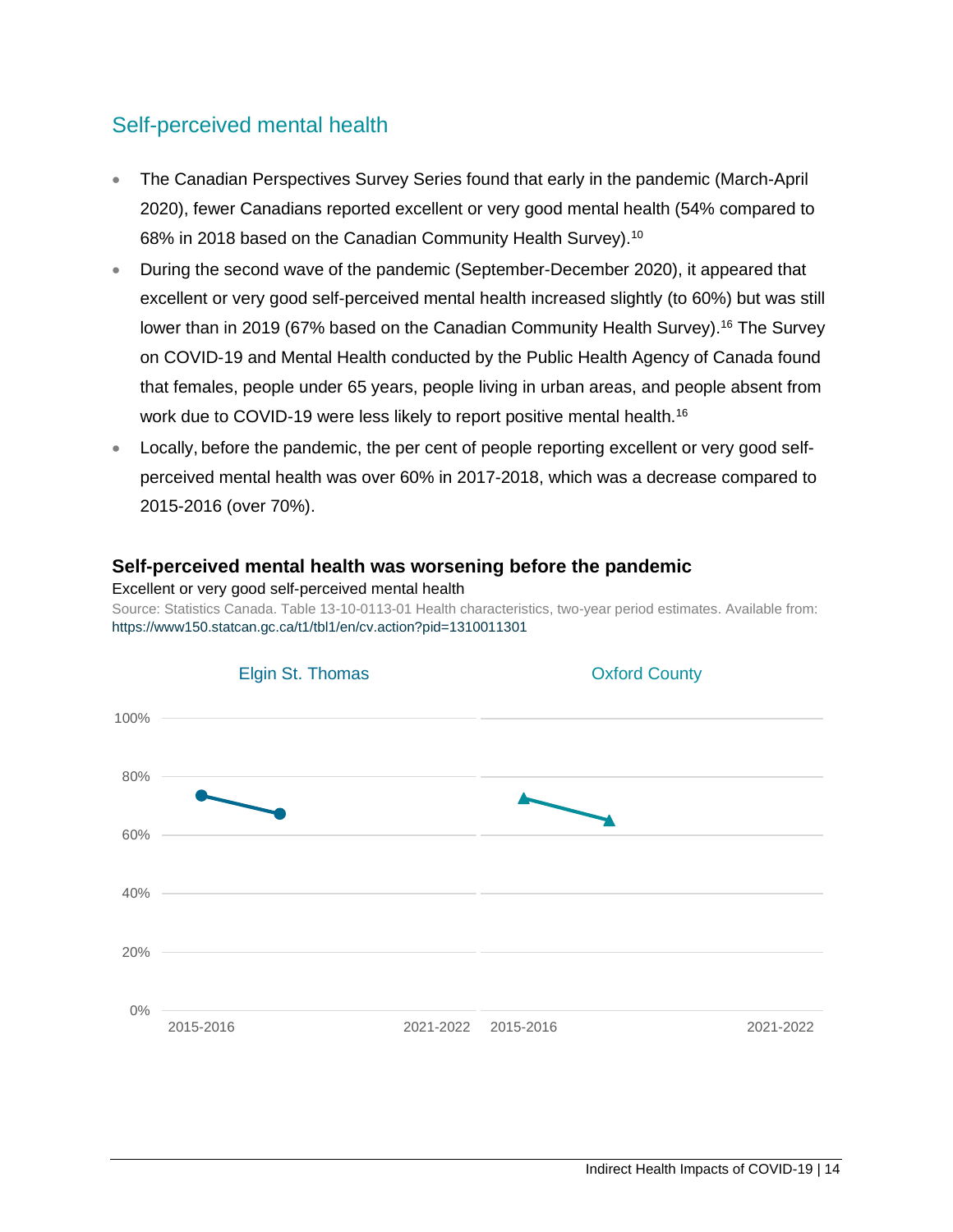## Risk factors for healthy child development

- Before COVID-19, about 30% of families had a parent or partner with mental illness, less than 10% were involved with child protection services and about 5% or less had concerns about money according to Healthy Babies Healthy Children screening results.
- It was expected that parental mental health would be impacted by the pandemic due to increased stressors and similarly it was expected that more people would experience financial concerns due to reduced work and/or job loss from business and school closures.
- There were no notable changes in these indicators in the first year of the pandemic.

#### **Risk factors for healthy child development remained stable in the first year of the COVID-19 pandemic**

Source: Ontario Agency for Health Protection and Promotion (Public Health Ontario). Snapshots: Risk factors for healthy child development Snapshot. Toronto, ON: Queen's Printer for Ontario; 2020. Available from: <https://www.publichealthontario.ca/en/data-and-analysis/reproductive-and-child-health/healthy-child-development>

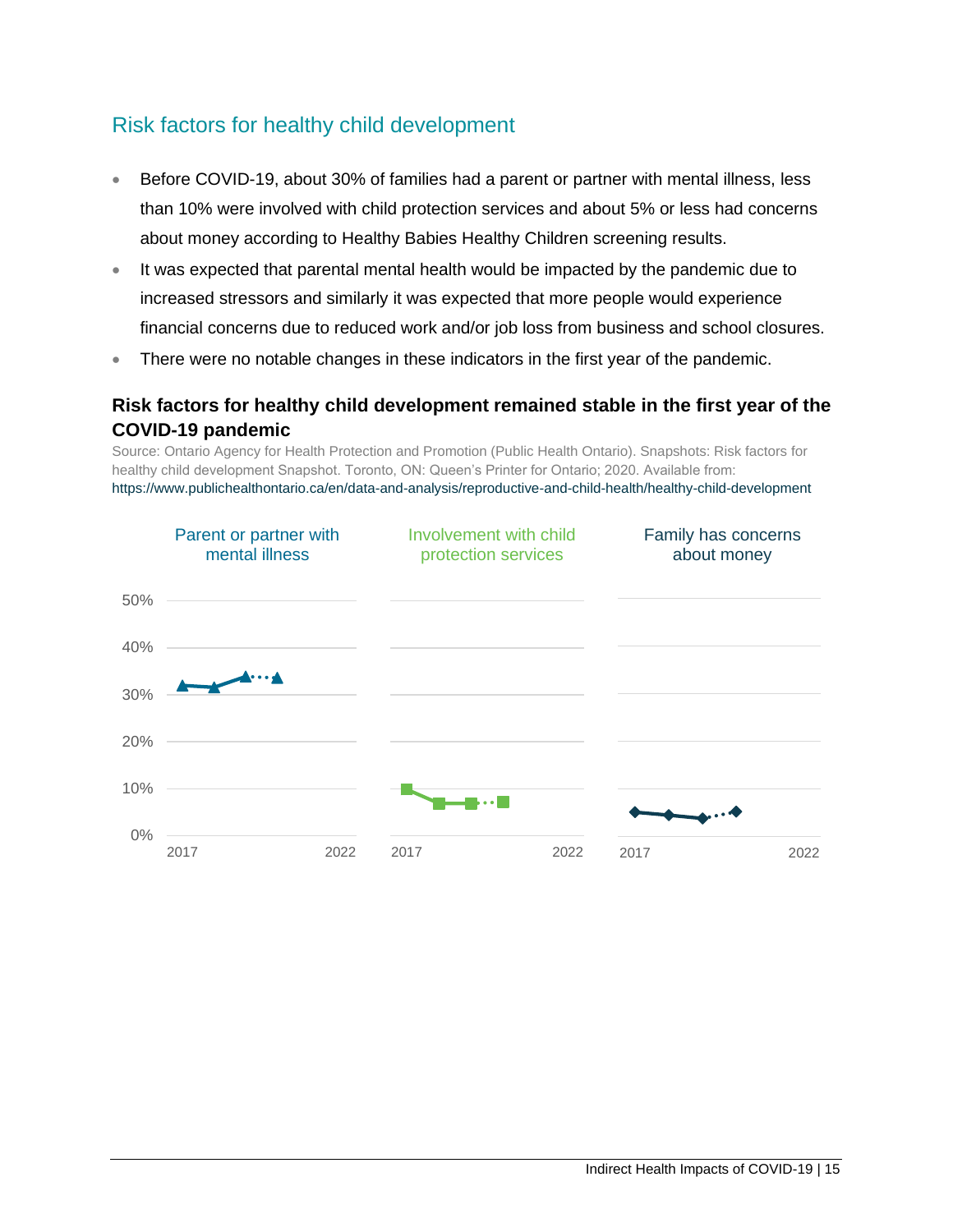### Wellkin case load

- Wellkin delivers family mental health care with a focus on children and youth. There are many different reasons why people seek services at Wellkin. Some of the most common presenting issues are anxiety, assistance with parenting, separation and divorce, school behaviour issues and self-harm statements or behaviour.
- Wellkin currently has offices in Woodstock, St. Thomas, Tillsonburg, and Ingersoll. Before COVID-19, there were about 3,500 clients each fiscal year and about half were between 8 to 13 years old. The number of clients served by Wellkin decreased in the first year of the pandemic to just over 2,000 people. Although Wellkin remained open during the pandemic, some services may have been modified or limited by public health restrictions.

#### **The number of people receiving mental health care from Wellkin decreased in the first year of the pandemic**

The fiscal year in this figure is from April to March Source: Wellkin



#### **COVID-19 pandemic declared in Canada**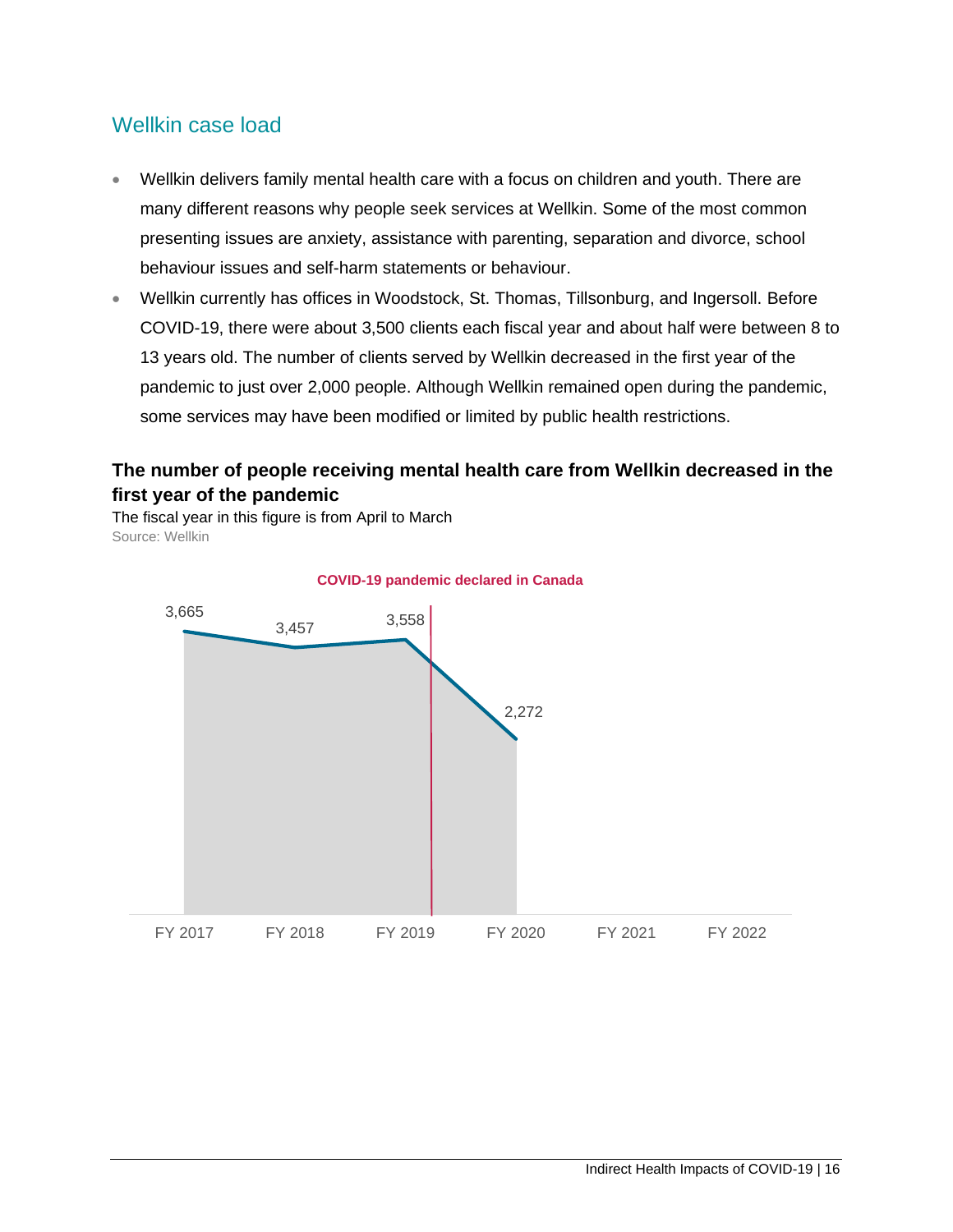### Canadian Mental Health Association - Oxford

- The Canadian Mental Health Association offers crisis and outreach services, dialectical behaviour therapy (reality acceptance skills) resources, community education, support groups, peer support, treatment, counselling, and partners with the Woodstock Police Service and Ontario Provincial Police in their mobile response program.
- Before COVID-19, the Canadian Mental Health Association (CMHA) Oxford location had contact with around 20,000 individuals each year with approximately 1,000 becoming cases.
- During the first year of the pandemic, the number of contacts with individuals remained similar but the overall caseload decreased, especially compared to the previous year. Although CMHA Oxford remained open during the pandemic, some services may have been modified or limited by public health restrictions.

#### **The CMHA Oxford caseload decreased in the first year of the pandemic**

The fiscal year in this figure is from April to March

Source: Canadian Mental Health Association – Oxford

<span id="page-19-0"></span>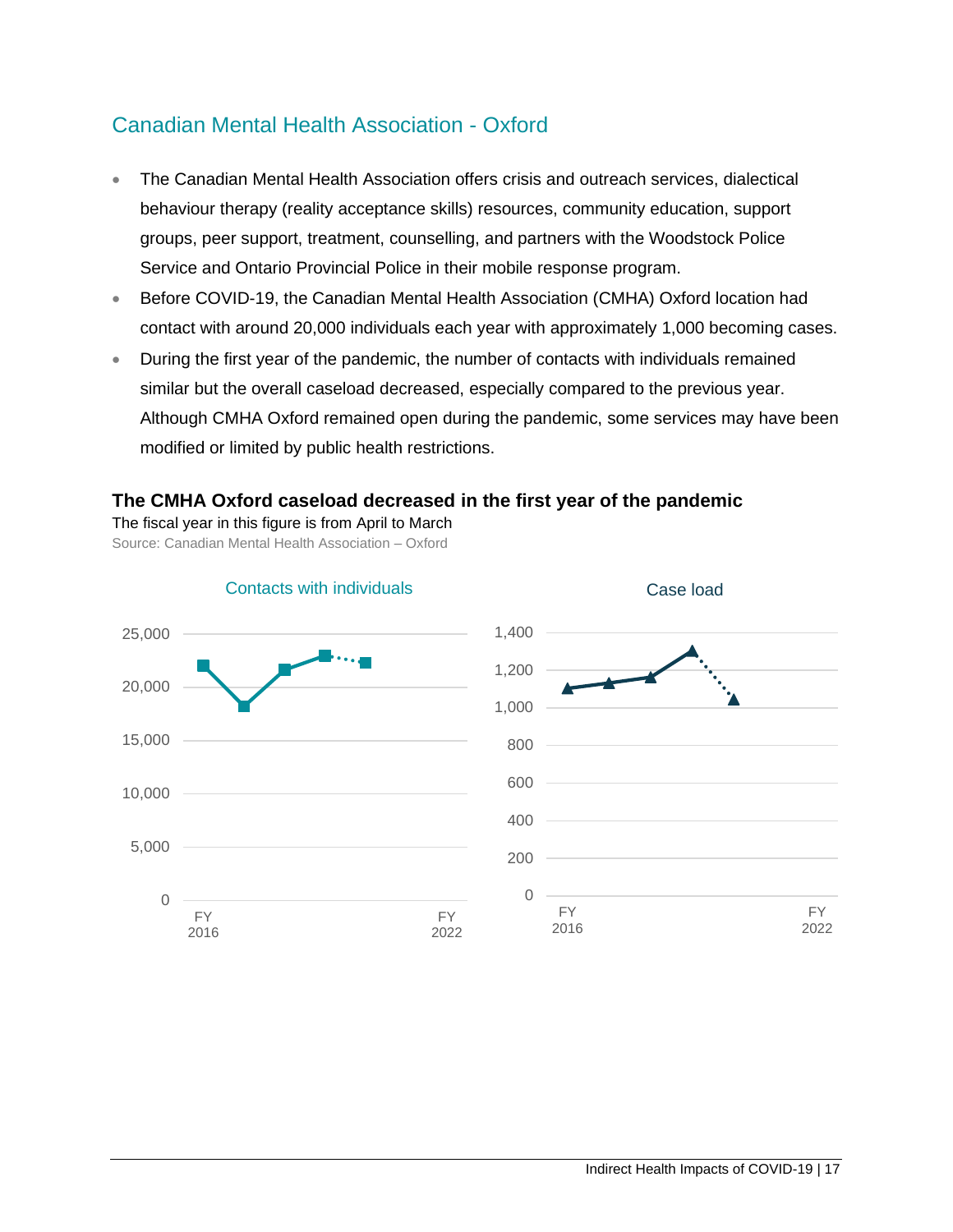# Substance Use

#### 100% alcohol-attributable emergency department visits

- At the start of the pandemic, many businesses (including bars and restaurants) were deemed non-essential and closed. However, liquor stores were considered essential and remained open throughout the pandemic. Across Ontario, monthly increases in alcohol sales were highest at the start of the pandemic (\$462 million in March 2020 compared to \$335 million in March 2019), which was a 38% increase.<sup>17</sup>
- Zipursky et al. did not find that the increased alcohol sales led to immediate increases in alcohol-attributable emergency department visits.<sup>17</sup> Like many other emergency department visit indicators, they noted a decrease in alcohol-related visits at the start of the pandemic, but the decrease was less substantial than the decreases noted for other reasons.<sup>17</sup>
- Locally, before the pandemic, the rates of emergency department visits for conditions caused entirely by alcohol use were around 300 per 100,000 population each year and the rates were notably decreasing over time in the 13–24-year age group.
- The decreasing trend continued in the 13-24-year age group during the first year of the pandemic. The rate also decreased in the 65+ year age group during the first year of the pandemic, but all other age groups did not substantially change.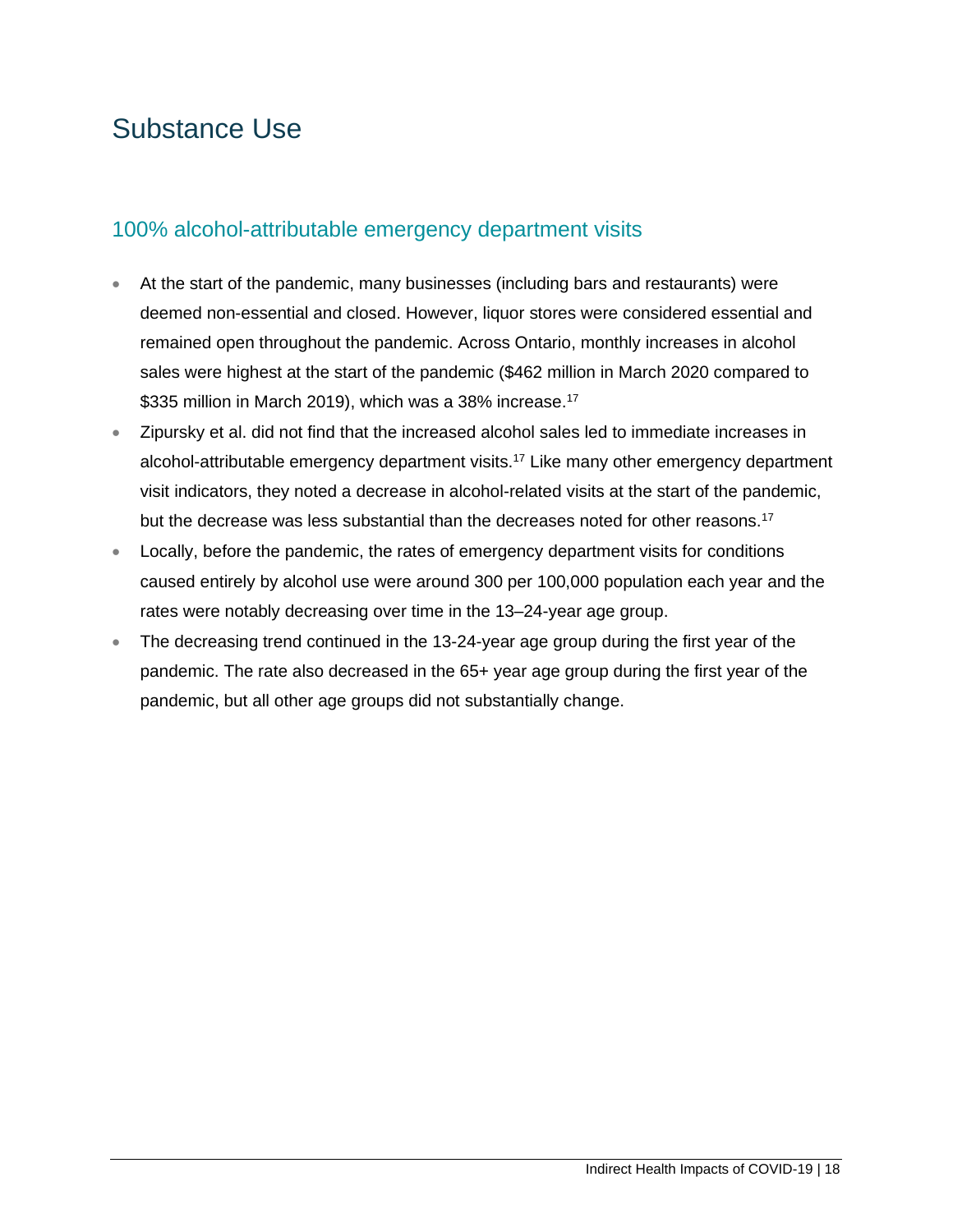#### **Emergency department visits from alcohol use decreased notably in the 65+ year age group during the first year of the COVID-19 pandemic**

#### Rates per 100,000 population

Source: Ambulatory Emergency External Cause & Population Estimates & Population Projections, Ontario Ministry of Health, IntelliHEALTH

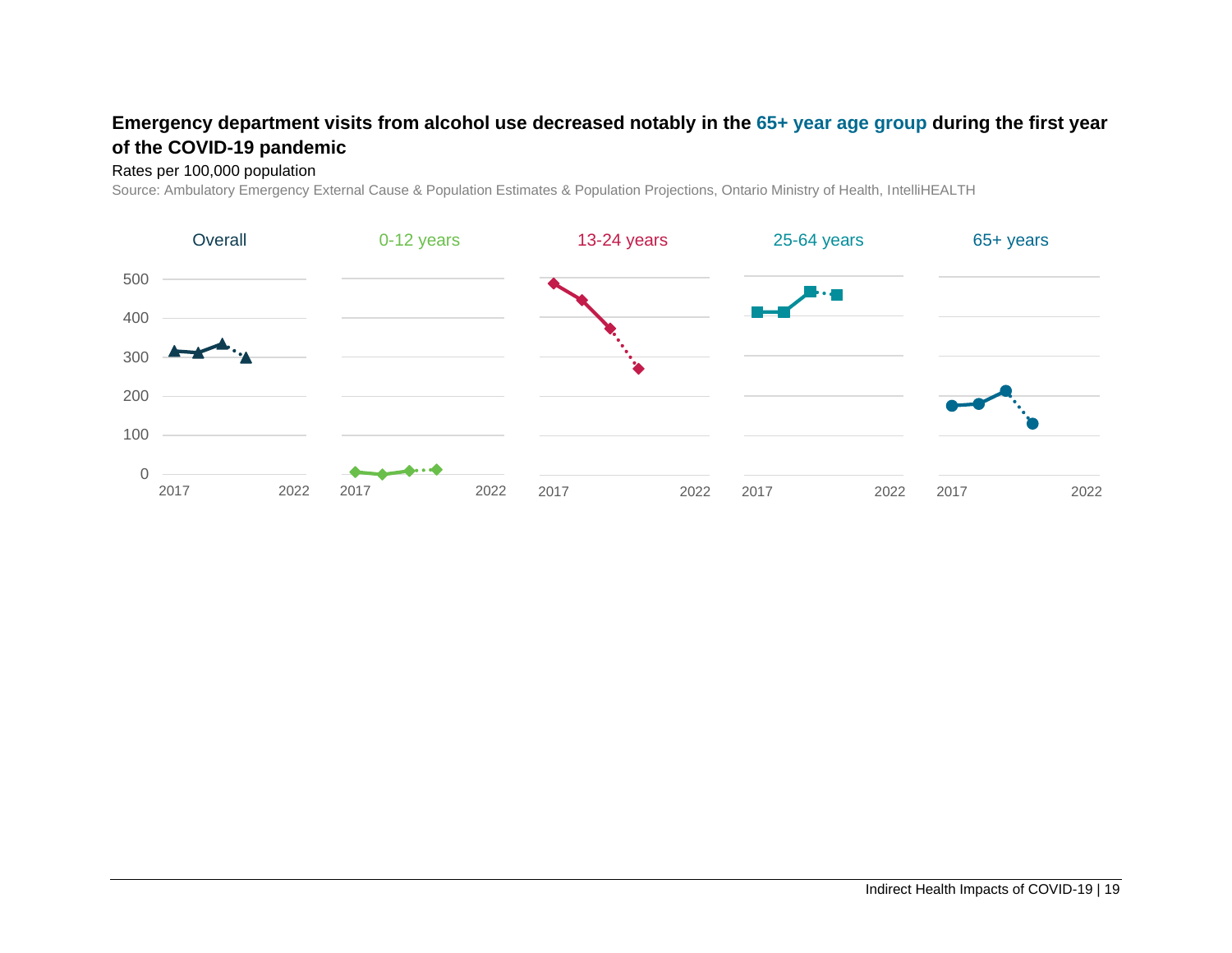# Opioid poisoning emergency department visits

- During the pandemic, we saw a general decrease in emergency department visits for all health concerns. That trend did not hold true for opioid poisonings. Nationally, emergency department visits for opioid poisoning increased by 16% in the first year of the pandemic (March-September 2020) compared with the same time the previous year.<sup>18</sup> The largest increase was seen in September (88% increase compared to the previous year).<sup>18</sup> This increase is attributed to increasingly toxic drug supplies and reduced access to mental health and addiction services, including harm reduction.
- In 2019, before the pandemic, the rate of emergency department visits for opioid poisoning increased to around 90 visits per 100,000 population compared to around 70 visits per 100,000 population in previous years. This increase was largely seen among people aged 25-64 years, which have the highest rates of emergency department visits for opioid poisoning.
- In the first year of the pandemic, there was a very slight increase in emergency department visits for opioid poisoning locally, with decreased visits in the 13-24 year and 65+ year age groups. However, there was an increase in the rate for those 25-64 years.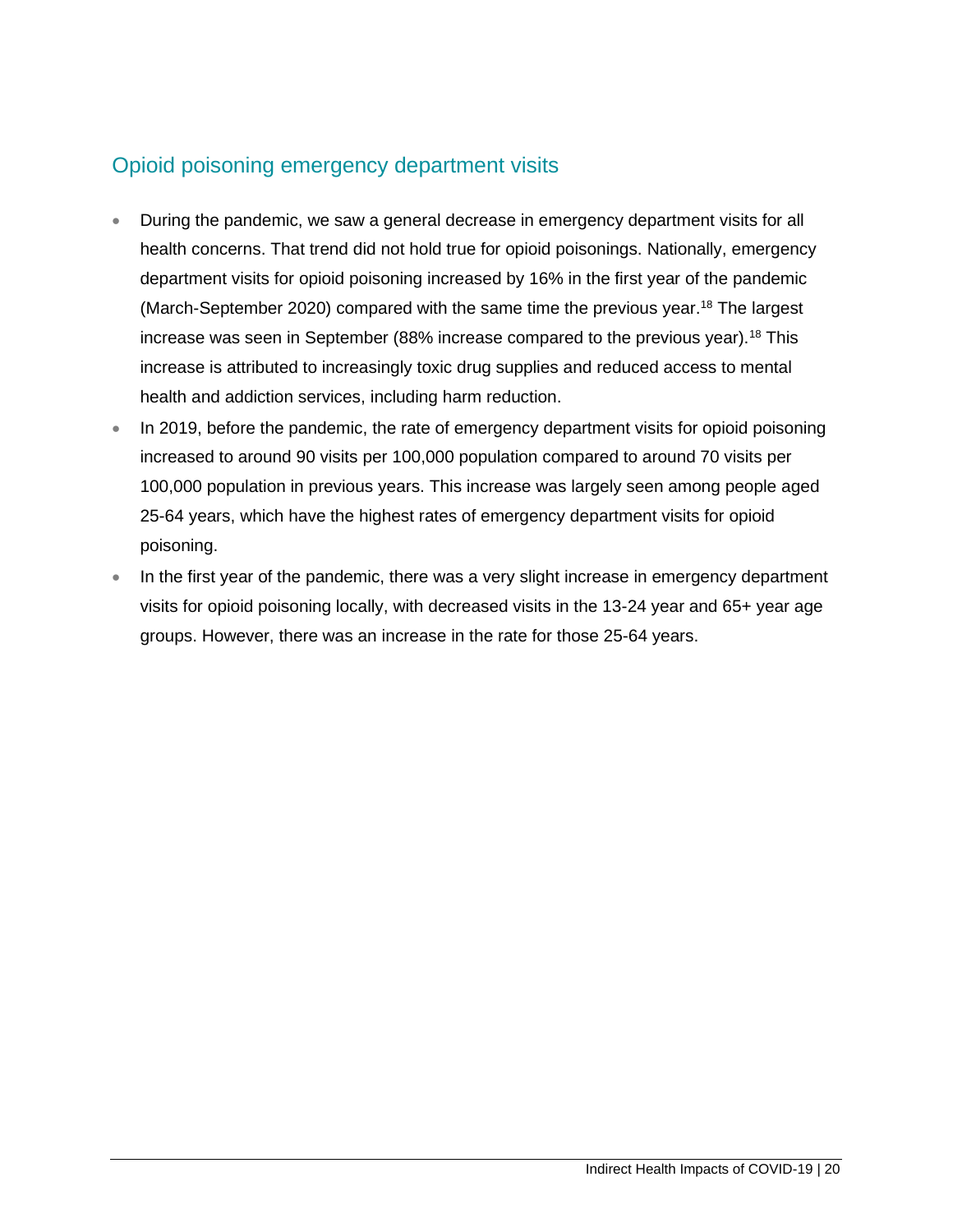#### **Emergency department visits for opioid poisoning increased in the first year of the pandemic, primarily in the 25–**

#### **64-year age group**

#### Rates per 100,000 population

Source: Ambulatory Emergency External Cause & Population Estimates & Population Projections, Ontario Ministry of Health, IntelliHEALTH

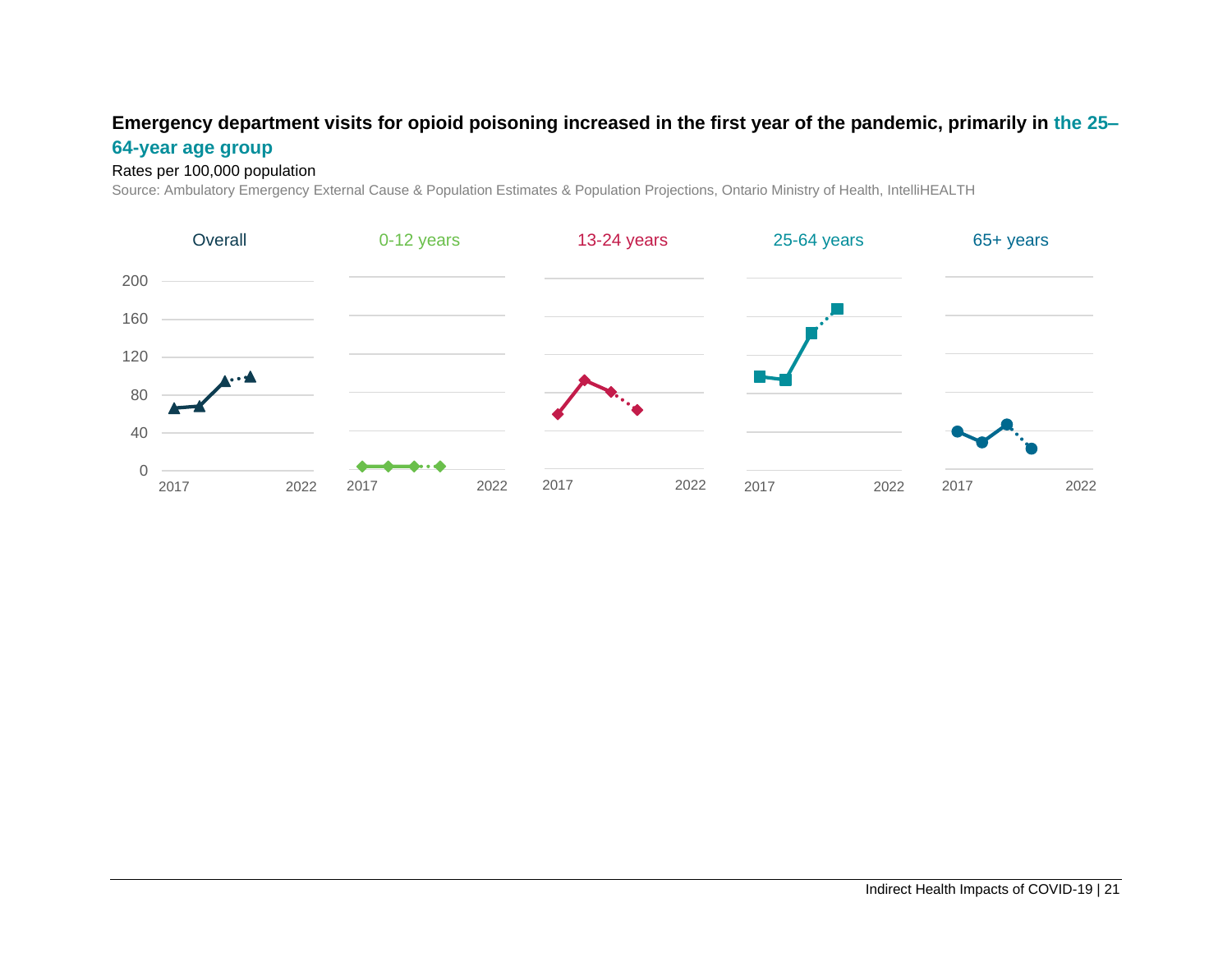### Emergency Medical Services (EMS) calls for opioids and alcohol

- Before COVID-19, there were around 30 calls per year to Oxford County Paramedic Services for opioid overdoses. However, this was the first year that a new code was implemented to track opioid-related calls.
- In the first year of the pandemic, the number of calls for opioids more than doubled but the number of calls for drugs and/or alcohol use remained similar between 2019 and 2020.

#### **The number of emergency services calls for opioid overdoses more than doubled in the first year of the COVID-19 pandemic**

Number of calls to Oxford County Paramedic Services Source: Oxford County Paramedic Services



**\***A new code was created to track opioid calls in 2019; therefore, data prior to 2019 is not available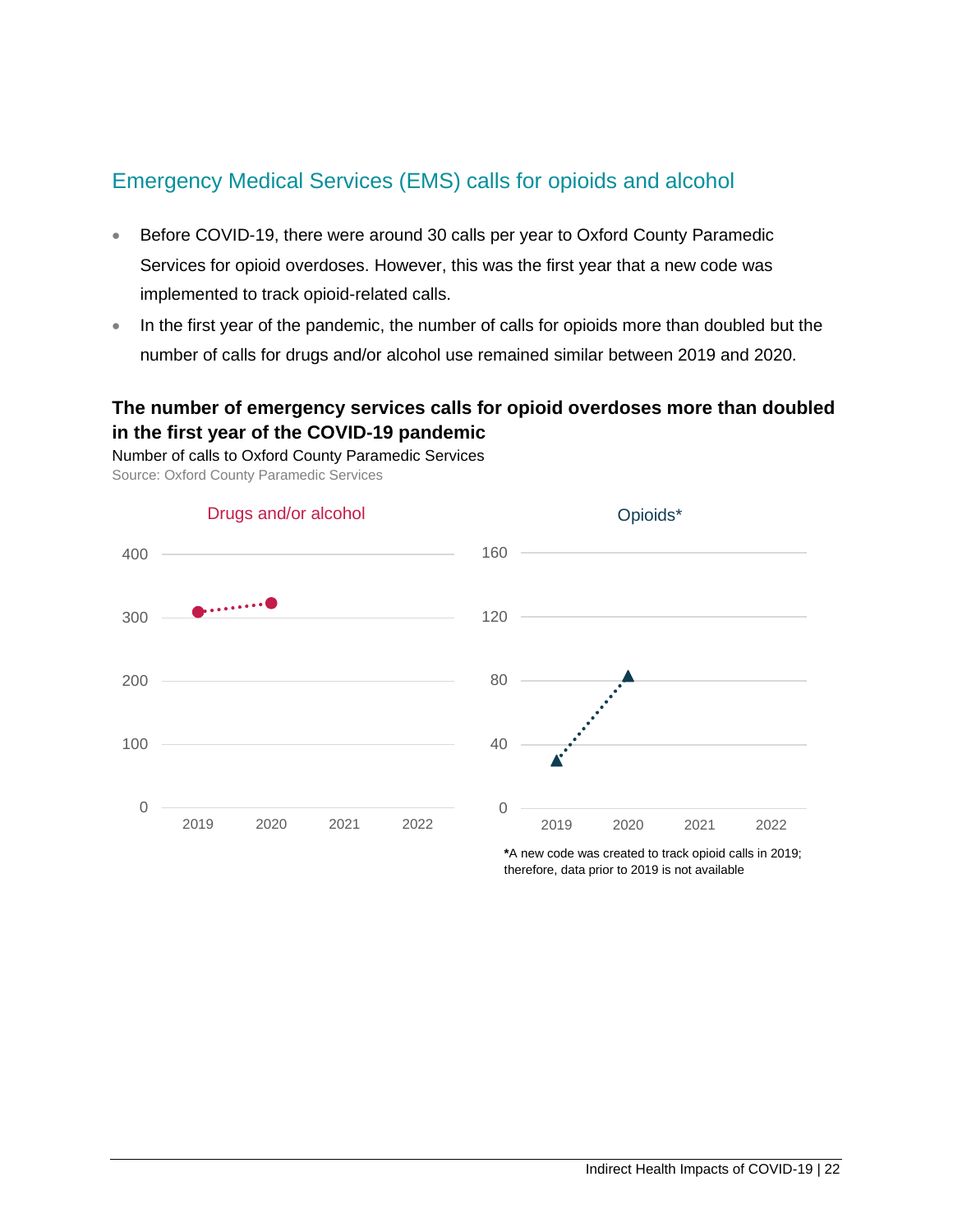## Calls to Southwestern Public Health for mobile outreach

- Southwestern Public Health offers anonymous and confidential harm reduction supplies, naloxone training, education, and counselling as a mobile service as required.<sup>19</sup>
- The mobile service was first offered in 2019, with 98 calls over the year.
- The number of calls during the pandemic almost tripled with a total of 272 calls in 2020.

#### **The number of calls for mobile outreach more than doubled since it began in 2019**

Number of calls to Southwestern Public Health

Source: Regional HIV/AIDS Connection

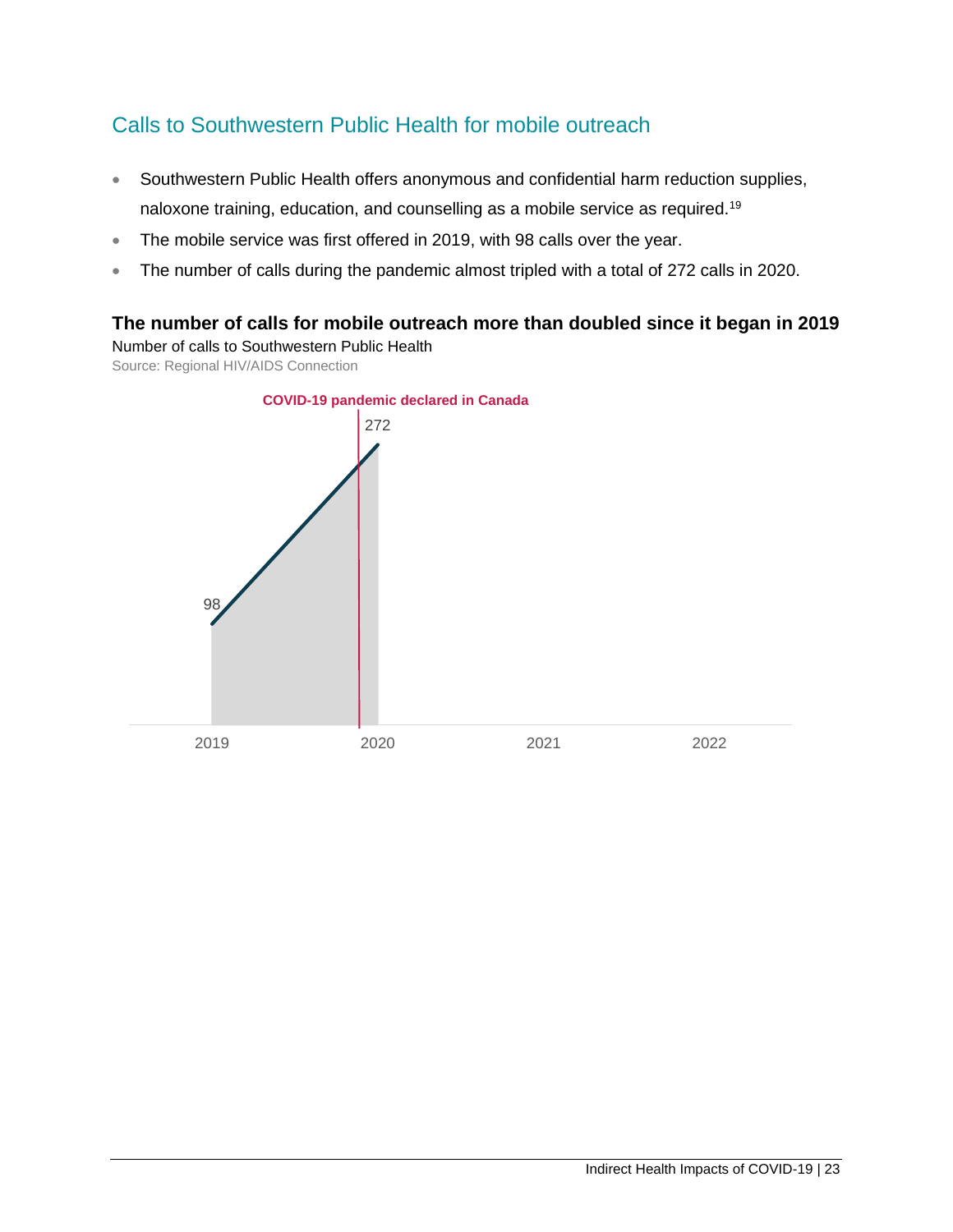### Needle Syringe Program client encounters at Southwestern Public Health

- The Needle Syringe Program provides sterile supplies and services to reduce harm among people who use substances.<sup>19</sup> This program is confidential and free. The program was previously called the Needle Exchange Program but was updated to reflect that people using the service are not required to exchange used equipment for new equipment.
- Before the pandemic, the number of client encounters in the Needle Syringe Program was increasing each year in Oxford County (no data available for Elgin St. Thomas).
- Although the program remained open at both sites during the pandemic with extra precautions in place, the number of client encounters decreased in 2020 in Oxford County.

#### **The number of client interactions in the Needle Syringe Program decreased during the first year of the COVID-19 pandemic in Oxford County**



Source: Southwestern Public Health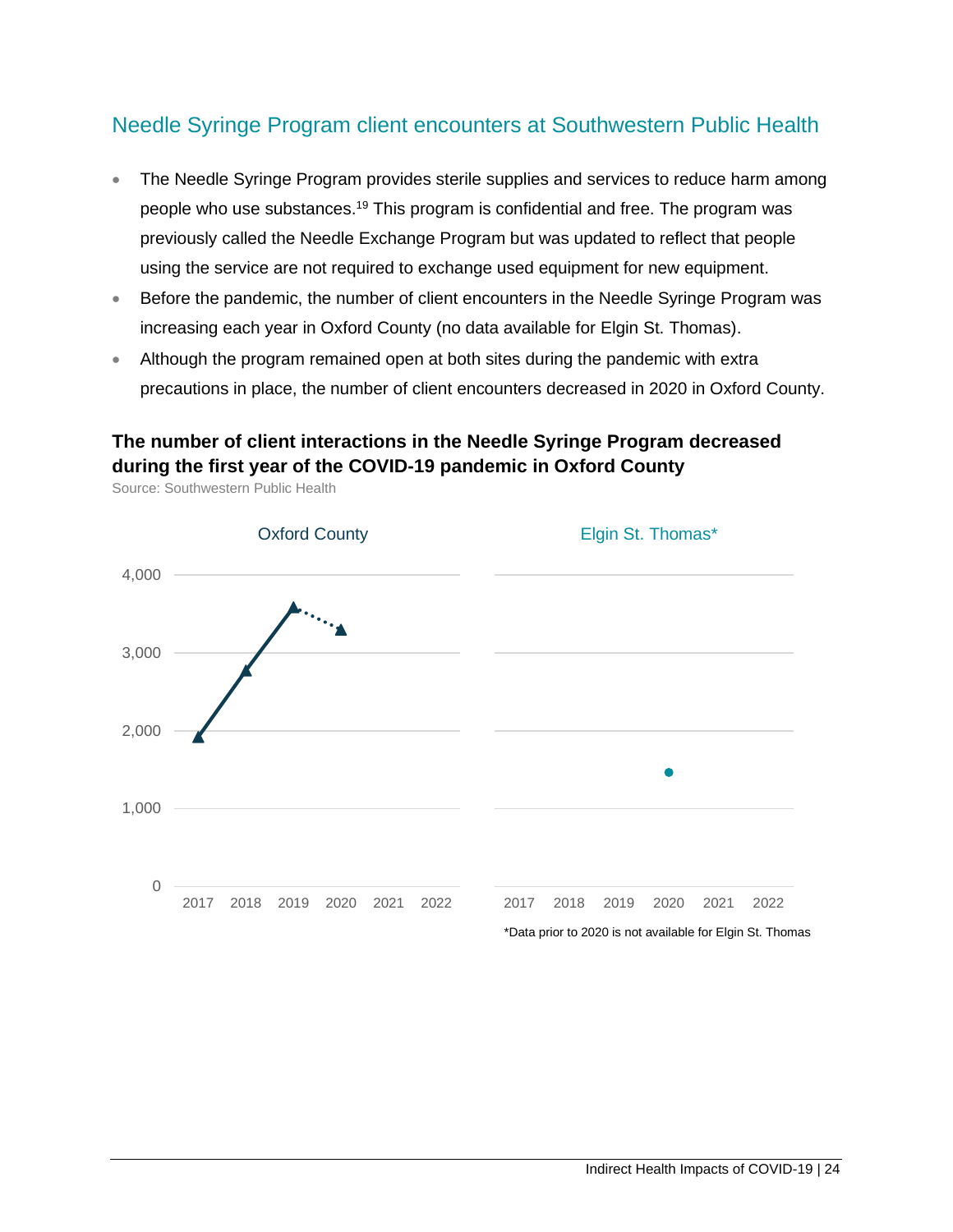### Estimated sharps return rate to Southwestern Public Health

- Although people are not required to exchange used equipment (like sharps) to obtain new equipment as part of the Needle Syringe Program, it is encouraged that people bring in used equipment for safe disposal.<sup>19</sup>
- Before the pandemic, around 100,000-120,000 sharps were returned each year through the Needle Syringe Program in Oxford County (no data available for Elgin St. Thomas).
- This program continued at both sites during the pandemic with extra precautions in place. However, before, during and after the pandemic, people could/can dispose of sharps in other ways, for example by using sharps bins in the community.
- During the first year of the pandemic, the number of sharps returned increased in Oxford County to just above levels seen in 2017 and well above levels seen in 2018 and 2019.

#### **The number of sharps returned to Southwestern Public Health increased during the first year of the COVID-19 pandemic in Oxford County**



Source: Southwestern Public Health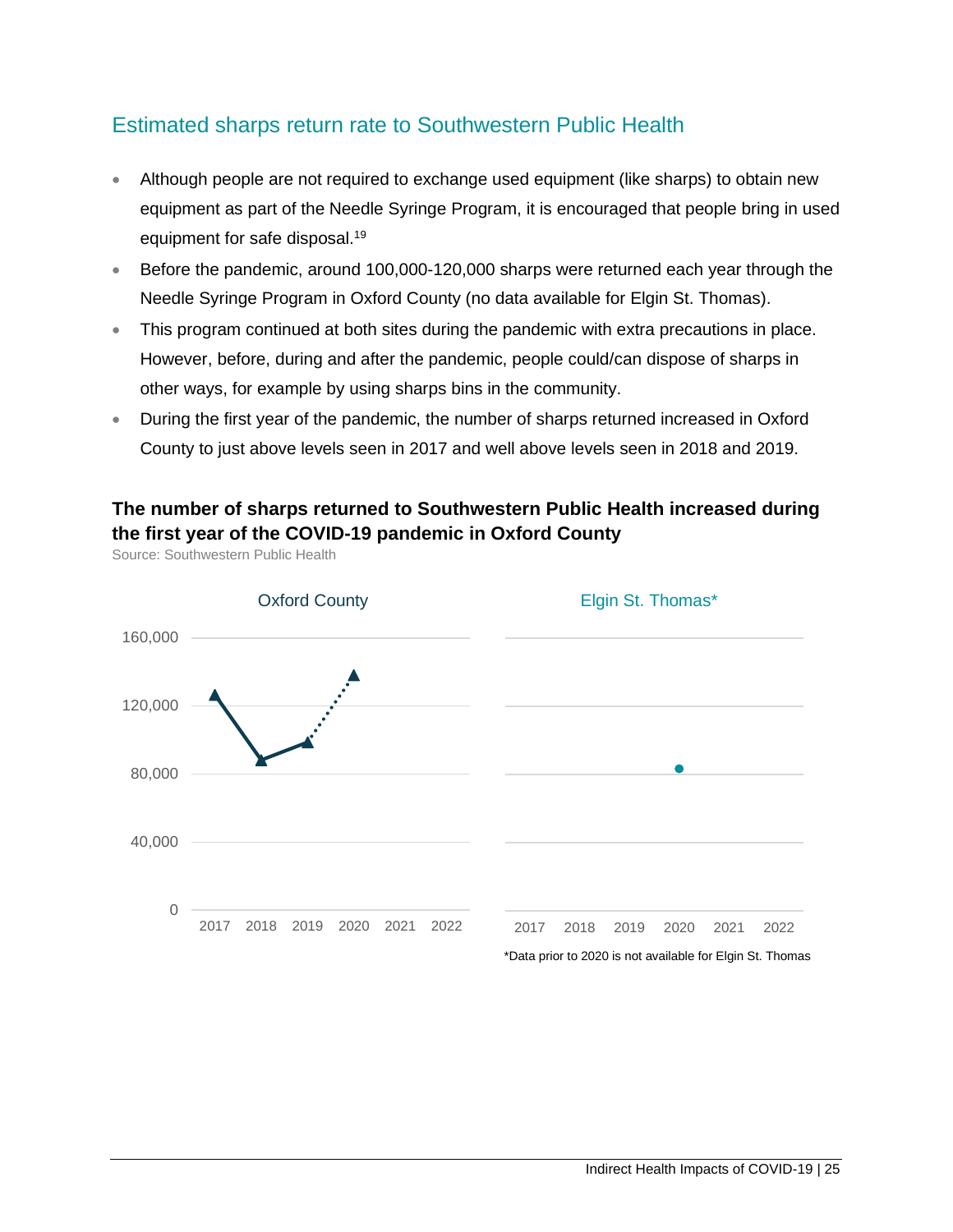# Repeat unplanned emergency department visits for substance use concerns within 30 days within Southwestern Public Health hospitals

- Emergency departments are typically used at times of crisis when no other options are available and may be the first point of health care contact for many people. Repeat emergency department visits may indicate that people are not being provided follow-up care in the community or that there are long wait times to receive such care.
- Before the pandemic, almost 30% of people visiting the emergency department for substance use concerns re-visited an emergency department within 30 days for either mental health or substance use concerns.
- In the first year of the pandemic, there wasn't any change in repeat unplanned emergency department visits for substance use concerns.

#### **Repeat unplanned emergency department visits for substance use concerns remained similar during the COVID-19 pandemic**

The fiscal year in this figure is one month earlier than other Ministry fiscal reporting to account for re-visits within 30 days; it is from March 1 to February 28/29

Source: National Ambulatory Care Reporting System (NACRS), Ministry of Health, IntelliHEALTH ONTARIO



#### **COVID-19 pandemic declared in Canada**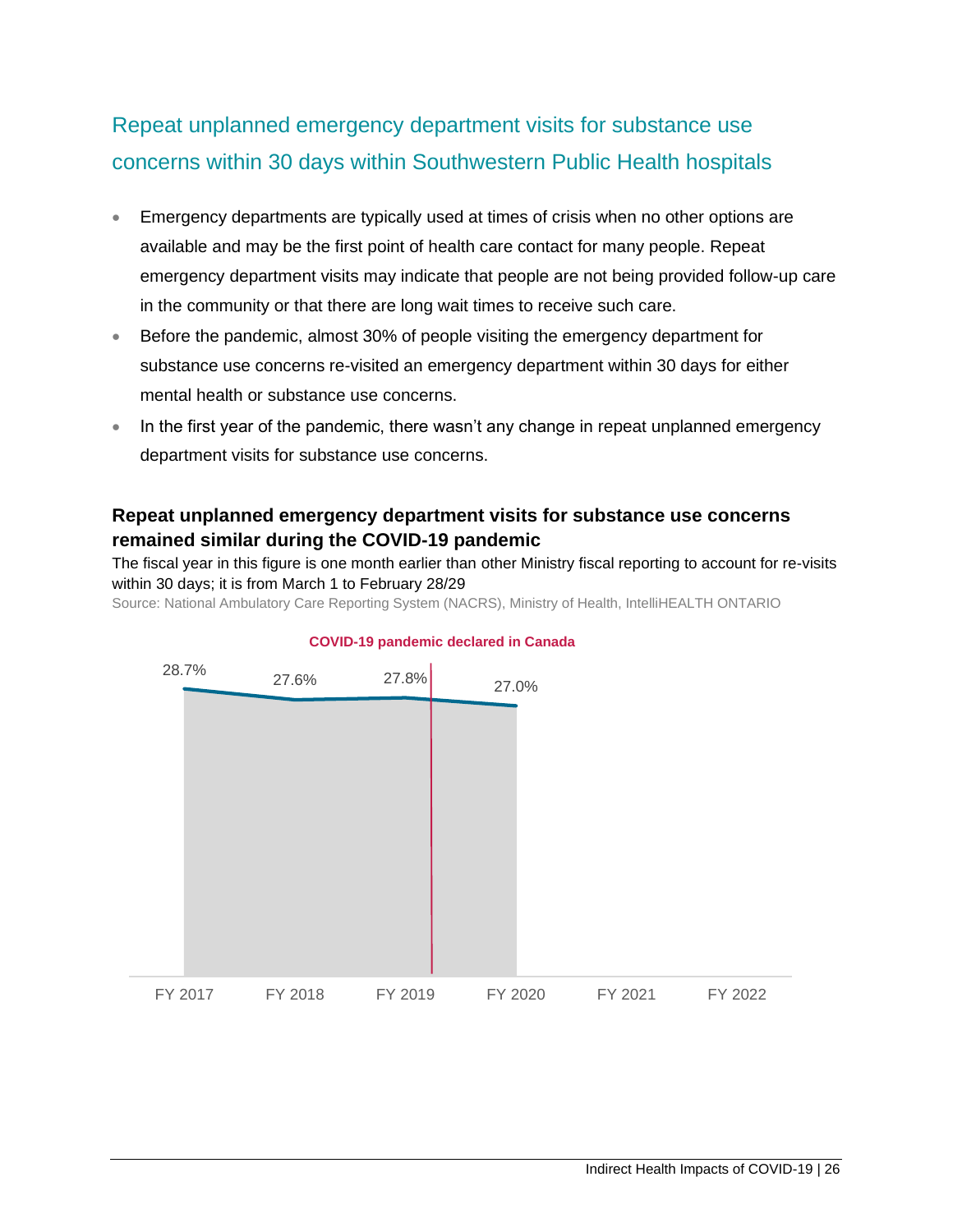### Invasive group A streptococcus (iGAS) incidence

- Group A streptococcal disease often results in mild infections such as strep throat or skin infections, but the bacteria can invade other parts of the body such as the blood or the lining of the brain, which can cause serious infections such as necrotizing fasciitis (flesh eating disease) or complications such as toxic shock syndrome (rapid drop in blood pressure resulting in organ failure). These bacteria can be spread from person to person through direct contact. Injection drug use is a commonly reported behavioural risk factor among people with invasive group A streptococcus (iGAS).
- iGAS is a disease of public health significance with all cases reported to public health. Before the pandemic, there were less than 10 new cases of iGAS per 100,000 population each year. Because of the small number of cases each year, the rate is quite unstable, meaning that it is expected to vary a lot from year-to-year.
- In the first year of the pandemic, the rate of new iGAS infections was comparable to the range of pre-pandemic rates.

### **New invasive group A streptococcus (iGAS) infections varied from year-to-year before and during the first year of the COVID-19 pandemic**

Rate per 100,000 population Source: iPHIS

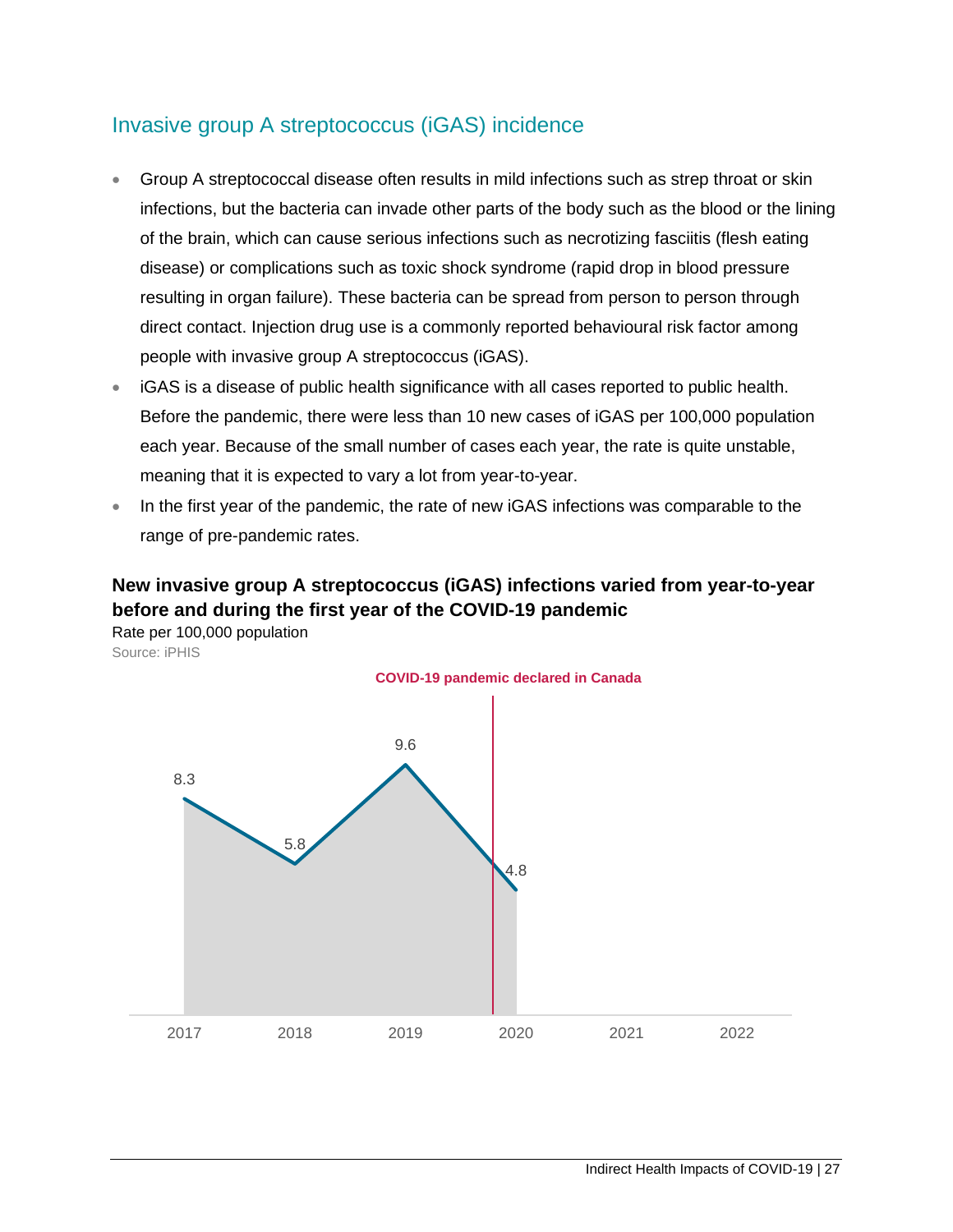# Hospitalizations for endocarditis

- Endocarditis is an infection of the inner lining of the heart. Endocarditis is caused by bacteria and fungi from another part of the body that spreads through the bloodstream to the heart. People who inject drugs are at high risk of acute endocarditis because needle punctures allow bacteria to enter the blood through broken skin. The risk is even higher among people who reuse or share needles.
- Before the pandemic, there were between approximately 6-11 hospitalizations per 100,000 population each year for endocarditis, or 13-18 hospitalized people. Because of the small number of hospitalizations each year, the rate is quite unstable, meaning that it is expected to vary a lot from year to year.
- During the first year of the pandemic, there were 5 people hospitalized for endocarditis for a hospitalization rate of 2.4 per 100,000 population. This was the lowest rate since 2017.

#### **Hospitalizations for endocarditis continued to decrease during the first year of the COVID-19 pandemic**

Rate per 100,000 population Source: Discharge Abstract Database (DAD), Ministry of Health, IntelliHEALTH ONTARIO



#### **COVID-19 pandemic declared in Canada**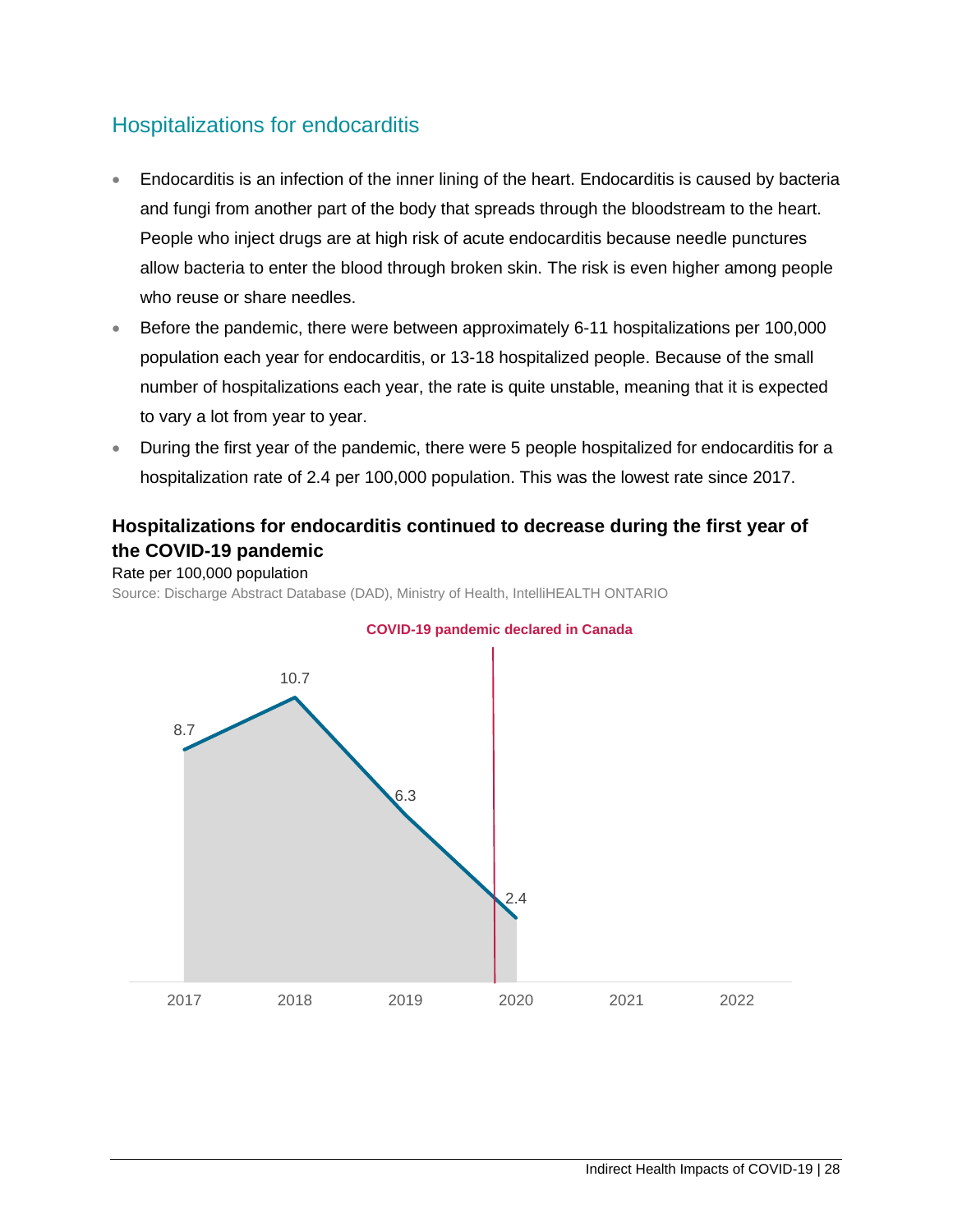# Hepatitis C incidence

- Hepatitis C is a blood-borne infection caused by a virus that causes liver damage. The most common risk factors among people with hepatitis C in the SWPH region are injection drug use, tattoos and piercings, shared drug equipment, and time spent in a correctional facility.
- Before the pandemic, there were around 40 new cases of hepatitis C per 100,000 population each year. Each year, the rates were highest among people aged 25 to 64 years.
- In the first year of the pandemic, the incidence rate of hepatitis C decreased for the overall population, largely because of a decrease in the 25–64-year age group. This decrease may be due to stay-at-home orders and physical distancing that resulted in fewer interactions between people and lockdowns that closed tattoo and piercing shops during the year.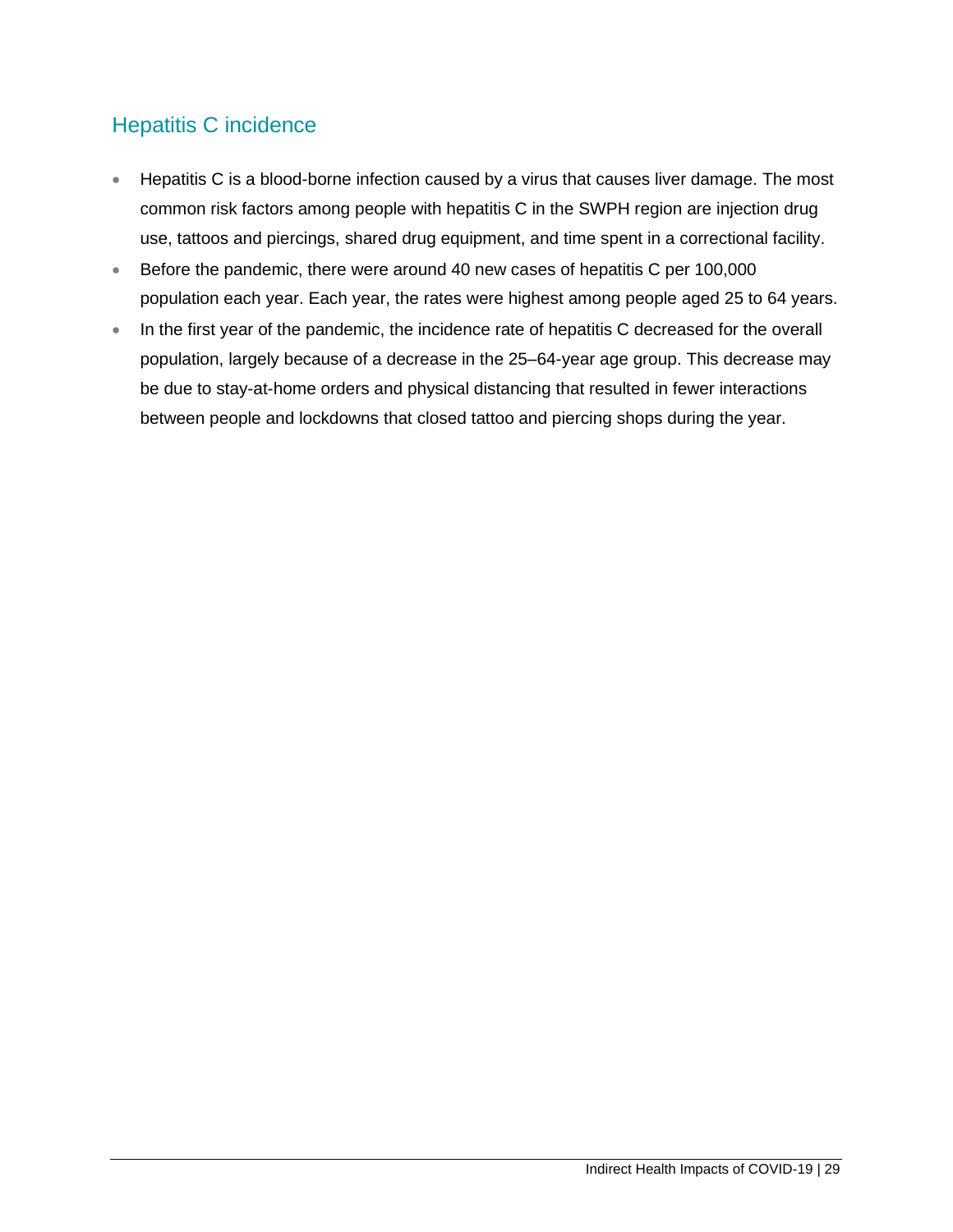#### **New hepatitis C infections decreased during the first year of the COVID-19 pandemic**

Rates per 100,000 population Source: iPHIS

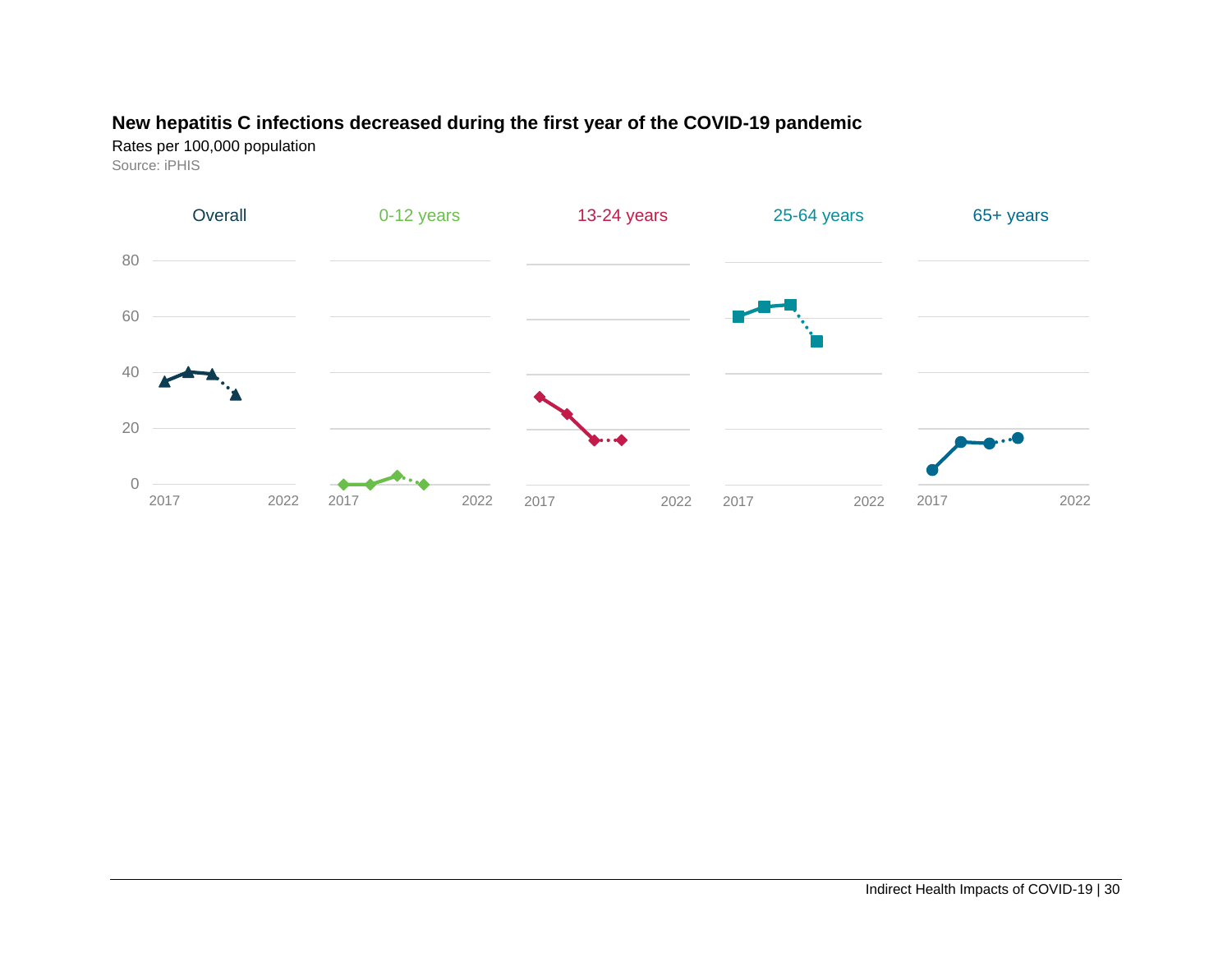#### Substance use treatment

- Before the pandemic, there were over 1,200 unique clients with at least one admission to a Ministry of Health funded substance use service each fiscal year. This could include a variety of types of services, such as initial assessment and treatment planning, case management, community treatment services, residential treatment services and withdrawal management services. The total number of admissions is consistently higher than the number of unique individuals because during the fiscal year, a client could be admitted to a service more than once.
- The number of admissions and unique clients receiving substance use treatment was increasing over time up to the 2019 fiscal year but during the first year of the pandemic, there was a decrease in both admissions and unique clients receiving treatment.

#### **Substance use treatment admissions and unique clients decreased during the first year of the COVID-19 pandemic**

The fiscal year is from April to March

Source: Drug and Alcohol Treatment Information System (DATIS), Centre for Addiction and Mental Health (CAMH)

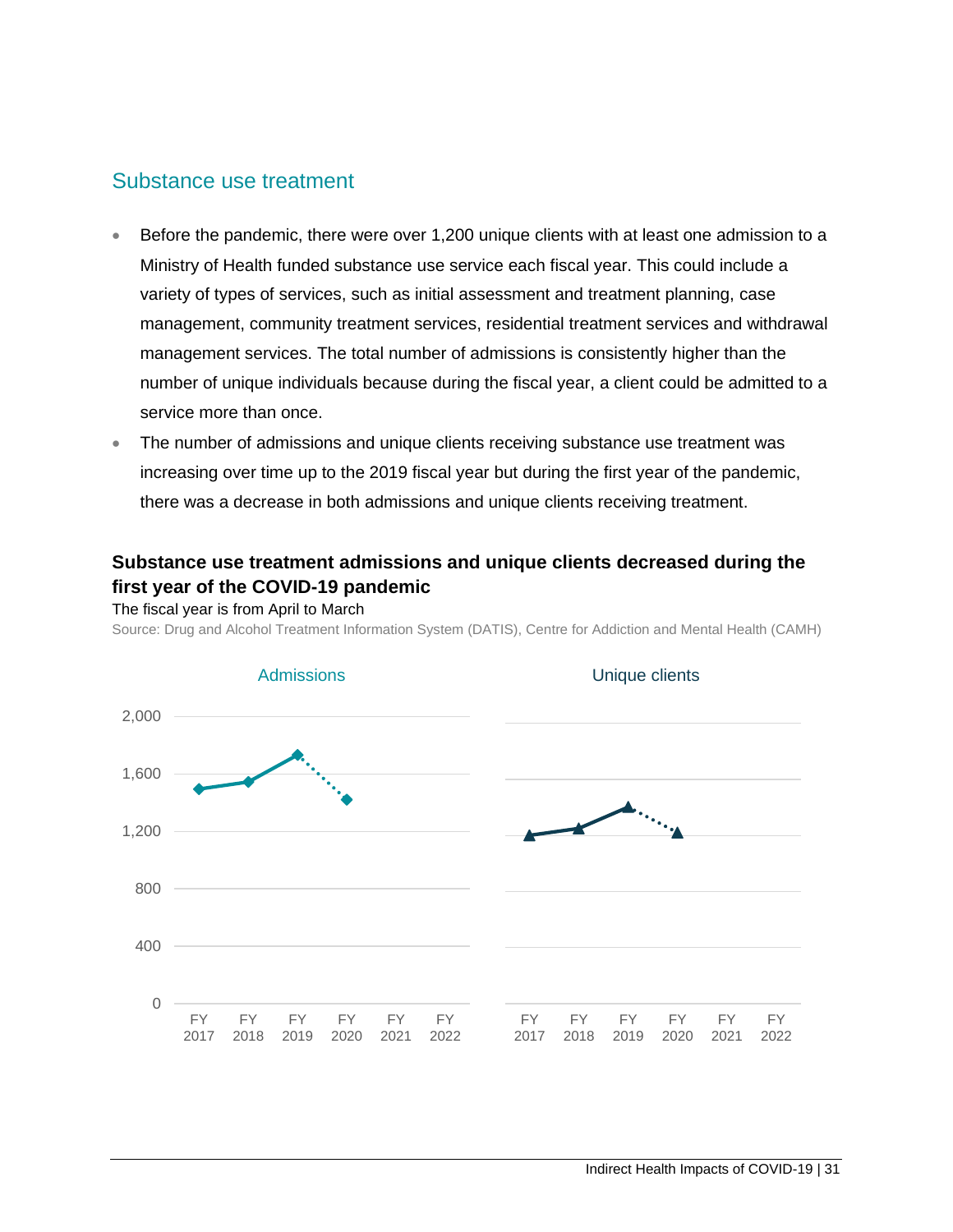# <span id="page-34-0"></span>Violence, Crime and Social Disorder

### Children's Aid Society case load

- The Oxford County Children's Aid Society (CAS) provided a summary of provincial and regional context which stated that average child protection service volumes have been decreasing across the province over the last few years. A slight decrease was also noted locally, which may be due to a focus on early or preventative help, services that support families to develop networks and collaborative interventions that are tailored to child, youth, and family needs.
- Before the pandemic, the number of investigations opened each fiscal year decreased from 1,062 in the 2017/18 fiscal year to 821 in the 2019/20 fiscal year and the decrease continued into the first year of the pandemic with 722 investigations opened in the 2020/21 fiscal year. Despite the decrease, the most common concerns resulting in a child protection investigation were consistent – caregiver(s) with a problem such as mental health or addictions, physical force and/or maltreatment and child exposure to partner violence.

#### **Child protection service volumes were decreasing before the COVID-19 pandemic and that trend continued into the first year of the pandemic**

The fiscal is from April to March

Source: Oxford County Children's Aid Society

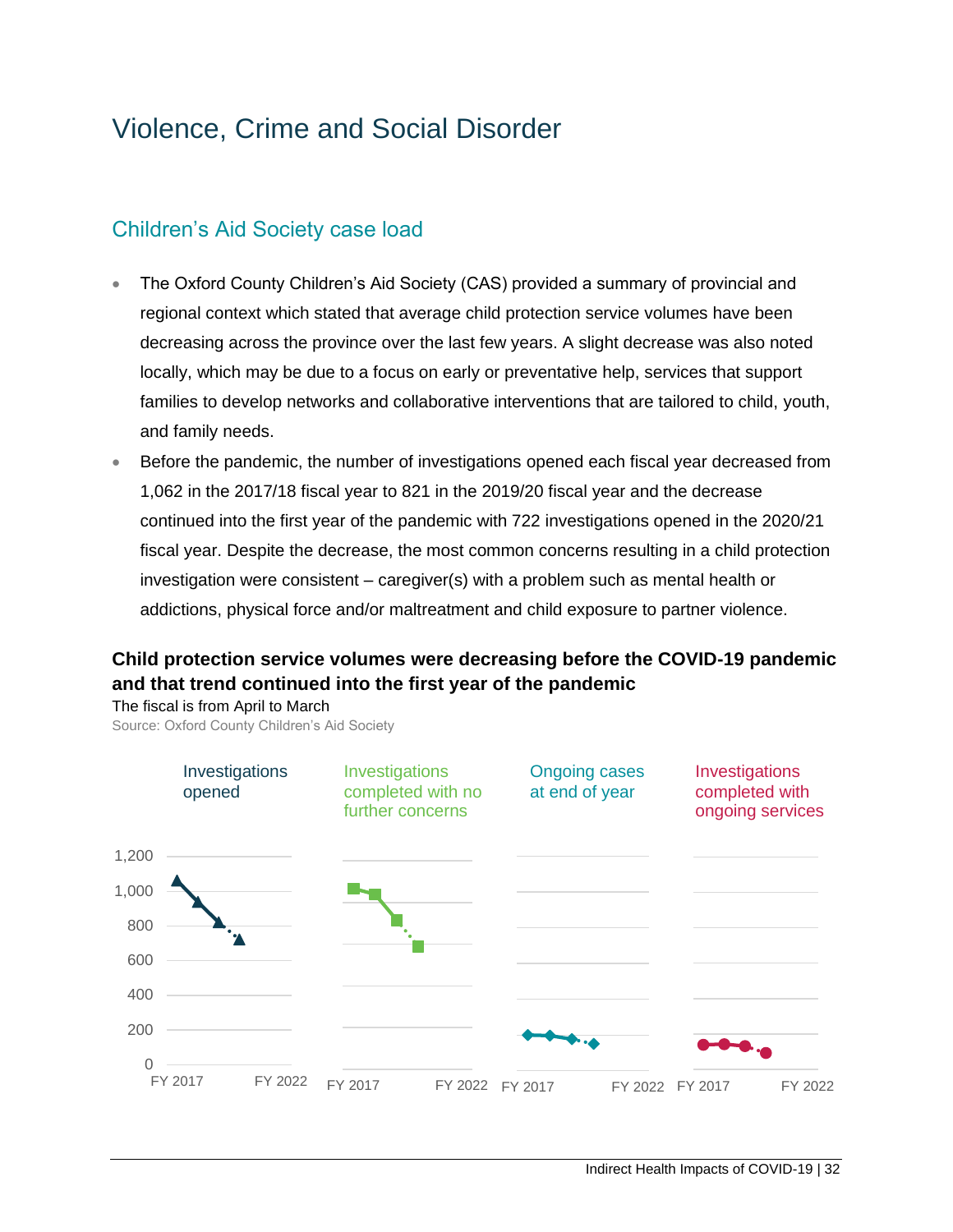### Calls to St. Thomas Police Service

- A study in Kitchener-Waterloo found that early on in the pandemic (March-September 2020), the number of police calls for intoxication, assault, and domestic disputes did not differ from pre-pandemic levels.<sup>14</sup>
- Locally, before the pandemic, there were over 800 calls for domestic violence, over 1,300 calls for mental health, and over 200 calls for break and enters each year to St. Thomas Police Service.
- In the first year of the pandemic, the number of calls for domestic violence and break and enters were similar to previous years, however; the number of calls for mental health reasons doubled in 2020.

#### **The number of police calls for mental health-related reasons doubled in the first year of the pandemic in St. Thomas**



Number of calls to St. Thomas Police Service

Source: St. Thomas Police Service. The number of calls for other reasons can be found in the St. Thomas Police annual reports[: http://www.stps.on.ca/services/services-all\\_documents/](http://www.stps.on.ca/services/services-all_documents/)

\*St. Thomas Police Service did not start tracking mental health-related calls until October 2017 when their first Canadian Mental Health Association clinician began working with them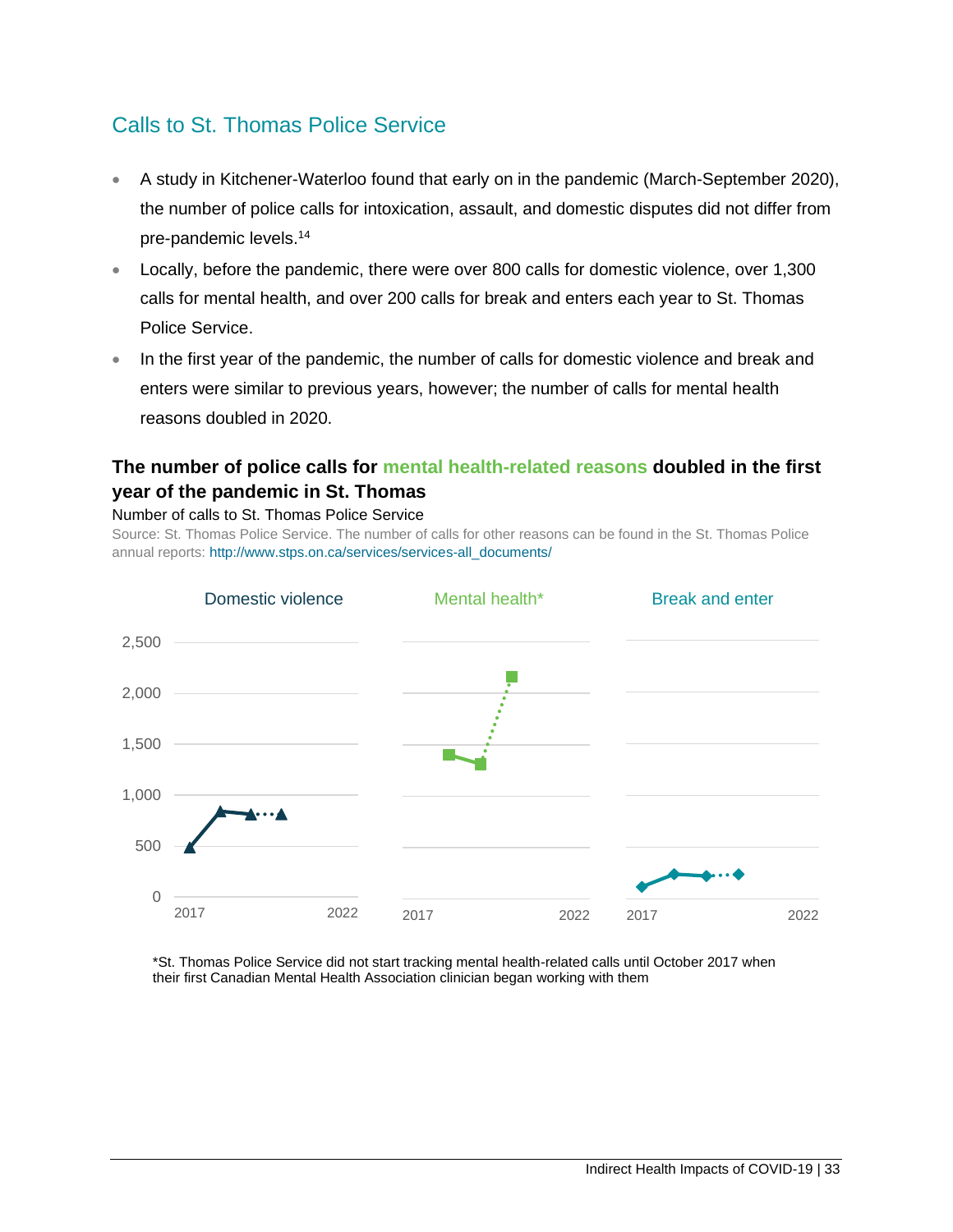# Calls to Ontario Provincial Police (OPP)

- In the urban areas of St. Thomas and Woodstock, there are separate police services but in the rural areas of the Southwestern Public Health region, the Ontario Provincial Police (OPP) are the police service that typically responds to calls.
- Before the pandemic, there were over 1,000 calls a year to the local OPP for domestic disputes, which was much higher than the number of calls for mental health, break and enters, drug offences, and liquor licence act violations.
- In the first year of the pandemic, the number of calls for domestic disputes initially stayed the same and then decreased the following year. The number of calls for break and enters, drug offences, and liquor licence act violations decreased during the pandemic. However, the number of calls for mental health was increasing prior to the COVID-19 pandemic and that trend continued during the pandemic.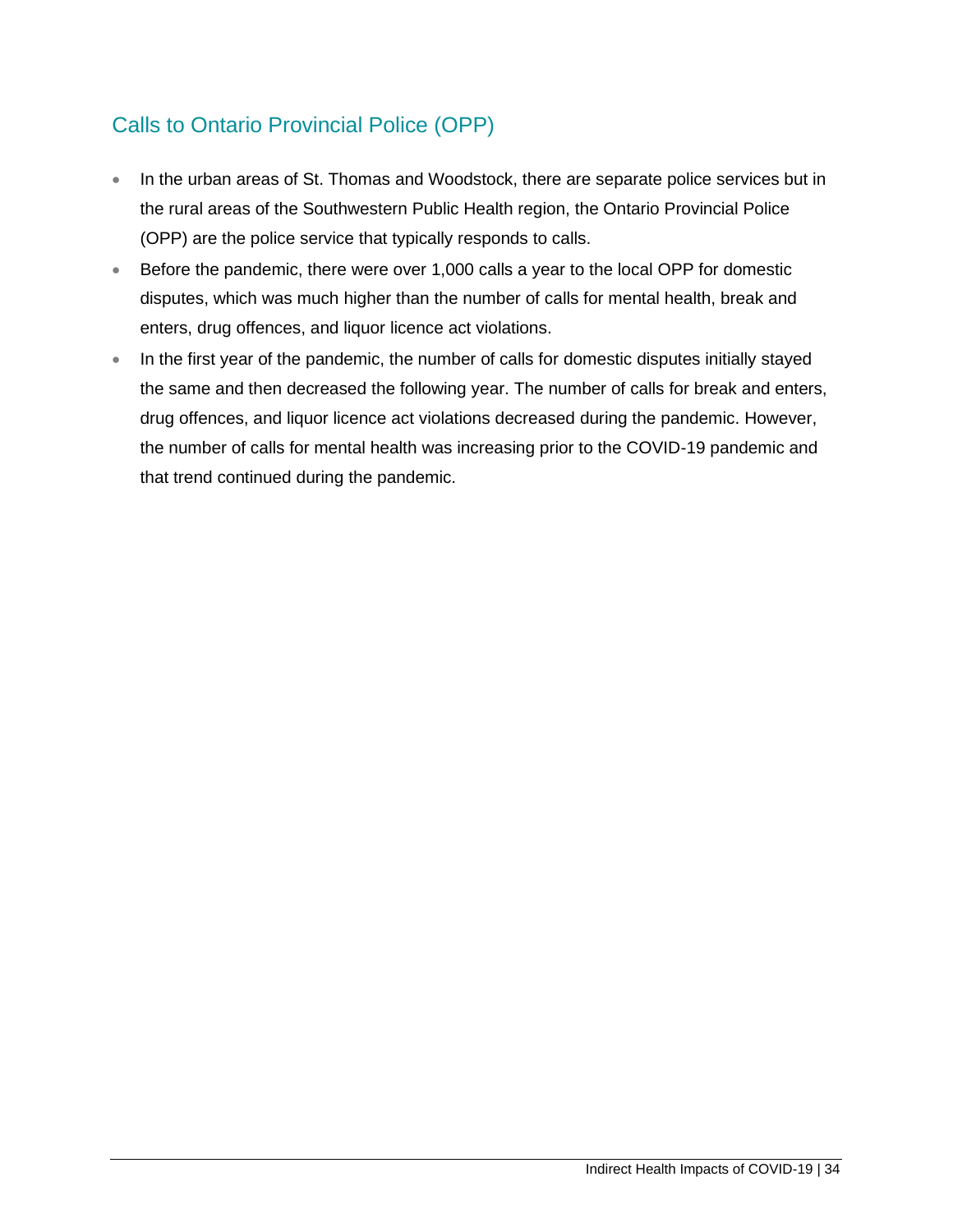#### **The number of police calls for mental health-related reasons continued to increase during the COVID-19 pandemic**

Number of calls to Ontario Provincial Police in Elgin St. Thomas and Oxford County Source: Ontario Provincial Police

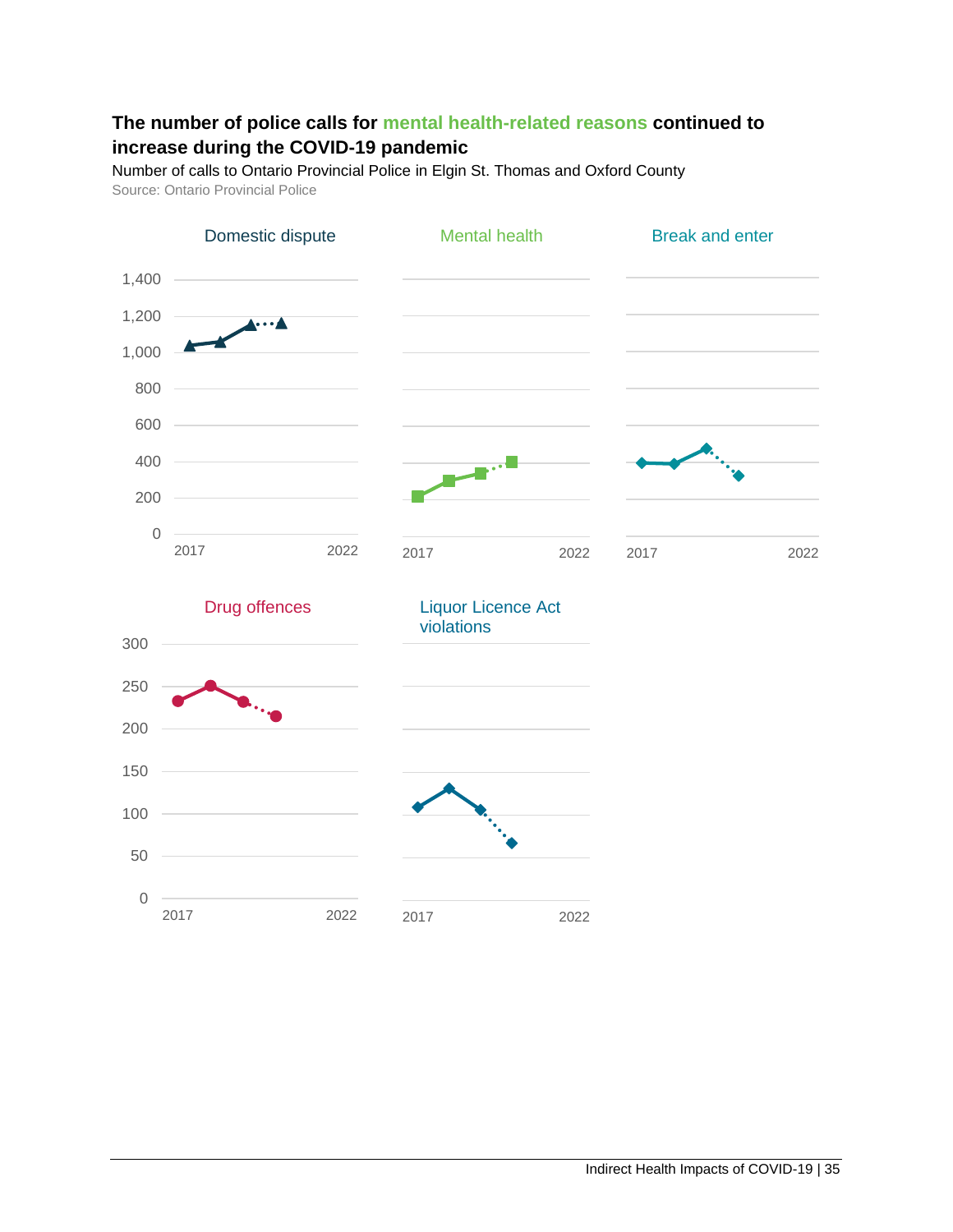### Domestic Abuse Services Oxford (DASO) service use

- Based on experiences from previous pandemics and epidemics, researchers were expecting that the COVID-19 pandemic mitigation measures would lead to more family violence, including domestic violence. More stress, negative coping mechanisms (e.g., substance use), and isolation in precarious homes with less support available (social networks and community services) was expected put people at increased risk.<sup>20</sup> There was also concern that school closures and physical distancing from social networks would make it harder to see and report patterns of abuse in children.<sup>20</sup>
- Before the pandemic, there were twice as many crises calls as women and children admitted to Domestic Abuse Services Oxford (DASO). In the first year of the pandemic, the number of crises calls remained similar, but the number of women and children admitted to DASO decreased substantially. The number of women who received services also decreased in 2020. Although DASO remained open during the pandemic, some services may have been modified or limited by public health restrictions.

#### **The number of women and children's admissions to Domestic Abuse Services Oxford (DASO) decreased in the first year of the COVID-19 pandemic** The fiscal year is from April to March

Source: Domestic Abuse Services Oxford



Data for FY 2019 is currently missing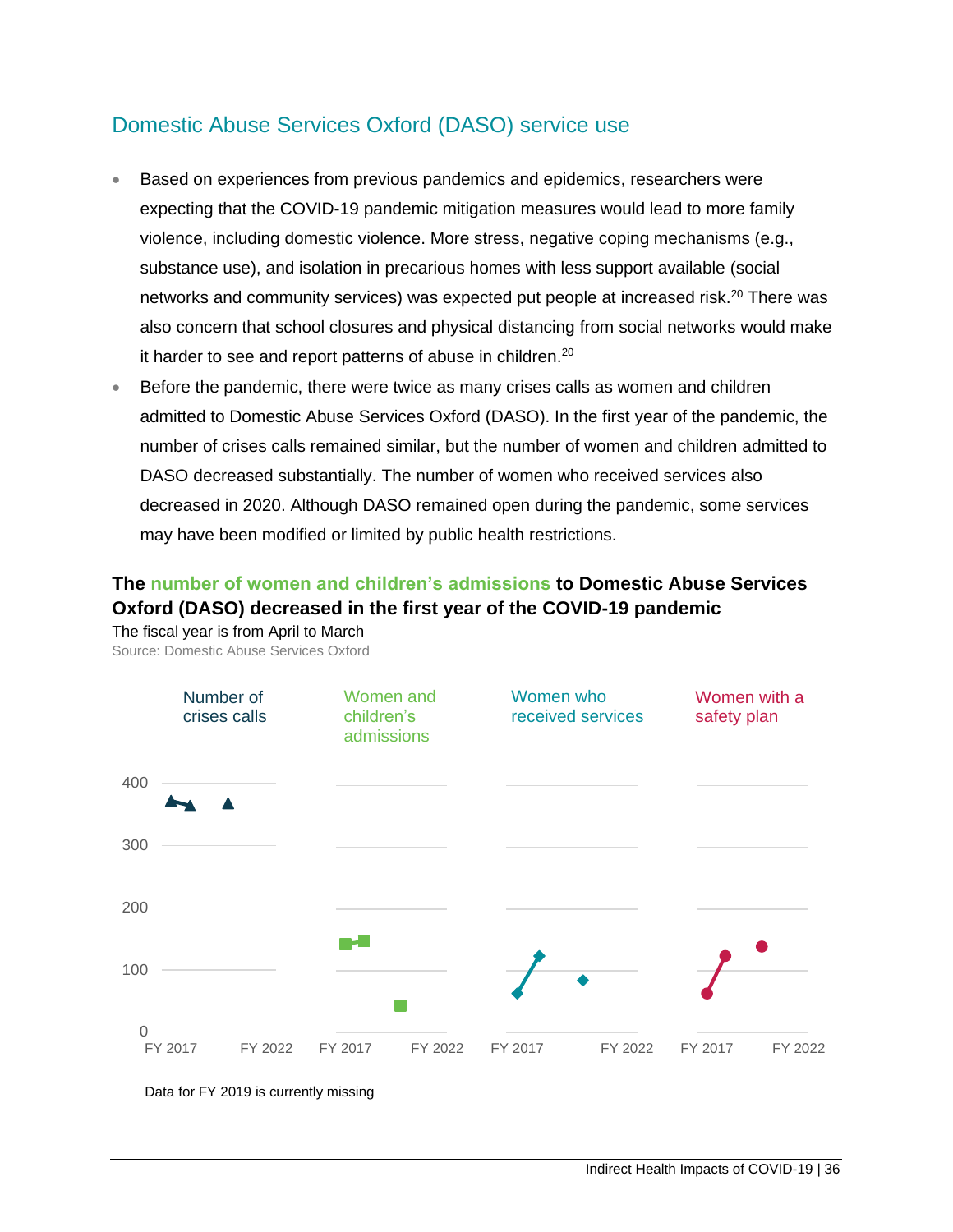# <span id="page-39-0"></span>Economy

### Unemployment

- When the COVID-19 pandemic was declared in Canada, many businesses were temporarily closed or had reduced services because they were considered non-essential. Many employees were temporarily laid off or had reduced hours of work. The federal government created a support program for these employees called the Canada Emergency Response Benefit (CERB). Post- secondary students unable to find work due to COVID-19 could apply for the Canada Emergency Student Benefit (CESB).
- While some businesses did re-open, other businesses ended up permanently closing due to economic hardship, resulting in job loss. The Public Health Agency of Canada (PHAC) found that early in the pandemic (March-April), workers in lower-wage jobs (particularly workers in the service sector) and women were disproportionately affected because, for the most part, their work could not be done from home and many child care centres were also closed. <sup>1</sup> As businesses re-opened in the summer, PHAC found that lower-wage jobs increased but remained below pre-pandemic levels. Men were more likely to benefit than women (20.5% vs. 5.2%) from the lower-wage job increase.<sup>1</sup> Other groups that were disproportionality affected were racialized, immigrant, and/or Indigenous workers, youth, and post-secondary students.<sup>1</sup>
- Before the pandemic, the local unemployment rate was around 6% each year. The unemployment rate in the SWPH region increased to 9% in 2020. In particular, the months of April to June 2020 had exceptionally high unemployment rates (12-17%). This marked the beginning of lockdowns across the region. Since that time, the monthly unemployment rates have decreased gradually but remain slightly higher than pre-pandemic levels.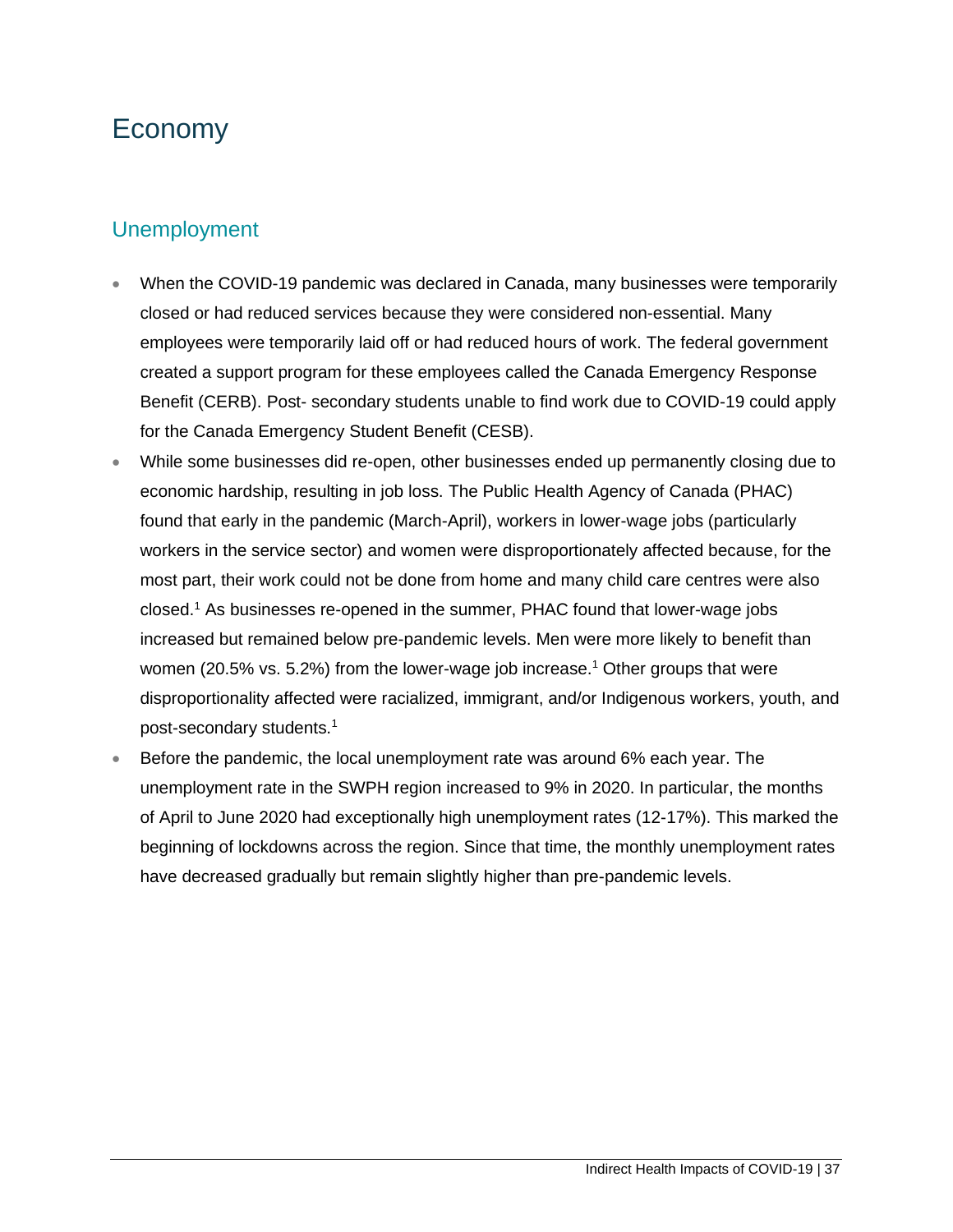#### **The local unemployment rate increased after the pandemic, particularly when most lockdowns occurred in 2020**

Source: Metro Economics. Monthly data available from: [https://www.worktrends.ca/resources/monthly-labour-force](https://www.worktrends.ca/resources/monthly-labour-force-characteristics-elgin-middlesex-and-oxford-counties-interactive-tool)[characteristics-elgin-middlesex-and-oxford-counties-interactive-tool](https://www.worktrends.ca/resources/monthly-labour-force-characteristics-elgin-middlesex-and-oxford-counties-interactive-tool)

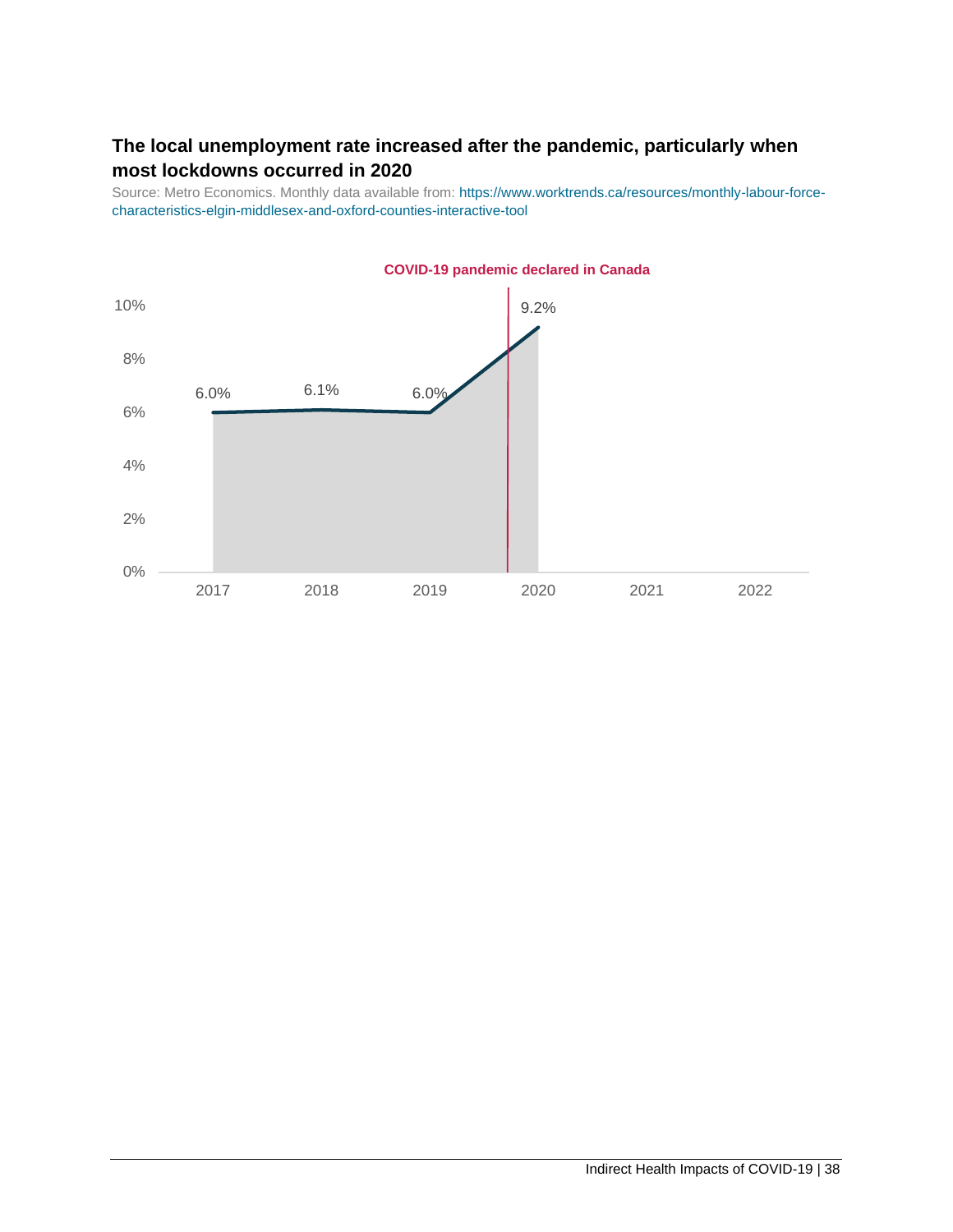### Federal financial support programs during COVID-19

- Due to COVID-19, unemployed Canadians sought financial assistance from the Government of Canada financial support programs, such as the former Canada Emergency Response Benefit (CERB) and Employment Insurance (EI). The CERB program began on March 15, 2020 and came to an end on October 3, 2020, transitioning back to EI.
- The CERB and EI data were combined by Statistics Canada to present an overall picture of federal financial support program use. The number of people qualifying for these support programs locally increased in the first year of the pandemic.

#### **The number of people 15+ years that qualified for employment insurance benefits increased in the first year of the COVID-19 pandemic**

#### The monthly data is averaged out over each year

Source: Statistics Canada. Table 14-10-0323-01 Employment insurance beneficiaries by census division, monthly, unadjusted for seasonality. Available from[: https://www150.statcan.gc.ca/t1/tbl1/en/tv.action?pid=1410032301](https://www150.statcan.gc.ca/t1/tbl1/en/tv.action?pid=1410032301)

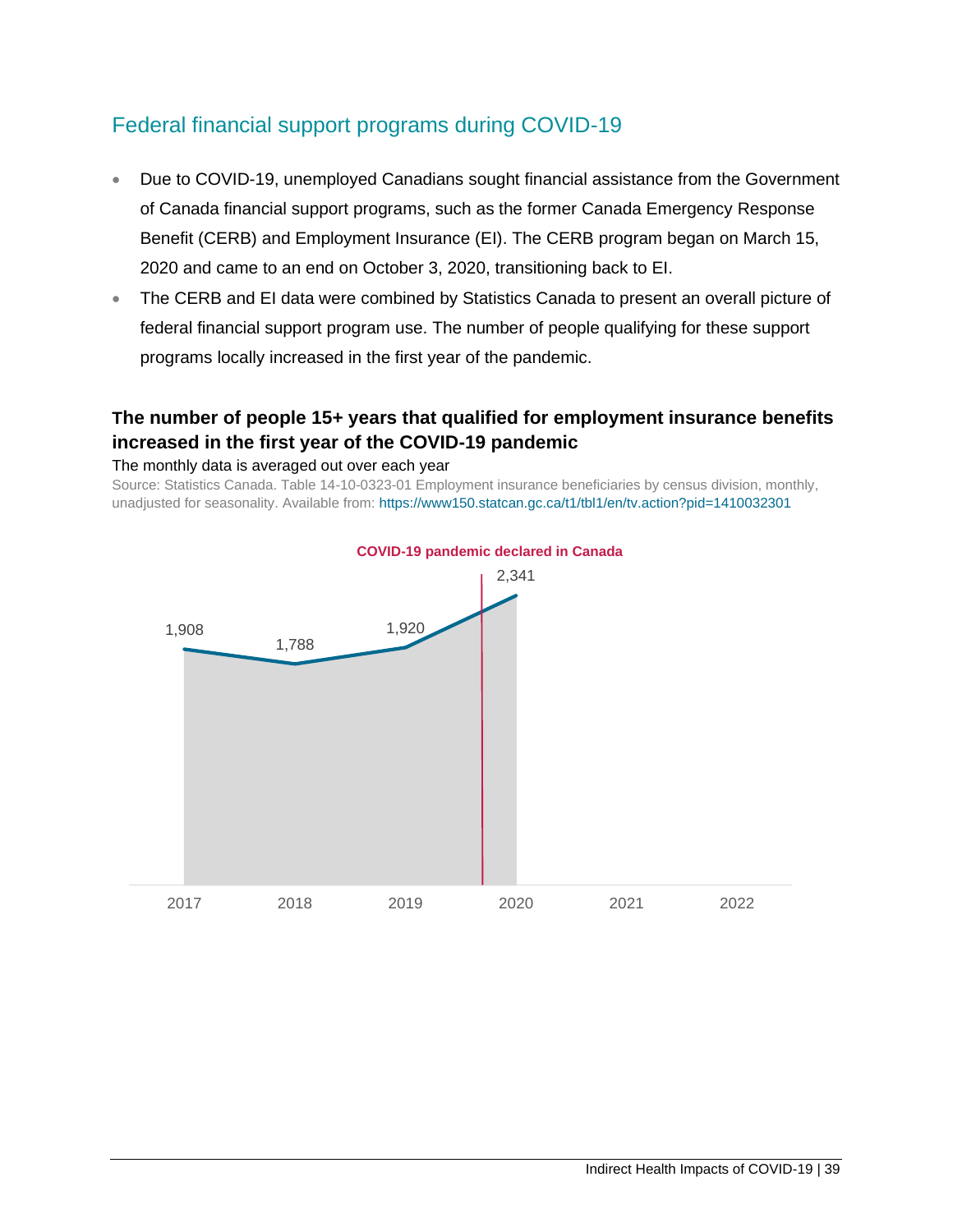## Ontario Works recipients

- Ontario Works is a program that helps people pay for essential living costs like food, clothing, and housing and helps people find jobs through workshops, job counselling, training, and education. Ontario Works payments (\$733 per month for basic needs) continued as usual during the pandemic with some additional support offered for travel costs to get a COVID-19 vaccine or other exceptional COVID-19 related costs.
- In Elgin St. Thomas, the number of people receiving Ontario Works and other social assistance (temporary care assistance and emergency assistance) has decreased over time and that trend continued into 2020 when COVID-19 was prevalent in the community.

| <b>Caseload</b>                                                             | 2017           | 2018           | 2019           | 2020         | 2021 | 2022 |
|-----------------------------------------------------------------------------|----------------|----------------|----------------|--------------|------|------|
| <b>Ontario Works</b>                                                        |                |                |                |              |      |      |
| Cases                                                                       | 17,258         | 16,285         | 16,359         | 15,385       |      |      |
| <b>Beneficiaries</b>                                                        | 30,461         | 28,993         | 29,240         | 27,454       |      |      |
| <b>Temporary Care</b><br><b>Assistance</b><br>Cases<br><b>Beneficiaries</b> | 1,066<br>1,460 | 1,119<br>1,592 | 1,083<br>1,570 | 718<br>1,037 |      |      |
| <b>Emergency</b><br><b>Assistance</b><br>Cases<br><b>Beneficiaries</b>      | 46<br>71       | 40<br>50       | 41<br>61       | 32<br>39     |      |      |

**Source:** St. Thomas-Elgin Social Services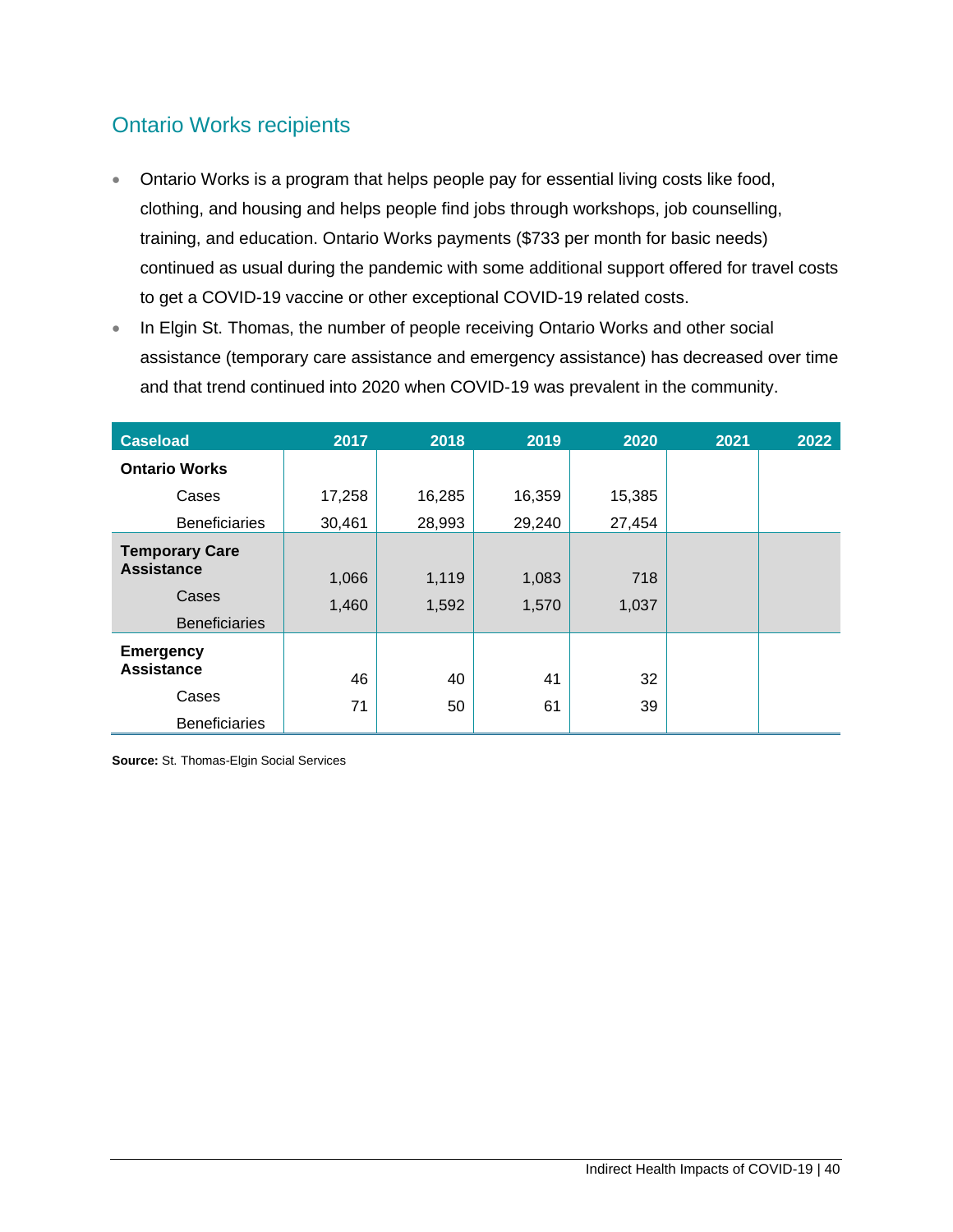#### Real estate prices and sales

- Before the COVID-19 pandemic, the average annual local real estate prices (based on sales) were increasing over time, creating a housing crisis. This trend continued into the first year of the pandemic. The high prices make it very difficult for young adults to enter the housing market in an affordable way.
- In 2020, the Bank of Canada's five-year benchmark mortgage rate decreased from 4.94% in May down to 4.79% in August. Mortgage rates are at their lowest point in recent history. While this lower rate increases housing affordability for some in the short-term, it may also increase homeowners' long-term debt if they do not pay off their debt in a timely manner. This debt could lead to changes in or delaying of retirement plans in the future.
- Although housing prices continued to increase, the number of sales remained steady in Oxford County (excluding Tillsonburg) and increased slightly in London and St. Thomas during the first year of the pandemic.

#### **Before and during the COVID-19 pandemic, housing prices continued to increase**  Source: Woodstock-Ingersoll & District Real Estate Board (available from[: http://www.widreb.ca/stats.php\)](http://www.widreb.ca/stats.php) and London & St. Thomas Association of Realtors (available from: [https://www.lstar.ca/market-updates\)](https://www.lstar.ca/market-updates)

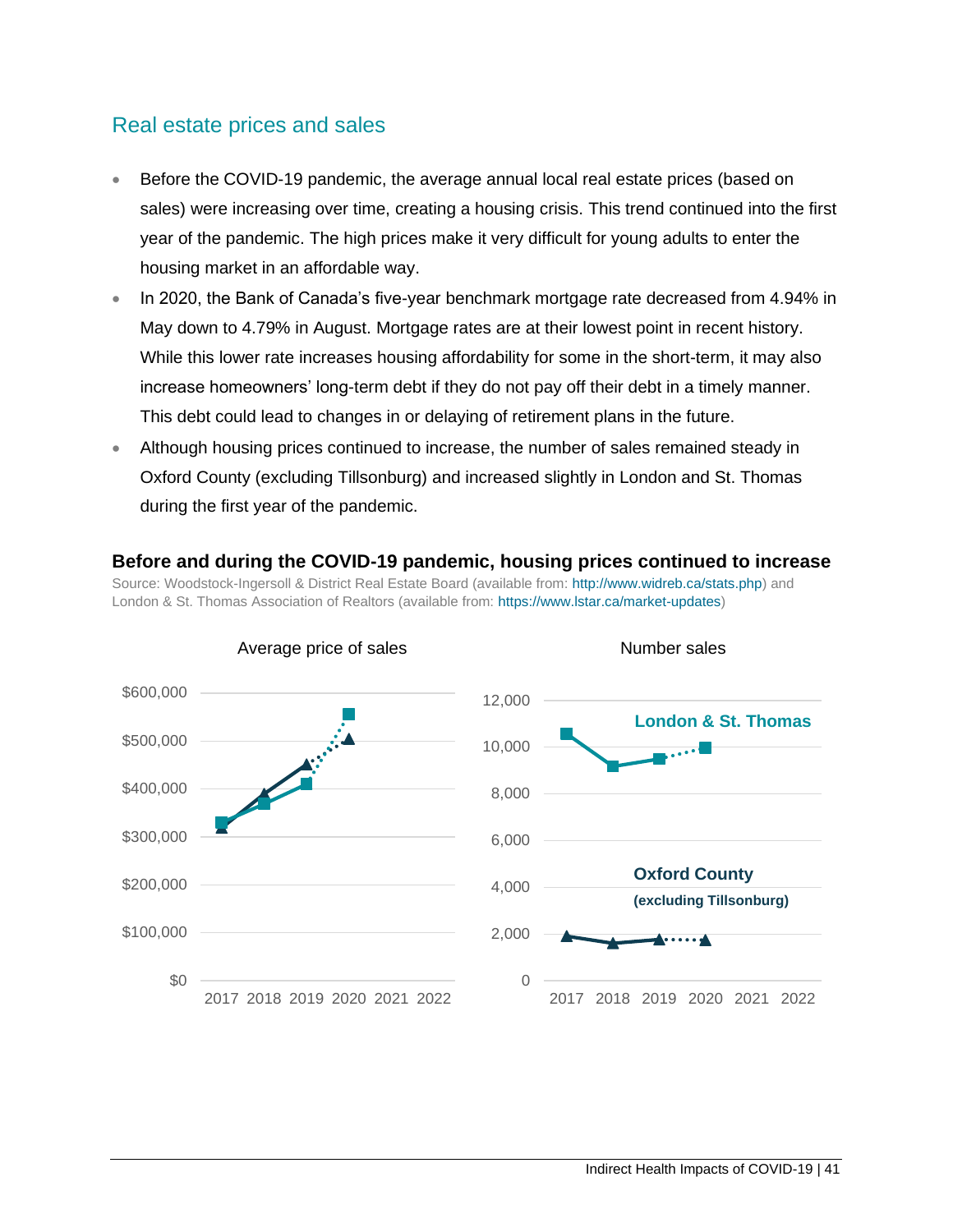#### Rental prices and vacancies

- Before the COVID-19 pandemic, the average rent for a one-bedroom apartment in Woodstock and the [London Census Metropolitan Area \(including St. Thomas\)](https://www12.statcan.gc.ca/census-recensement/2016/as-sa/fogs-spg/Facts-cma-eng.cfm?LANG=Eng&GK=CMA&GC=555&TOPIC=1) was on an increasing trend. That trend continued into the first year of the pandemic, with an average rent of \$1,147/month in Woodstock compared to \$1,001/month in the London area.
- At the same time, the vacancy rate in each area was on a decreasing trend and was very low (around 2% or less), meaning that there were not many apartments available to rent locally. The decreasing vacancy rate trend continued for Woodstock into the first year of the pandemic. However, the vacancy rate increased to 3.5% in the London area during the first year of the pandemic. The increase in vacancies may suggest that more people were struggling to maintain housing costs locally during the pandemic.

#### **The average rent for a one-bedroom apartment was increasing before the COVID-19 pandemic and that trend continued during the pandemic**

Source: Canada Mortgage and Housing Corporation (CMHC). Available from[: https://www.cmhc](https://www.cmhc-schl.gc.ca/en/professionals/housing-markets-data-and-research/housing-data/data-tables/rental-market/rental-market-report-data-tables)[schl.gc.ca/en/professionals/housing-markets-data-and-research/housing-data/data-tables/rental-market/rental](https://www.cmhc-schl.gc.ca/en/professionals/housing-markets-data-and-research/housing-data/data-tables/rental-market/rental-market-report-data-tables)[market-report-data-tables](https://www.cmhc-schl.gc.ca/en/professionals/housing-markets-data-and-research/housing-data/data-tables/rental-market/rental-market-report-data-tables)



Data was not reportable for Woodstock in 2018 Reports before 2018 were not available. Each year, the data is summarized using the month of October.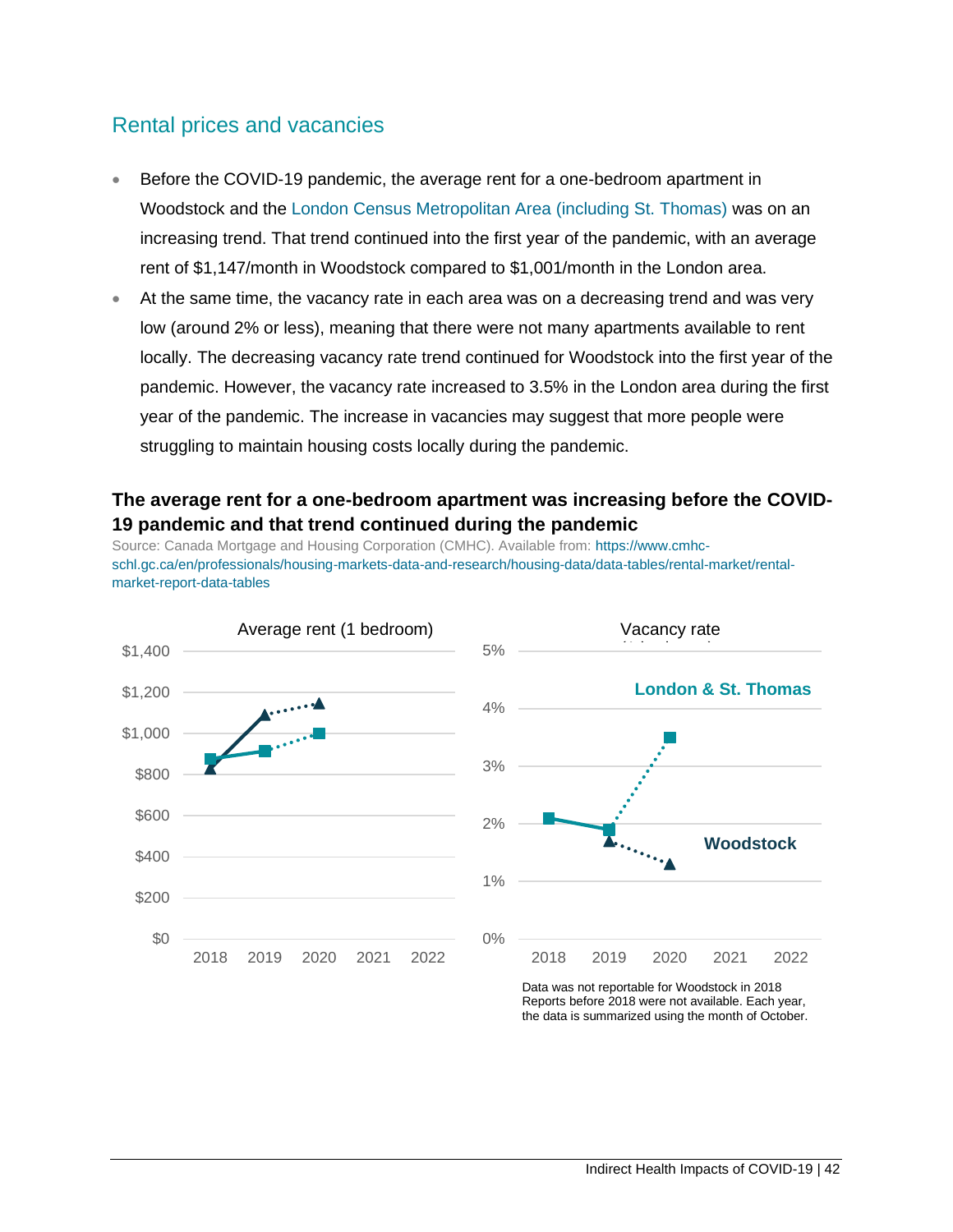## Oral health emergency department visits

- Emergency departments are typically used at times of crisis when no other options are available. People may opt to use emergency departments for oral health concerns if they do not have insurance, are unable to afford dental care or cannot access dental care due to availability issues.
- At the beginning of the pandemic, dental offices remained open but were not operating at full capacity or offering all services due to aerosolization (some procedures can increase viral transmission) and a lack of personal protective equipment – only urgent and emergency care were available in some settings. As of July 2020, restrictions were reduced, and services were expanded to include routine preventative appointments once again.
- Before the pandemic, each year there were almost 1,000 emergency department visits for oral health reasons per 100,000 population locally. The rates were considerably higher among people aged 25 to 64 years compared to all other age groups.
- At the beginning of the pandemic, emergency department use decreased for all reasons. It appears like this trend also affected oral health emergency department visits as there was a decrease in visits during the first year of the pandemic compared to previous years.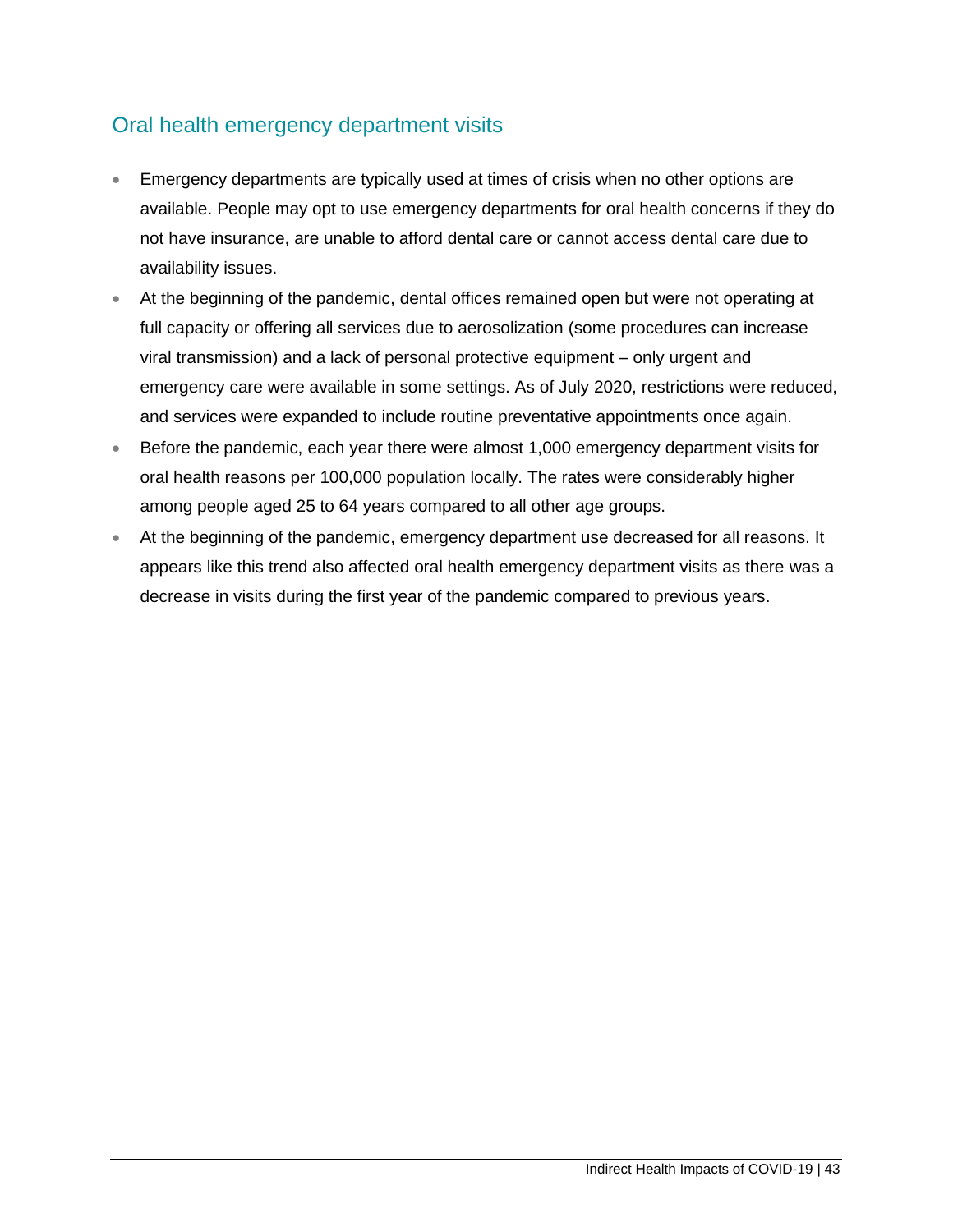#### **Emergency department visits for oral health concerns decreased during the first year of the COVID-19 pandemic**

#### Rate per 100,000 population

Source: Ambulatory Emergency External Cause & Population Estimates & Population Projections, Ontario Ministry of Health, IntelliHEALTH ONTARIO

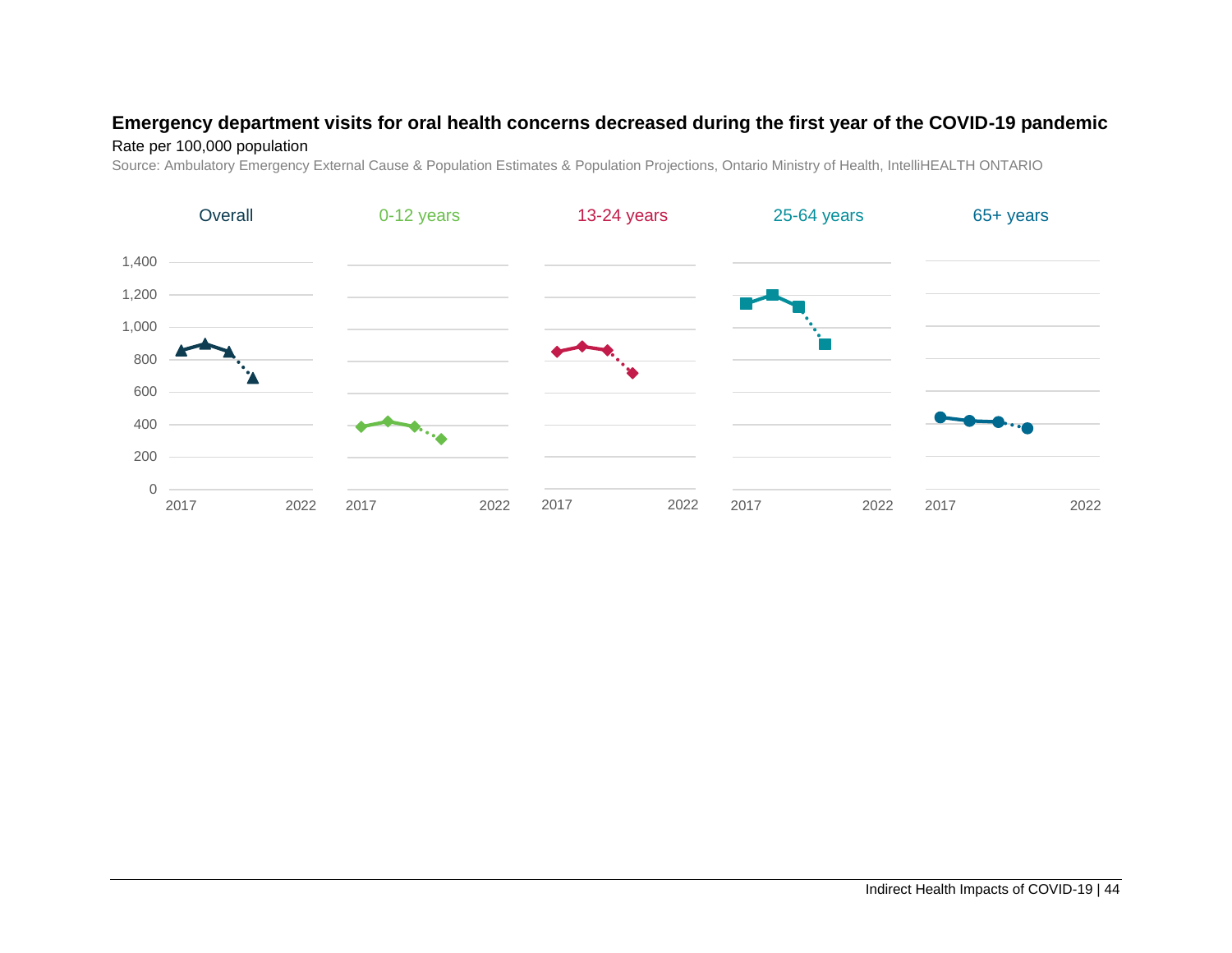### Consumer and business bankruptcies

- Restrictions and closures of non-essential businesses to reduce COVID-19 spread in the community not only had an impact on the workers, but on the businesses themselves.
- In the forward sortation areas overlapping with the SWPH boundary (purple areas) before COVID-19, there were 12 to 15 consumer bankruptcies per year and no business bankruptcies.



• In the first year of the pandemic, there were fewer consumer bankruptcies but more business bankruptcies. In 2020, there were 4 business bankruptcies compared to none the previous three years.

#### **There were fewer consumer bankruptcies but more business bankruptcies during the first year of the COVID-19 pandemic**

#### Number of bankruptcies

Source: Monthly Insolvency Statistics in Canada by Forward Sortation Area (FSA), Innovation, Science and Economic Development Canada. Available from: [https://open.canada.ca/data/en/dataset/34e547e9-8e2f-472c-829b](https://open.canada.ca/data/en/dataset/34e547e9-8e2f-472c-829b-c3c9d2396555)[c3c9d2396555](https://open.canada.ca/data/en/dataset/34e547e9-8e2f-472c-829b-c3c9d2396555)

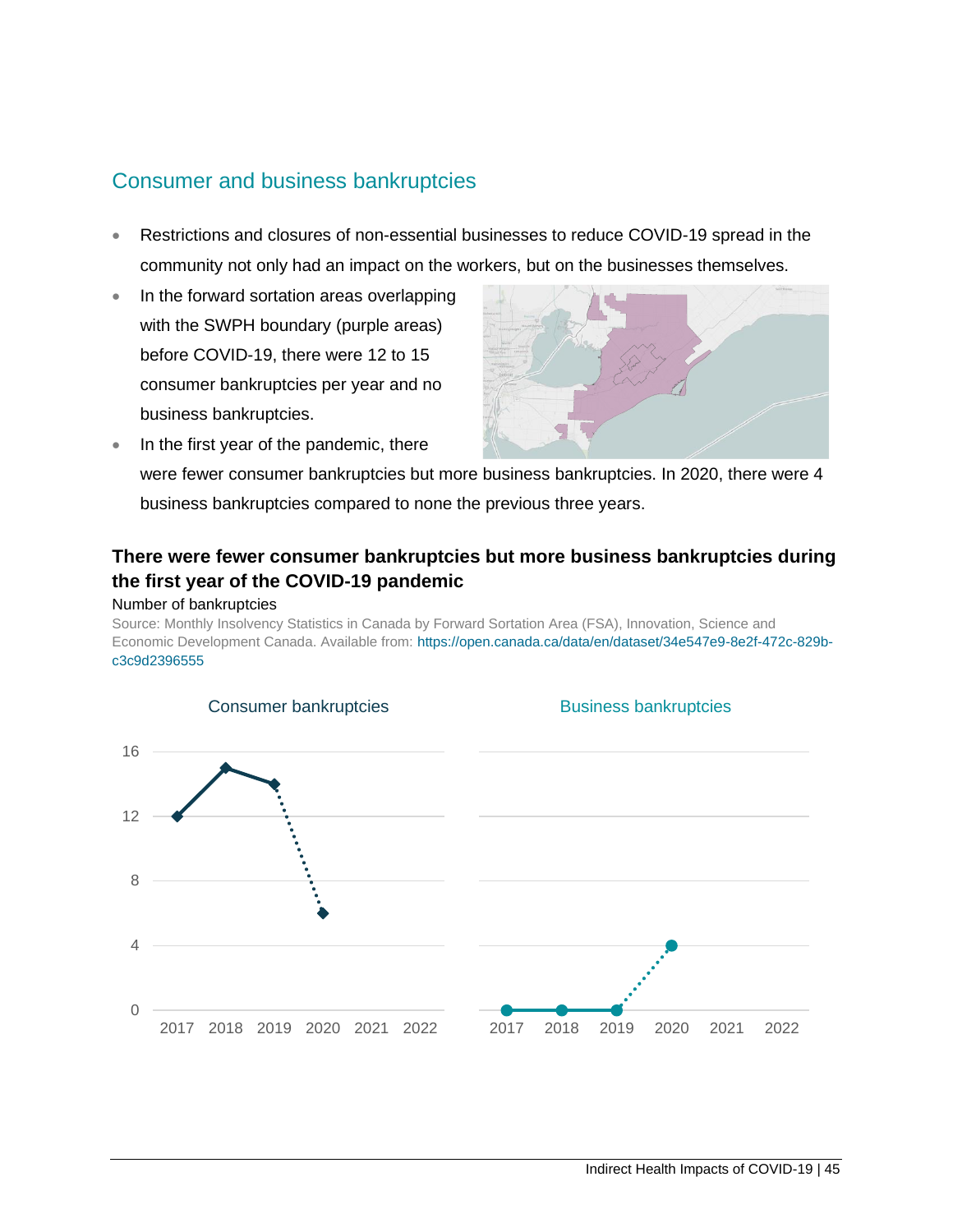# <span id="page-48-0"></span>References

- 1. Public Health Agency of Canada. From risk to resilience: an equity approach to COVID-19 [Internet]. Ottawa, ON; 2020. Available from: https://www.canada.ca/content/dam/phac-aspc/documents/corporate/publications/chiefpublic-health-officer-reports-state-public-health-canada/from-risk-resilience-equityapproach-covid-19/cpho-covid-report-eng.pdf
- 2. Ontario Agency for Health Protection and Promotion (Public Health Ontario). Economic Impacts Related to Public Health Measures in Response and Recovery during the COVID-19 Pandemic [Internet]. Toronto, ON; 2021. Available from: https://www.publichealthontario.ca/-/media/documents/ncov/phm/2021/03/eb-covid-19 economic-impacts.pdf?la=en
- 3. Southwestern Public Health. Southwestern Public Health COVID-19 Cases Dashboard [Internet]. 2020 [cited 2021 Dec 1]. Available from: https://www.swpublichealth.ca/en/reports-and-statistics/covid-19-dashboard.aspx
- 4. Chi Y, Regan L, Nemzoff C, Krubiner C, Anwar Y WD. Beyond COVID-19: a whole of health look at impacts during the pandemic response [Internet]. Washington, DC; 2020. Available from: https://www.cgdev.org/sites/default/files/PP177-Beyond-COVID-scopingpaper.pdf
- 5. Canadian Institute for Health Information. Overview: COVID-19's impact on health care systems [Internet]. Ottawa, ON; 2020. Available from: https://www.cihi.ca/en/covid-19 resources/impact-of-covid-19-on-canadas-health-care-systems/overview-covid-19simpact-on
- 6. Statistics Canada. Canadian Perspectives Survey Series 1: Impacts of COVID-19 [Internet]. Ottawa, ON; 2020. Available from: https://www150.statcan.gc.ca/n1/dailyquotidien/200408/dq200408c-eng.htm
- 7. Canadian Institute for Health Information. COVID-19's impact on emergency departments [Internet]. 2021 [cited 2021 Dec 9]. Available from: https://www.cihi.ca/en/covid-19 resources/impact-of-covid-19-on-canadas-health-care-systems/emergency-departments
- 8. Samji H, Dove N, Ames M, Barbic S, Sones M, Leadbeater B. Impacts of the COVID-19 Pandemic on the Health and Well-Being of Young Adults in British Columbia [Internet]. Vancouver, BC; 2021. Available from: http://www.bccdc.ca/Health-Professionals-Site/Documents/COVID-Impacts/BCCDC\_COVID-19\_Young\_Adult\_Health\_Wellbeing Report.pdf
- 9. Chanchlani N, Buchanan F, Gill PJ. Addressing the indirect effects of COVID-19 on the health of children and young people. CMAJ [Internet]. 2020;192(32):E921-7. Available from: https://www.cmaj.ca/content/192/32/E921
- 10. Findlay L, Arim R. Canadians report lower self-perceived mental health during the COVID-19 pandemic [Internet]. Ottawa, ON; 2020. Available from: https://www150.statcan.gc.ca/n1/pub/45-28-0001/2020001/article/00003-eng.htm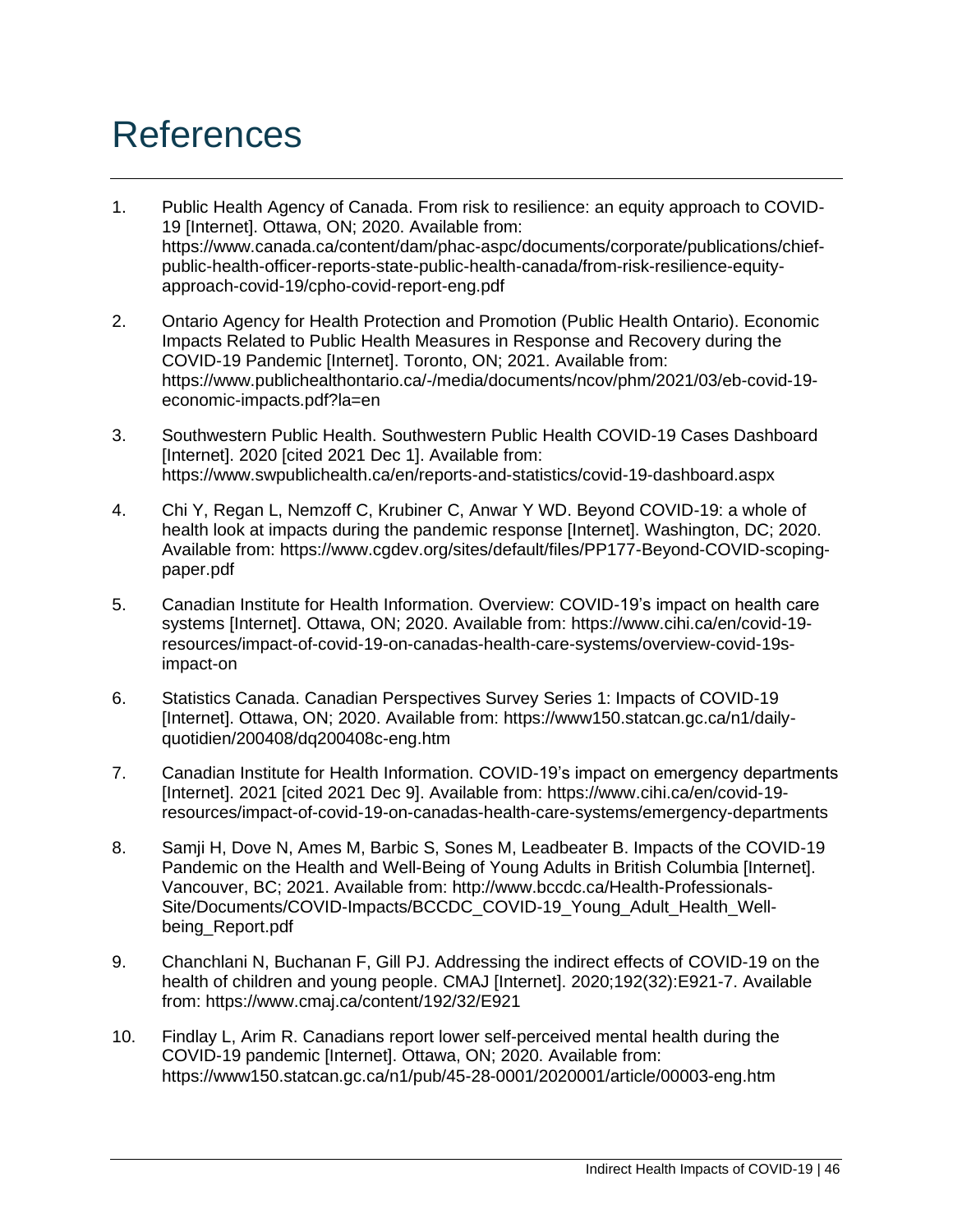- 11. Statistics Canada. Mental health among health care workers in Canada during the COVID-19 pandemic [Internet]. Ottawa, ON; 2021. Available from: https://www150.statcan.gc.ca/n1/daily-quotidien/210202/dq210202a-eng.htm
- 12. Ontario Agency for Health Protection and Promotion (Public Health Ontario). Negative impacts of community-based public health measures during a pandemic (e.g., COVID-19) on children and families [Internet]. Toronto, ON; 2020. Available from: https://www.publichealthontario.ca/-/media/documents/ncov/cong/2020/06/covid-19 negative-impacts-public-health-pandemic-families.pdf?la=en
- 13. Statistics Canada. COVID-19 in Canada: A One-year Update on Social and Economic Impacts [Internet]. Ottawa, ON; 2021. Available from: https://www150.statcan.gc.ca/n1/pub/11-631-x/11-631-x2021001-eng.htm
- 14. Dainton C, Donato-Woodger S, Chu CH. A multicenter study of short-term changes in mental health emergency services use during lockdown in Kitchener-Waterloo, Ontario during the COVID-19 pandemic. BMC Public Health [Internet]. 2021;21(1840 (2021)). Available from: https://bmcpublichealth.biomedcentral.com/articles/10.1186/s12889-021- 11807-4
- 15. Canadian Institute for Health Information. Unintended Consequences of COVID-19: Impact on Self-Harm Behaviour [Internet]. Ottawa, ON; 2021. Available from: https://secure.cihi.ca/free\_products/unintended-consequences-covid-19-self-harm-reporten.pdf
- 16. Capaldi CA, Liu L, Dopko RL. Positive mental health and perceived change in mental health among adults in Canada during the second wave of the COVID-19 pandemic. Heal Promot Chronic Dis Prev Can [Internet]. 2021; Available from: https://www.canada.ca/en/public-health/services/reports-publications/health-promotionchronic-disease-prevention-canada-research-policy-practice/vol-41-no-11-2021/positivemental-health-perceived-change-adults-second-wave-covid-19-pandemic.html
- 17. Zipursky JS, Stall NM, Silverstein WK, Huang Q, Chau J, Hillmer MP, et al. Alcohol Sales and Alcohol-Related Emergencies During the COVID-19 Pandemic. Ann Intern Med [Internet]. 2021; Available from: https://www.acpjournals.org/doi/full/10.7326/M20-7466
- 18. Canadian Institute for Health Information. Unintended Consequences of COVID-19: Impact on Harms Caused by Substance Use [Internet]. Ottawa, ON; 2021. Available from: https://www.cihi.ca/sites/default/files/document/unintended-consequences-covid-19 substance-use-report-en.pdf
- 19. Southwestern Public Health. Needle Exchange Program [Internet]. [cited 2021 Dec 9]. Available from: https://www.swpublichealth.ca/en/my-health/needle-exchangeprogram.aspx
- 20. Usher K, Bhullar N, Durkin J, Gyamfi N, Jackson D. Family violence and COVID 19: Increased vulnerability and reduced options for support. Int J Ment Heal Nurs [Internet]. 2020;29(4):549–52. Available from: https://www.ncbi.nlm.nih.gov/pmc/articles/PMC7264607/